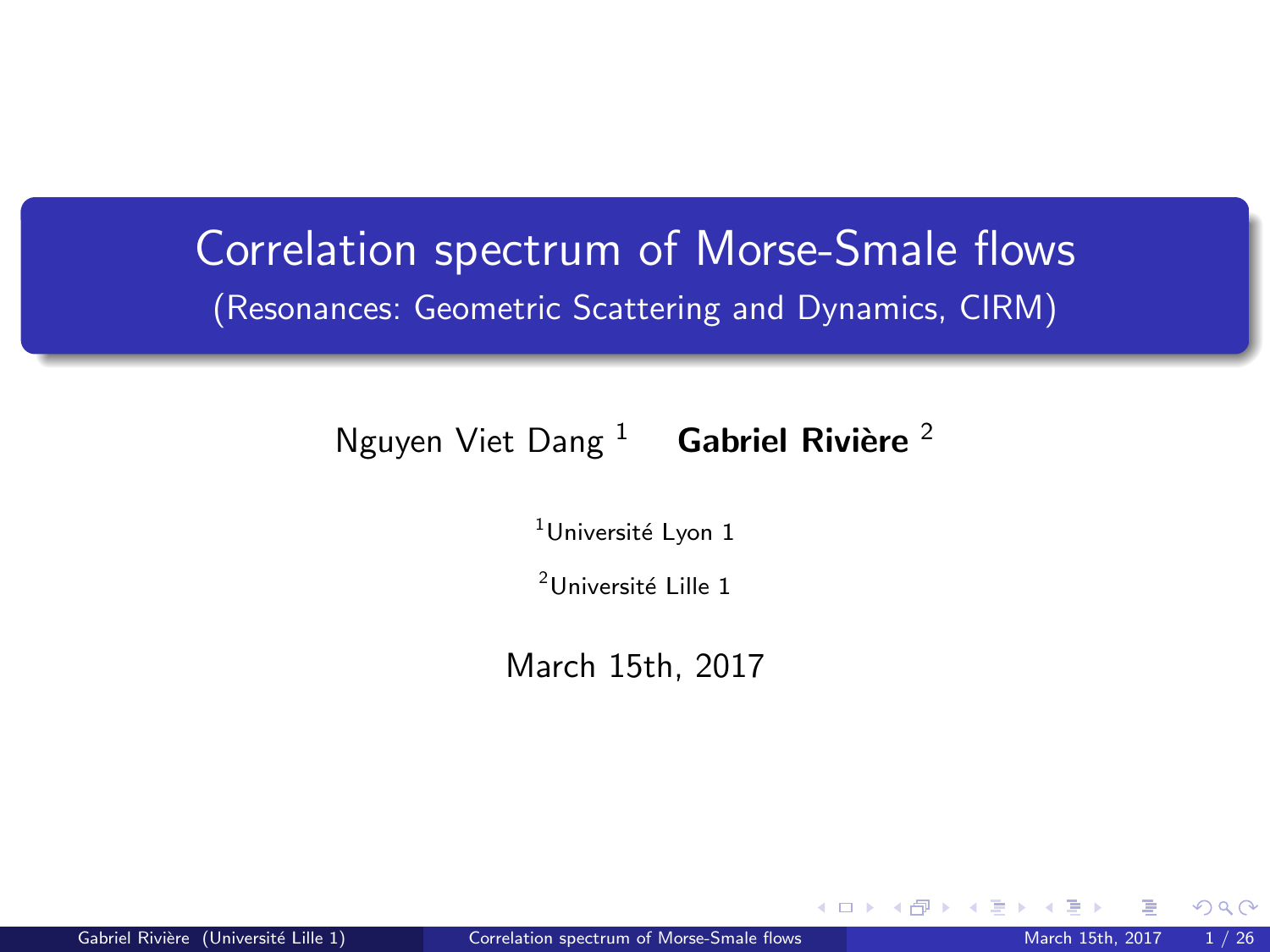Let M be a smooth  $(\mathcal{C}^{\infty})$ , compact, oriented, boundaryless manifold of dimension  $n \geq 1$  and let

$$
\varphi^t:M\longrightarrow M
$$

be a smooth flow associated to the vector field V.

 $\Omega$ 

メロト メ都 トメ ミトメ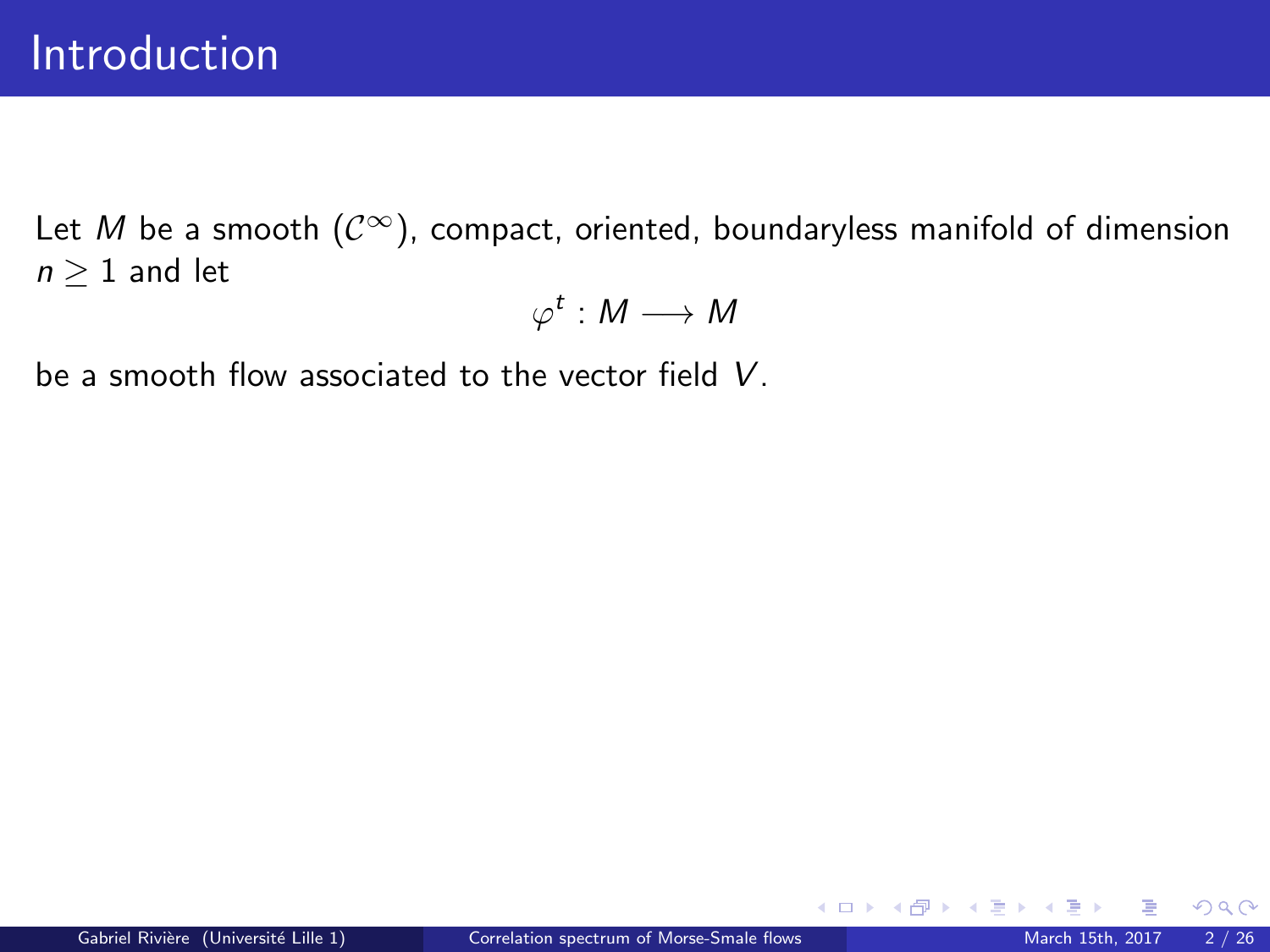Let M be a smooth  $(\mathcal{C}^{\infty})$ , compact, oriented, boundaryless manifold of dimension  $n \geq 1$  and let

$$
\varphi^t:M\longrightarrow M
$$

be a smooth flow associated to the vector field V.

Let  $\mathcal E$  be a smooth complex vector bundle over M of rank  $N \geq 1$  which is endowed with a flat connection

$$
\nabla:\Omega^0(M,\mathcal{E})\to\Omega^1(M,\mathcal{E}).
$$

 $209$ 

K ロ ▶ K 御 ▶ K 경 ▶ K 경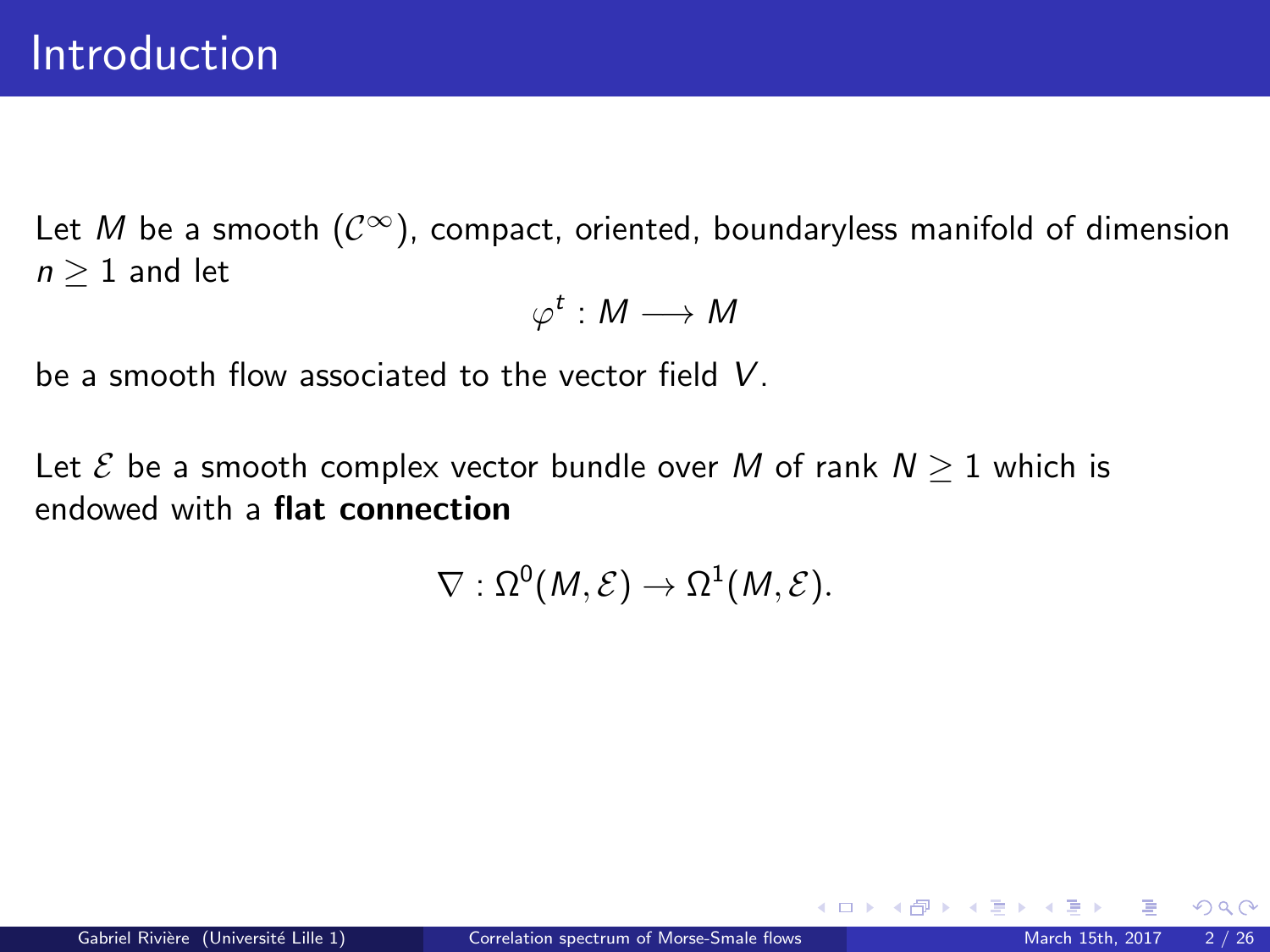Let M be a smooth  $(\mathcal{C}^{\infty})$ , compact, oriented, boundaryless manifold of dimension  $n \geq 1$  and let

$$
\varphi^t:M\longrightarrow M
$$

be a smooth flow associated to the vector field V.

Let  $\mathcal E$  be a smooth complex vector bundle over M of rank  $N \geq 1$  which is endowed with a flat connection

$$
\nabla:\Omega^0(M,\mathcal{E})\to\Omega^1(M,\mathcal{E}).
$$

Denote by  $d^\nabla:\Omega^k(M,\mathcal{E})\to\Omega^{k+1}(M,\mathcal{E})$  the induced coboundary operator  $(d^{\nabla} \circ d^{\nabla} = 0).$ 

メロメ メ御き メミメ メミメ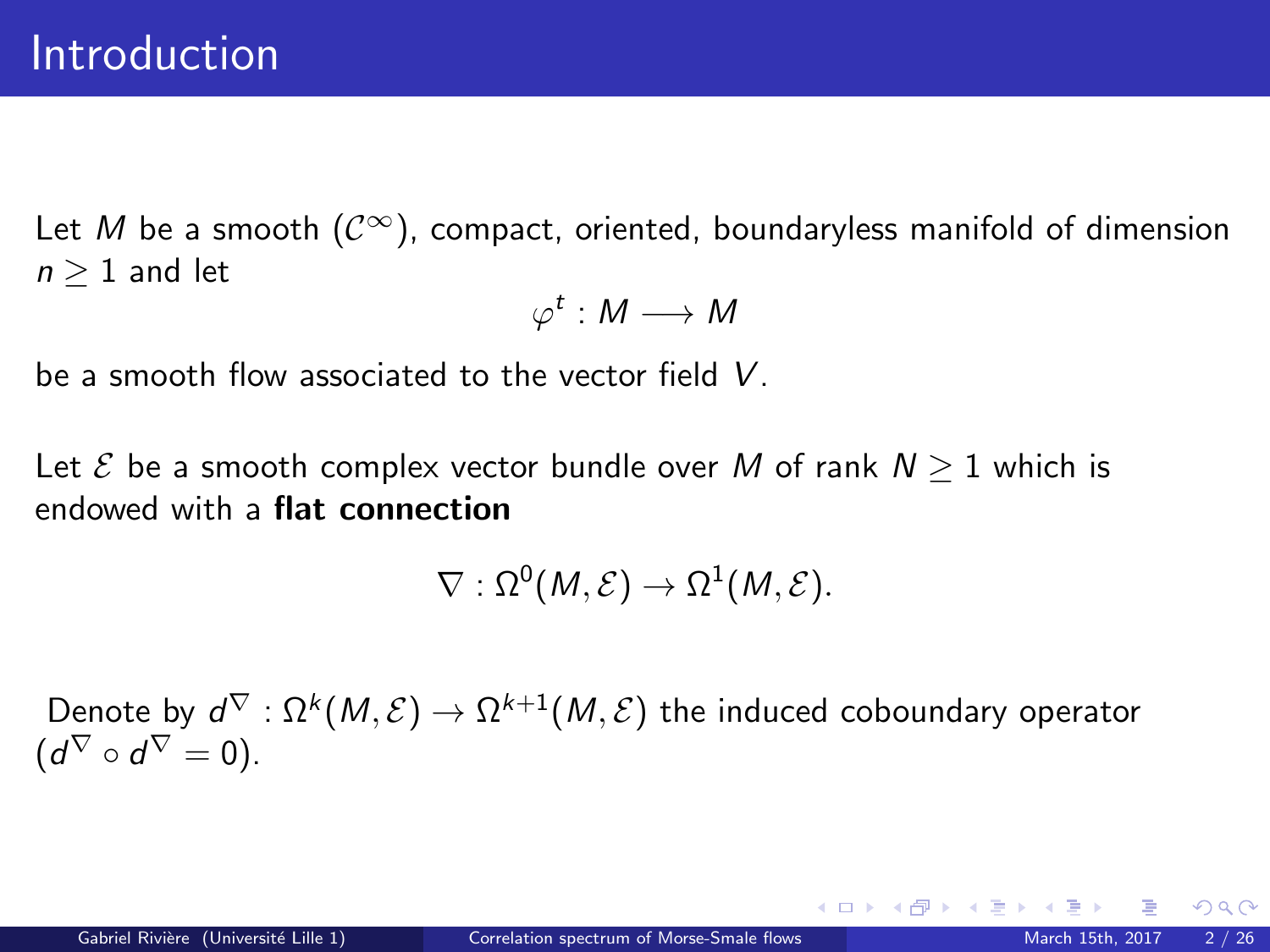Denote by  $\Phi_k^{-t*}(\psi_1)$  the solution of

$$
\partial_t \psi = -\mathcal{L}_{V,\nabla}^{(k)} \psi, \quad \psi(t=0) = \psi_1,
$$

with

$$
\mathcal{L}_{V,\nabla}^{(k)} = (d^{\nabla} + \iota_V)^2 : \Omega^k(M,\mathcal{E}) \to \Omega^k(M,\mathcal{E}).
$$

Þ

 $299$ 

メロメ メタメ メミメ メ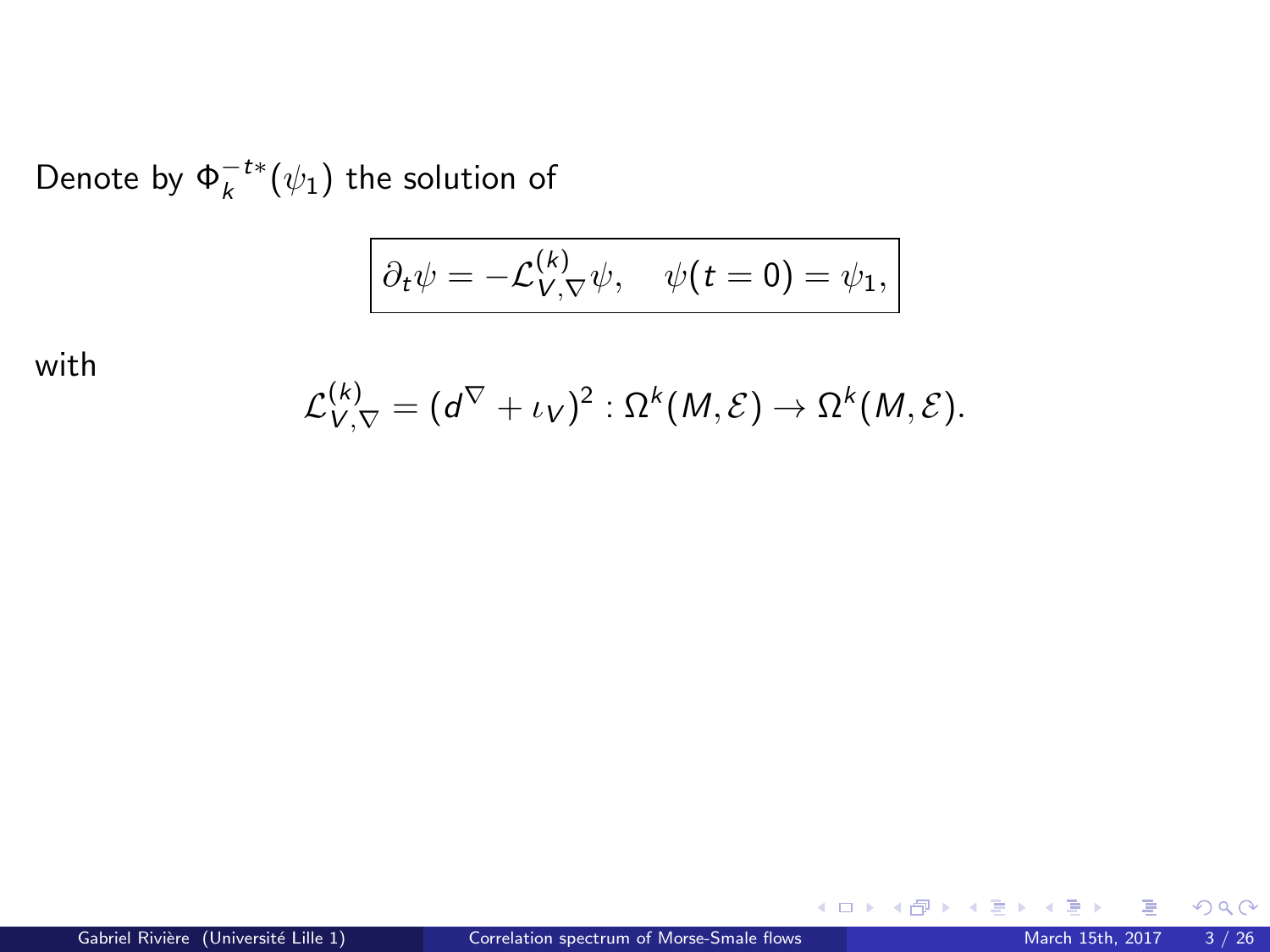Denote by  $\Phi_k^{-t*}(\psi_1)$  the solution of

$$
\partial_t \psi = -\mathcal{L}_{V,\nabla}^{(k)} \psi, \quad \psi(t=0) = \psi_1,
$$

with

$$
\mathcal{L}_{V,\nabla}^{(k)} = (d^{\nabla} + \iota_V)^2 : \Omega^k(M,\mathcal{E}) \to \Omega^k(M,\mathcal{E}).
$$

**A question in dynamical systems.** Fix  $0 \leq k \leq n$ . Under which condition

 $\Phi_k^{-t*}(\psi_1)$ 

has a limit as  $t\to +\infty$  for every  $\psi_1$  in  $\Omega^k(\mathcal{M},\mathcal{E})$  ?

 $\Omega$ 

**K ロ ▶ | K 御 ▶ | K 唐 ▶** |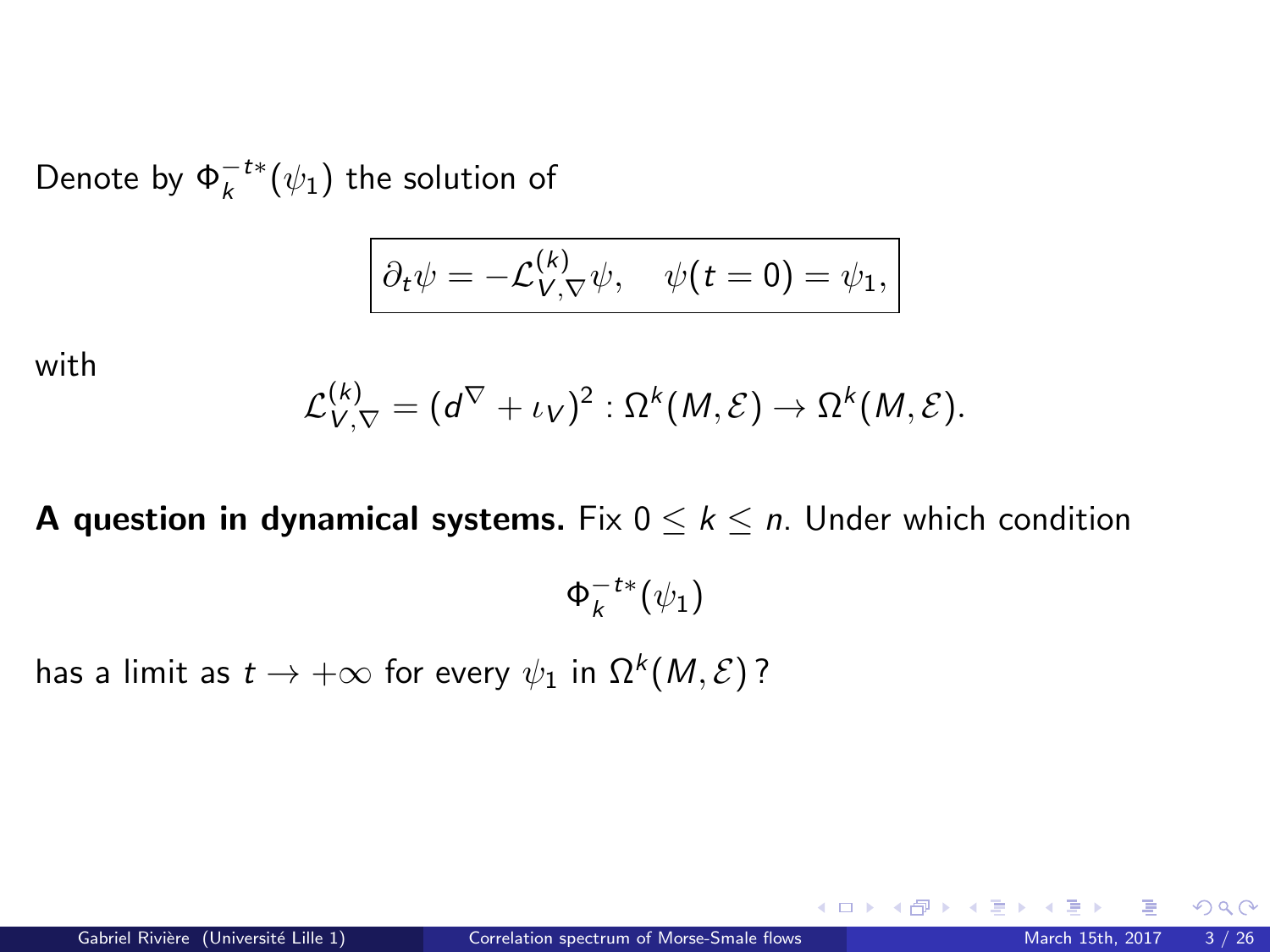It is convenient to introduce the "correlation function" :

$$
\forall t \geq 0, \quad C_{\psi_1, \psi_2}(t) := \int_M \psi_2 \wedge \Phi_k^{-t*}(\psi_1),
$$

where  $\psi_1 \in \Omega^k(M, \mathcal{E})$  and  $\psi_2 \in \Omega^{n-k}(M, \mathcal{E}').$ 

 $\Omega$ 

**K ロ ト K 倒 ト K ミ ト**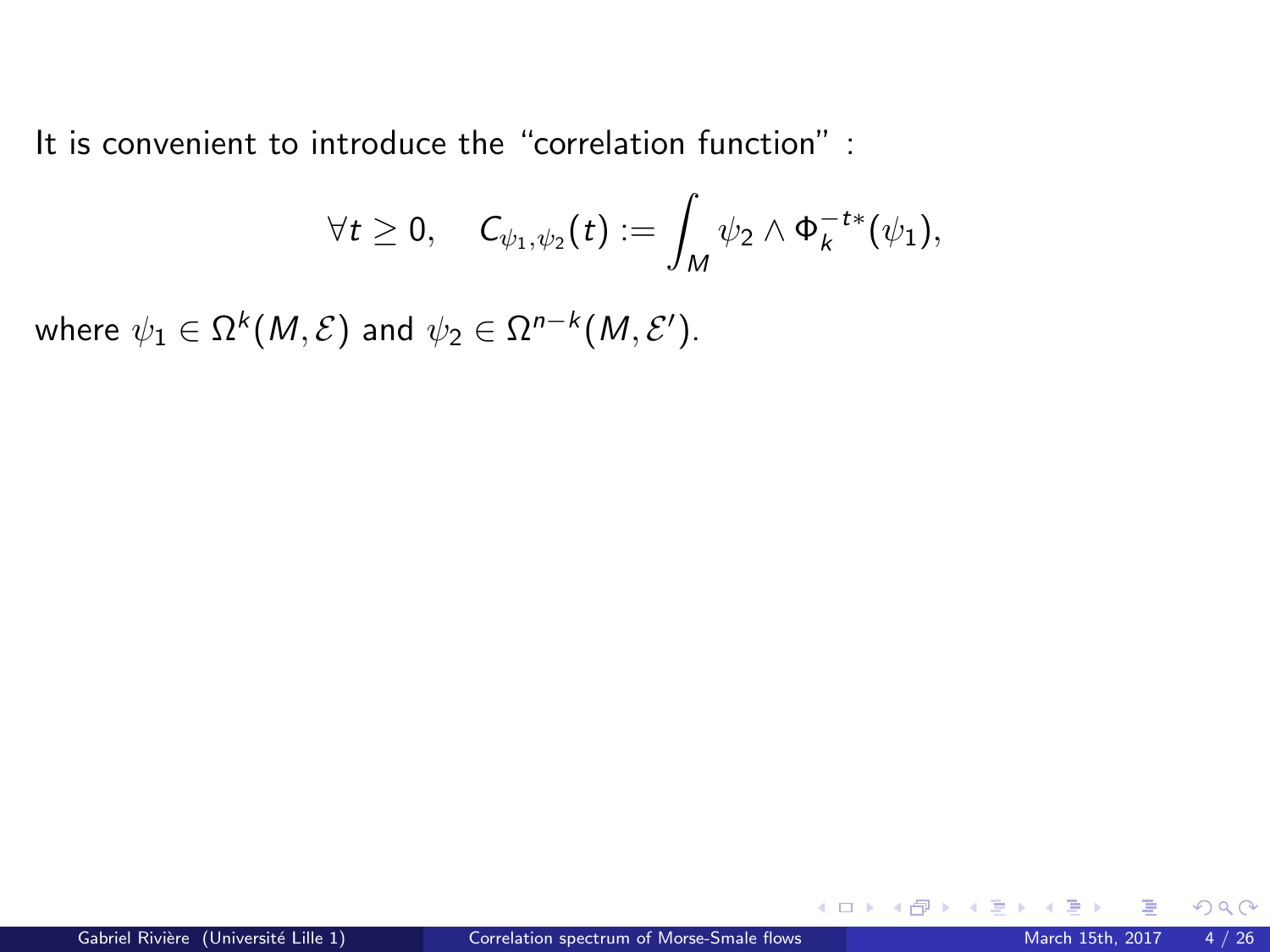It is convenient to introduce the "correlation function" :

$$
\forall t \geq 0, \quad C_{\psi_1, \psi_2}(t) := \int_M \psi_2 \wedge \Phi_k^{-t*}(\psi_1),
$$

where  $\psi_1 \in \Omega^k(M, \mathcal{E})$  and  $\psi_2 \in \Omega^{n-k}(M, \mathcal{E}').$ 

Define also its Laplace transform, for  $Re(z) > 0$  large enough,

$$
\left|\hat{\mathcal{C}}_{\psi_1,\psi_2}(z)=\int_0^{+\infty}e^{-tz}\mathcal{C}_{\psi_1,\psi_2}(t)dt.\right|
$$

 $\Omega$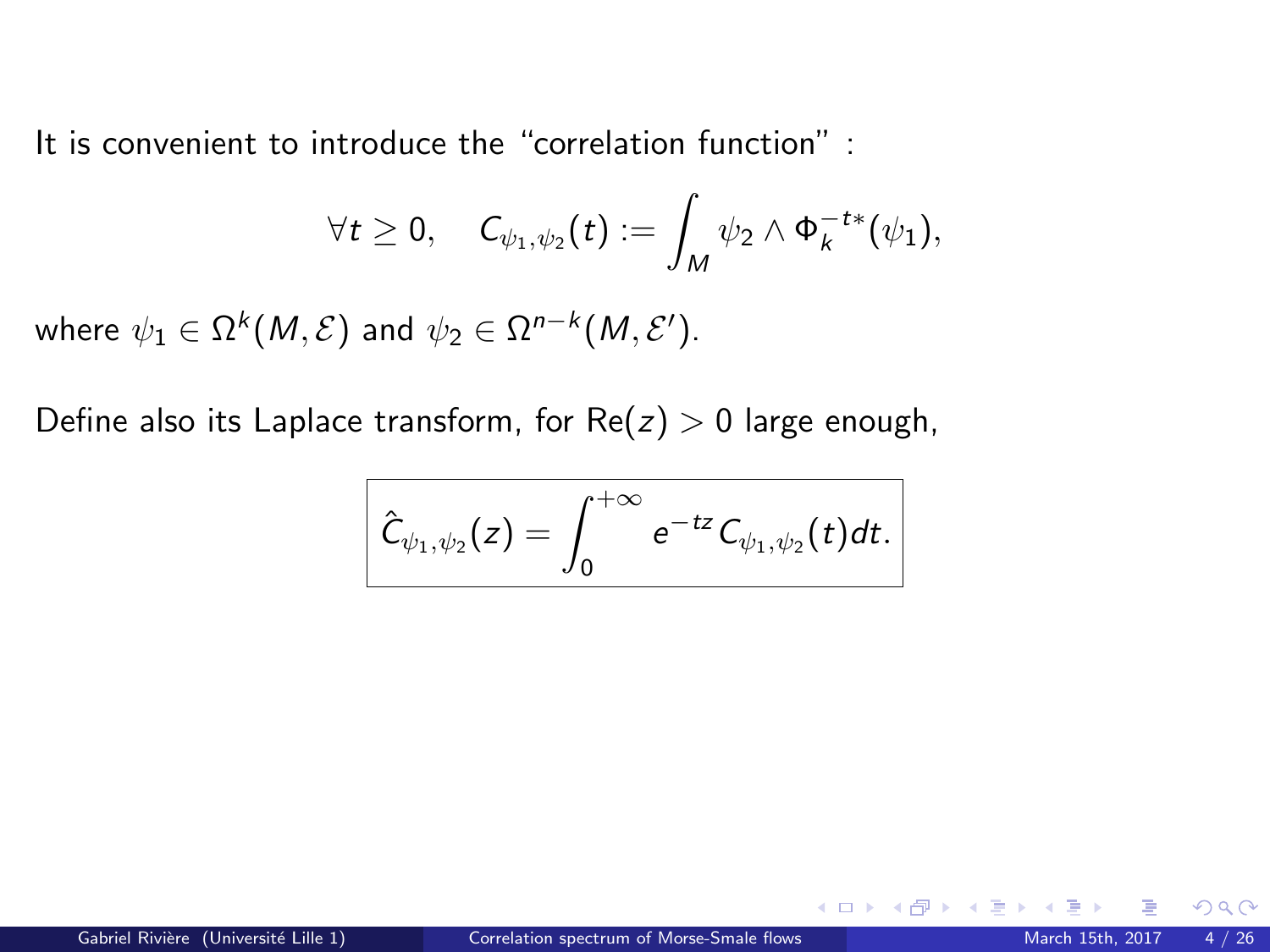It is convenient to introduce the "correlation function" :

$$
\forall t \geq 0, \quad C_{\psi_1, \psi_2}(t) := \int_M \psi_2 \wedge \Phi_k^{-t*}(\psi_1),
$$

where  $\psi_1 \in \Omega^k(M, \mathcal{E})$  and  $\psi_2 \in \Omega^{n-k}(M, \mathcal{E}').$ 

Define also its Laplace transform, for  $Re(z) > 0$  large enough,

$$
\left|\hat{\mathcal{C}}_{\psi_1,\psi_2}(z)=\int_0^{+\infty}e^{-tz}\mathcal{C}_{\psi_1,\psi_2}(t)dt.\right|
$$

Meromorphic continuation ? Pollicott (1985), Ruelle (1987) : case of Axiom A flows.

**K ロ ト K 倒 ト K 差 ト K**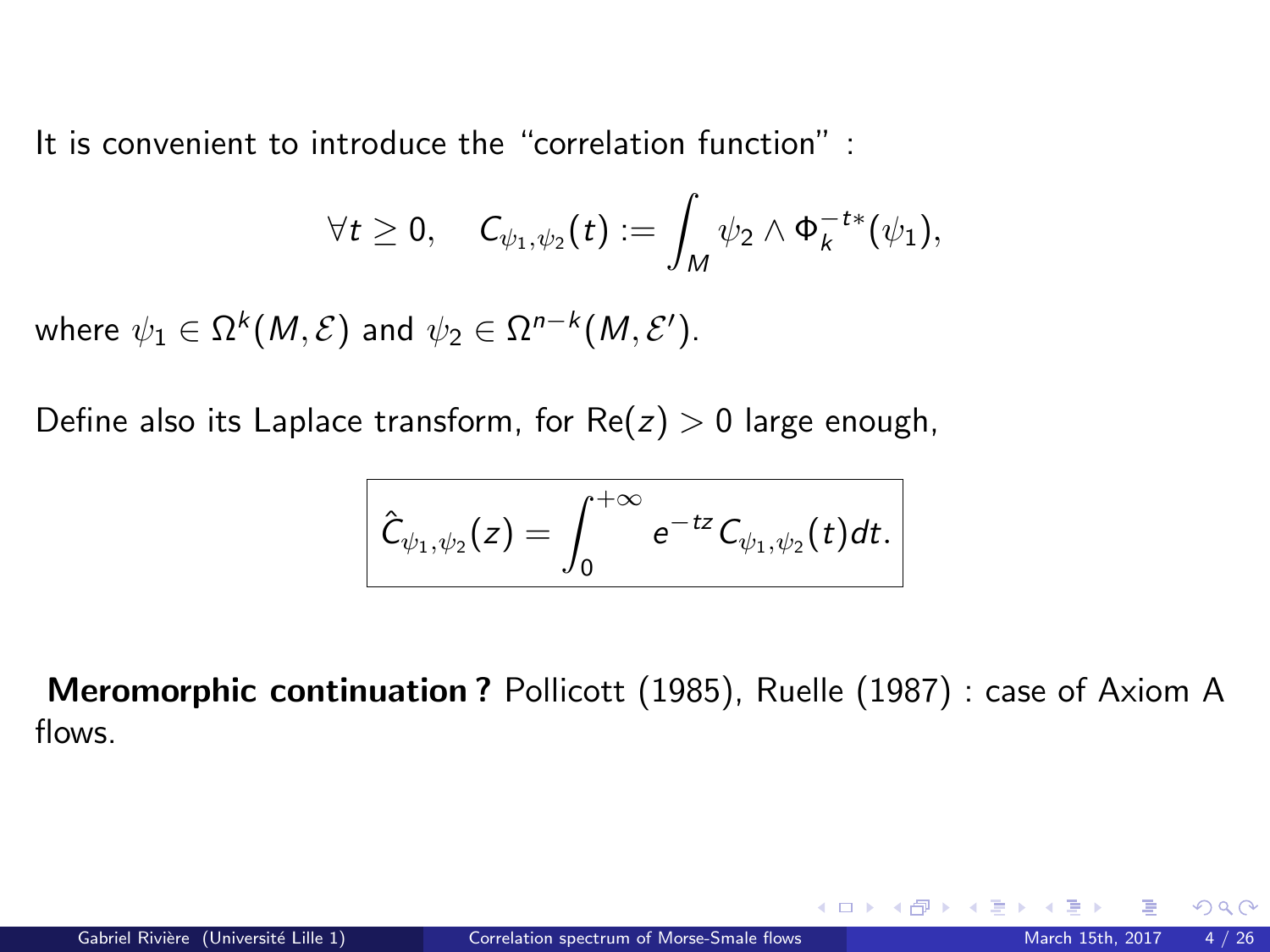$$
\mathcal{L}_{V,\nabla}^{(k)}:\mathcal{H}_k^m(M,\mathcal{E})\to\mathcal{H}_k^m(M,\mathcal{E})
$$

has good spectral properties (e.g. discrete spectrum).

 $\Omega$ 

 $4$  O  $\rightarrow$   $4$   $\overline{m}$   $\rightarrow$   $4$   $\overline{m}$   $\rightarrow$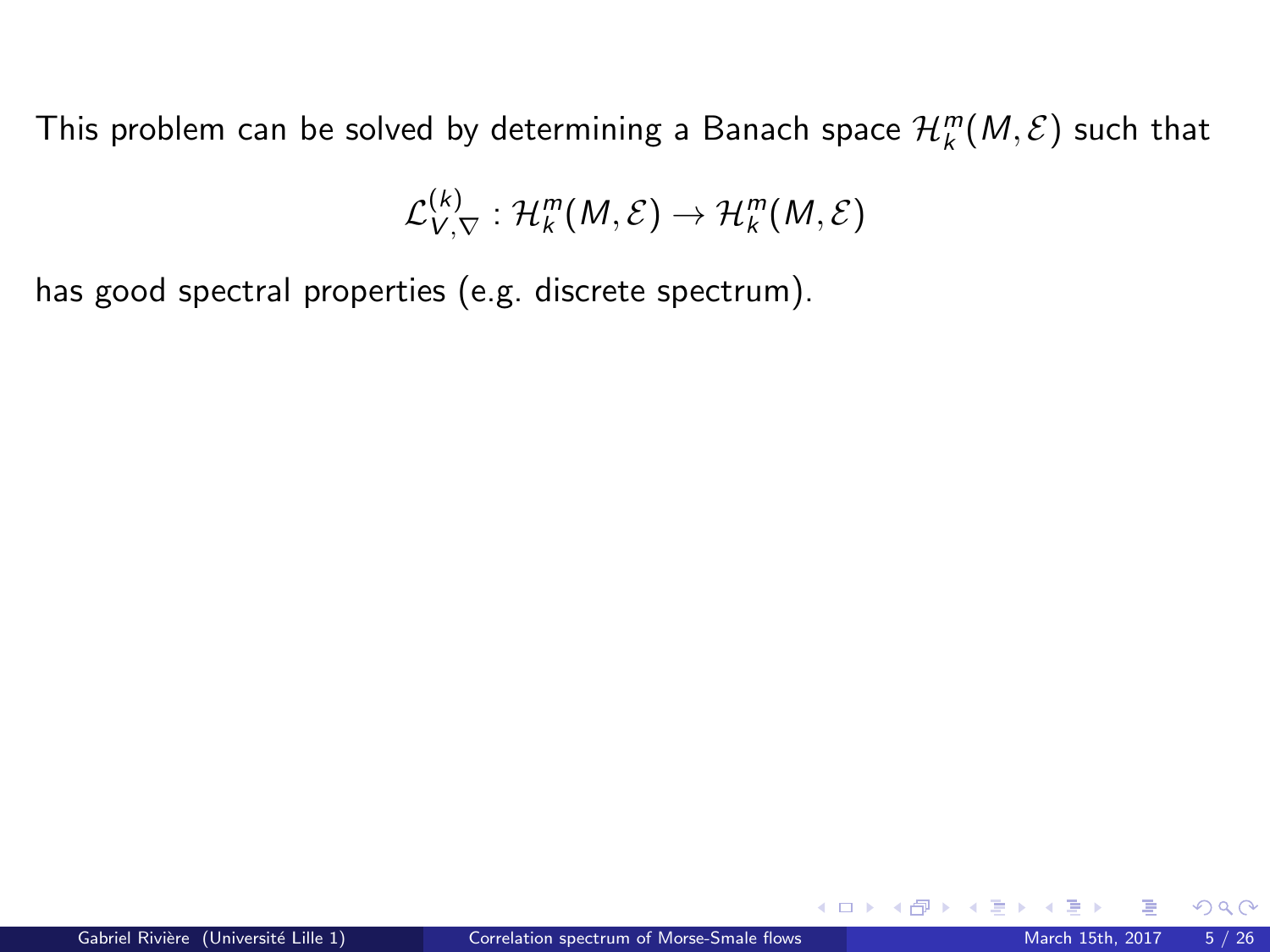$$
\mathcal{L}_{V,\nabla}^{(k)}: \mathcal{H}_k^m(M,\mathcal{E}) \to \mathcal{H}_k^m(M,\mathcal{E})
$$

has good spectral properties (e.g. discrete spectrum).

Anosov flows (e.g. geodesic flows in negative curvature) : Liverani (2004), Butterley-Liverani (2007), Giuletti-Liverani-Pollicott (2013).

 $\Omega$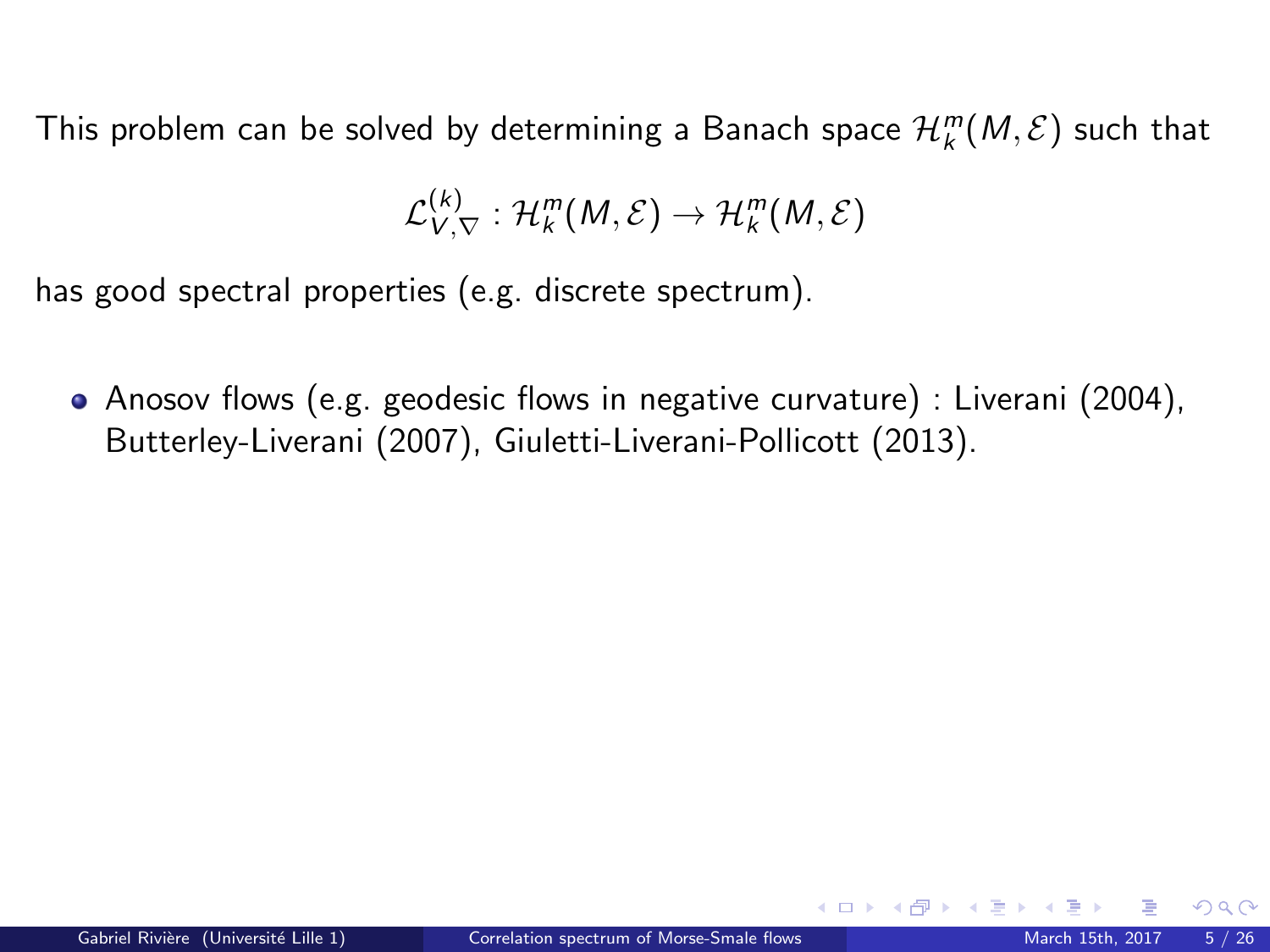$$
\mathcal{L}_{V,\nabla}^{(k)}: \mathcal{H}_k^m(M,\mathcal{E}) \to \mathcal{H}_k^m(M,\mathcal{E})
$$

has good spectral properties (e.g. discrete spectrum).

- Anosov flows (e.g. geodesic flows in negative curvature) : Liverani (2004), Butterley-Liverani (2007), Giuletti-Liverani-Pollicott (2013).
- Anosov flows (microlocal approach) : Tsujii (2010-12), Faure-Sjöstrand (2011), Faure-Tsujii (2013), Dyatlov-Zworski (2013), etc.

イロト イ押 トイヨ トイヨ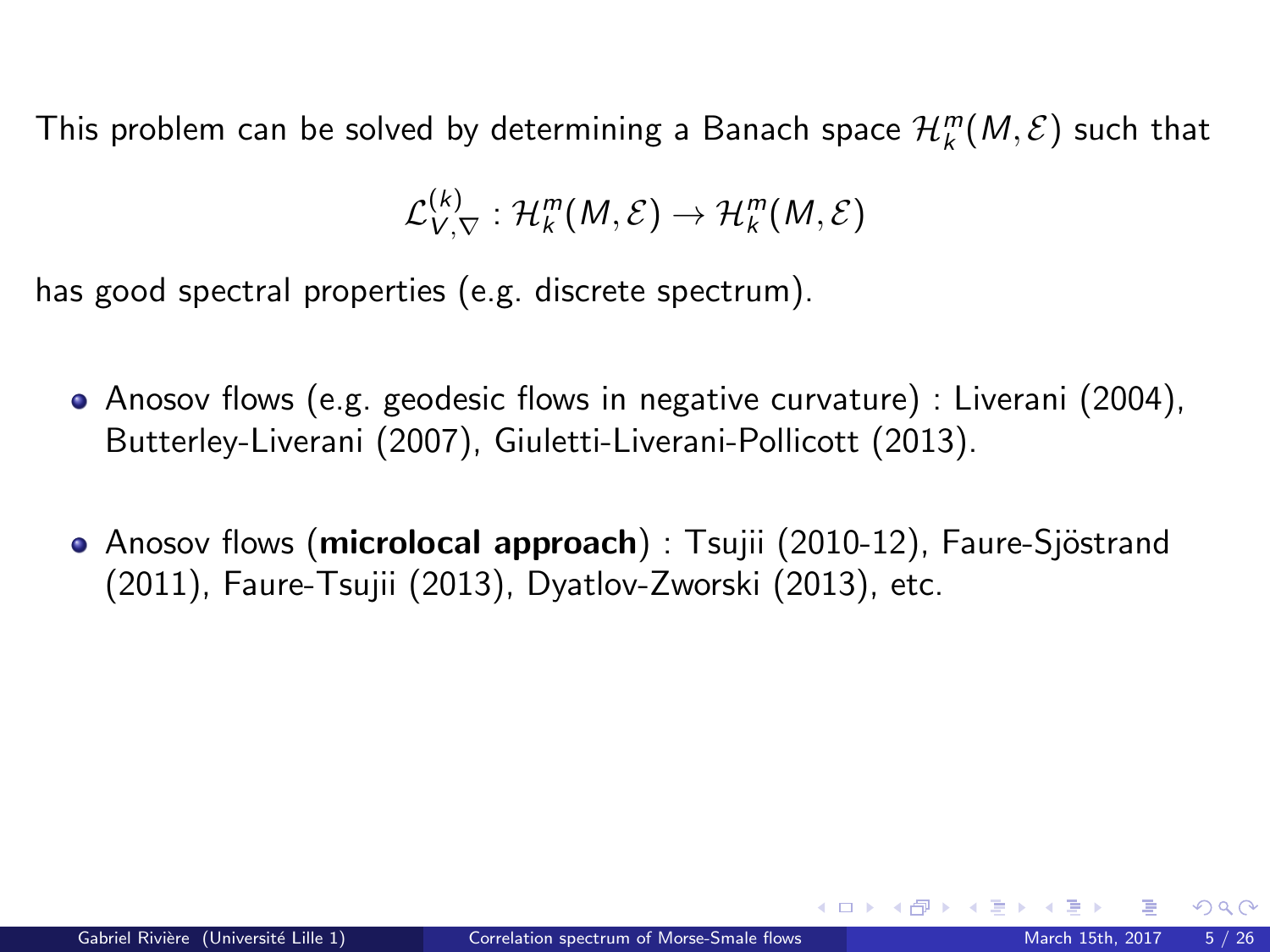$$
\mathcal{L}_{V,\nabla}^{(k)}: \mathcal{H}_k^m(M,\mathcal{E}) \to \mathcal{H}_k^m(M,\mathcal{E})
$$

has good spectral properties (e.g. discrete spectrum).

- Anosov flows (e.g. geodesic flows in negative curvature) : Liverani (2004), Butterley-Liverani (2007), Giuletti-Liverani-Pollicott (2013).
- **Anosov flows (microlocal approach)** : Tsujii (2010-12), Faure-Sjöstrand (2011), Faure-Tsujii (2013), Dyatlov-Zworski (2013), etc.
- Axiom A flows : Dyatlov-Guillarmou (2014). Also, in the case of diffeomorphisms : Baladi-Tsujii (2007), Gouëzel-Liverani (2008).

 $\Omega$ 

メロト メ御 トメ ヨ トメ ヨト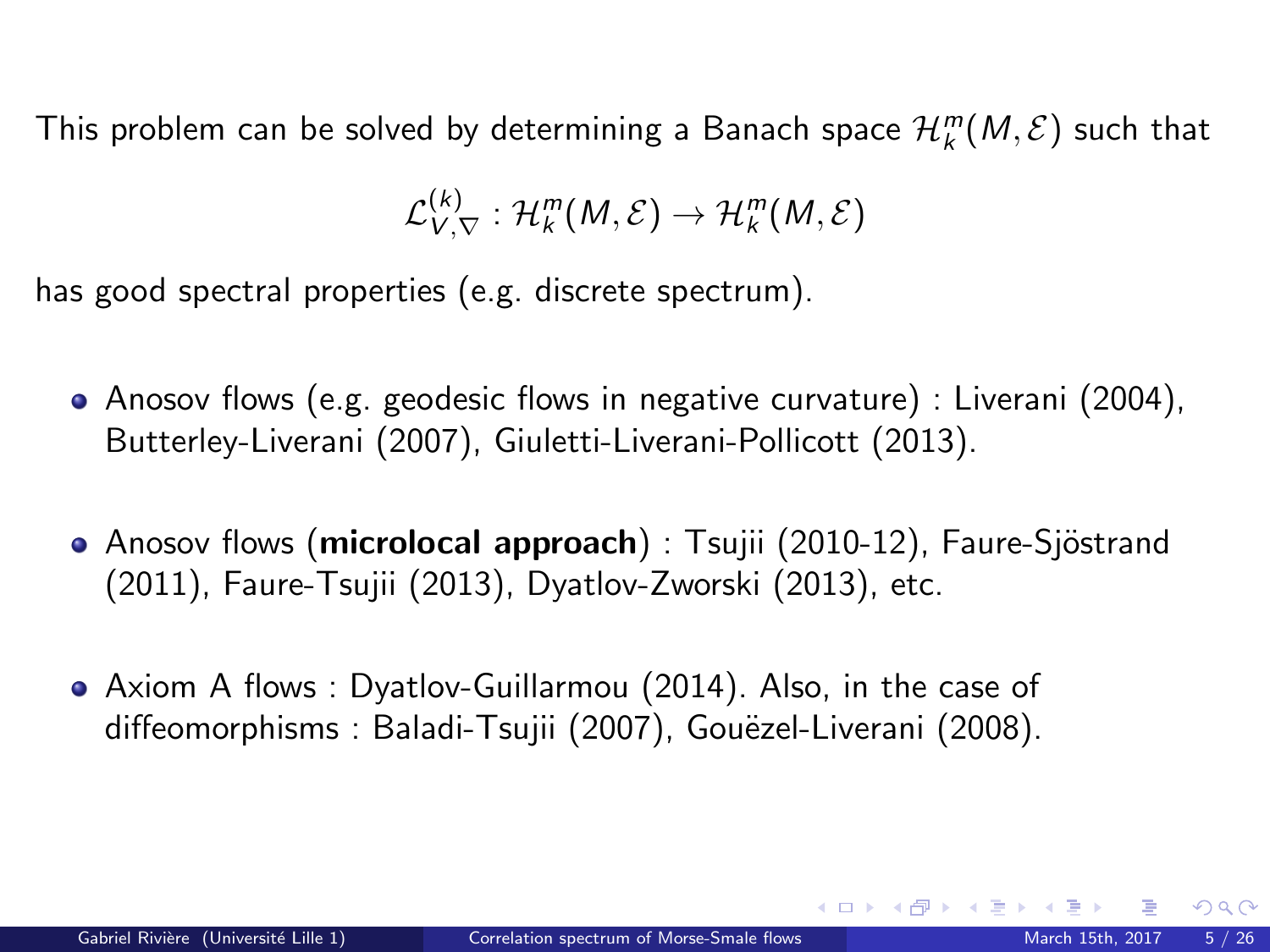A point  $x$  is said to be wandering if there exist some open neighborhood  $U$  of  $x$ and some  $t_0 > 0$  such that

 $U \cap (\cup_{|t| \ge t_0} \varphi^t(U)) = \emptyset.$ 

 $\Omega$ 

メロト メ都 トメ ミトメ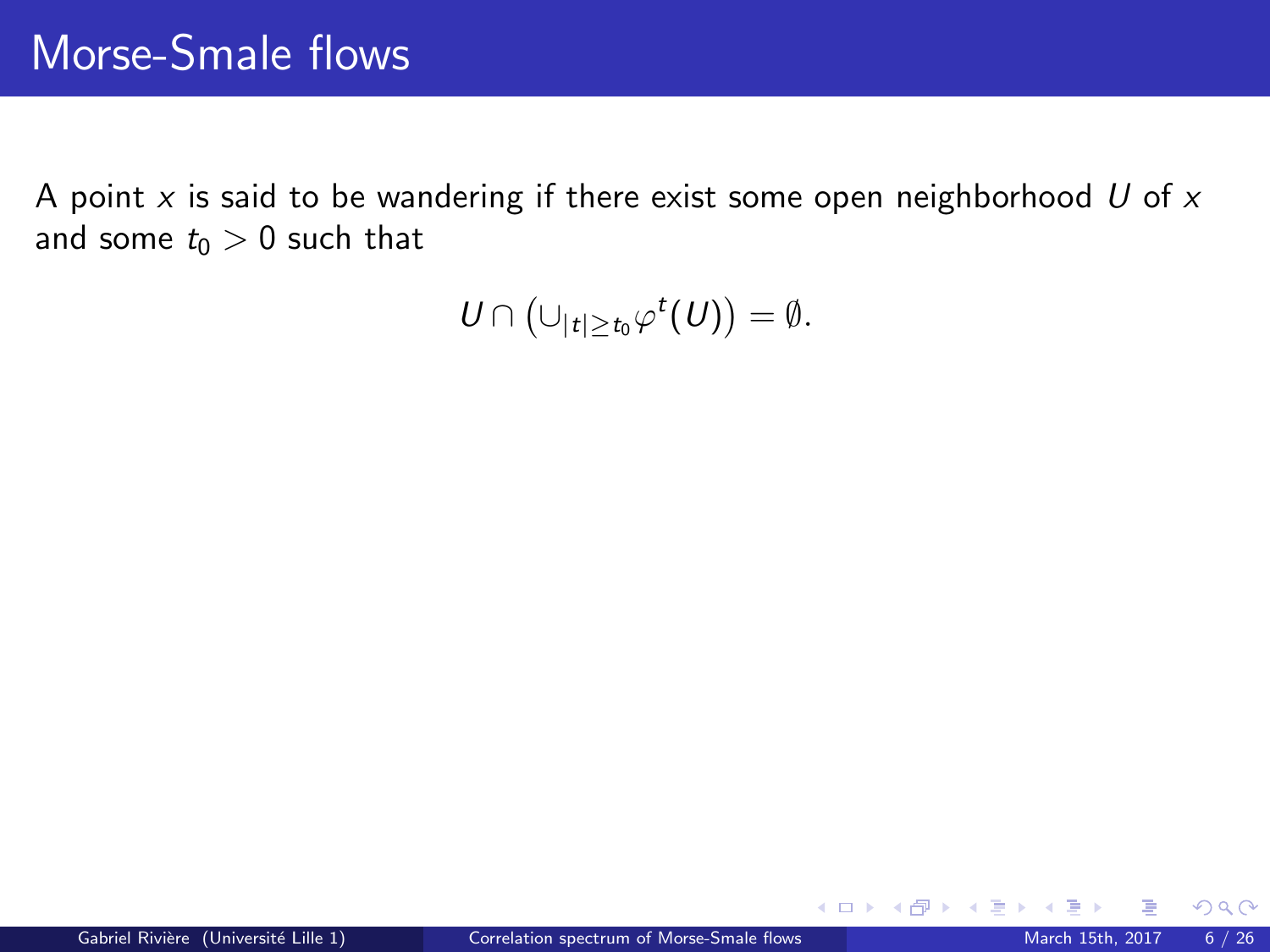A point x is said to be wandering if there exist some open neighborhood U of  $x$ and some  $t_0 > 0$  such that

$$
U\cap \left(\cup_{|t|\geq t_0}\varphi^t(U)\right)=\emptyset.
$$

Suppose that the nonwandering set is the union of finitely many closed hyperbolic orbit and hyperbolic fixed points that we denote by

 $\Lambda_1, \ldots, \Lambda_K$ .

 $\Omega$ 

メロト メ都 トメ ミトメ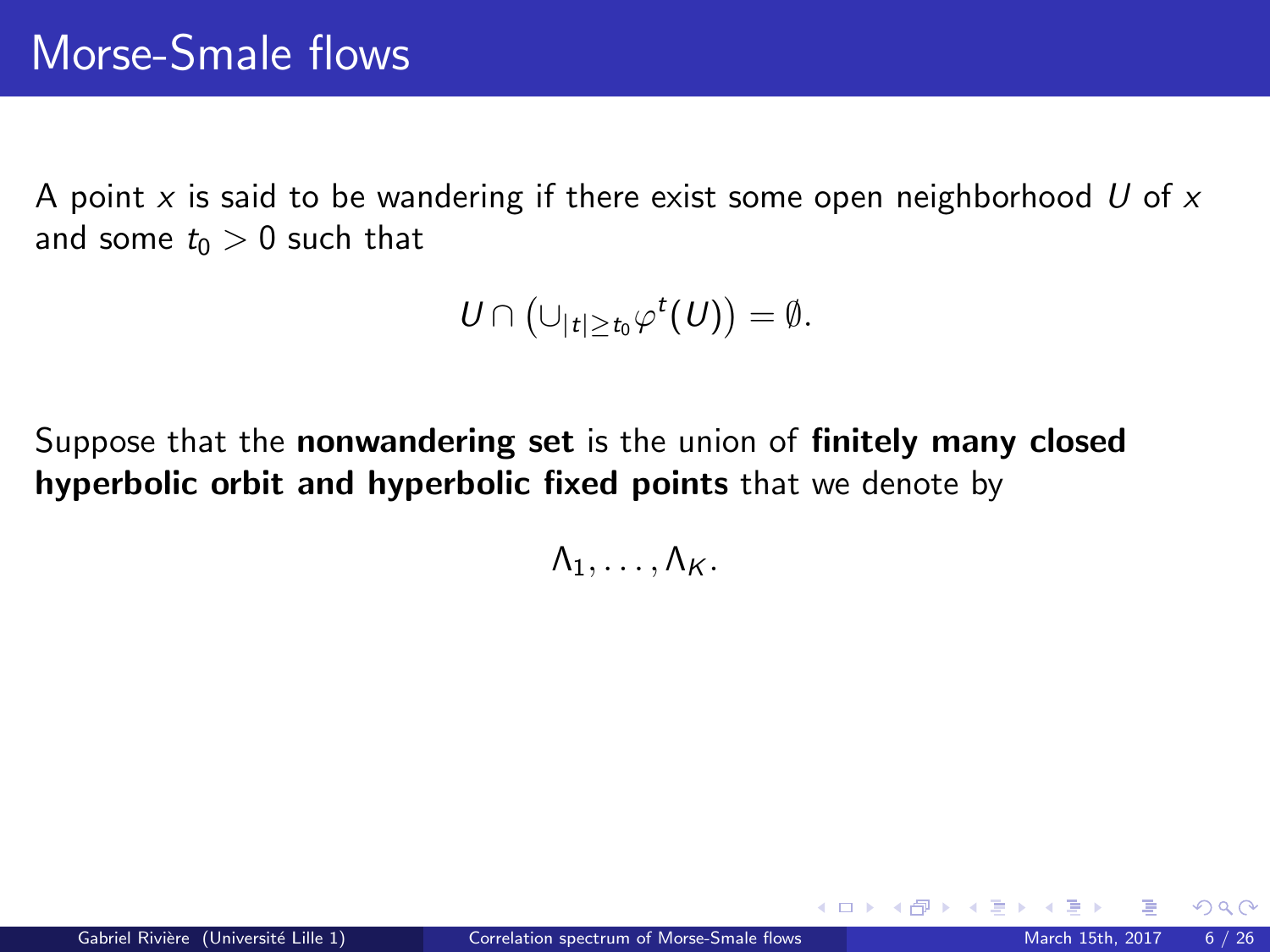A point x is said to be wandering if there exist some open neighborhood U of  $x$ and some  $t_0 > 0$  such that

$$
U\cap \left(\cup_{|t|\geq t_0}\varphi^t(U)\right)=\emptyset.
$$

Suppose that the nonwandering set is the union of finitely many closed hyperbolic orbit and hyperbolic fixed points that we denote by

$$
\Lambda_1,\ldots,\Lambda_K.
$$

Define the unstable (resp.) stable manifolds :

$$
W^{u/s}(\Lambda) := \left\{ x \in M : \lim_{t \to -/\infty} d(\varphi^t(x), \Lambda) = 0 \right\}.
$$

 $\Omega$ 

**K ロ ⊁ K 倒 ≯ K 差 ≯ K**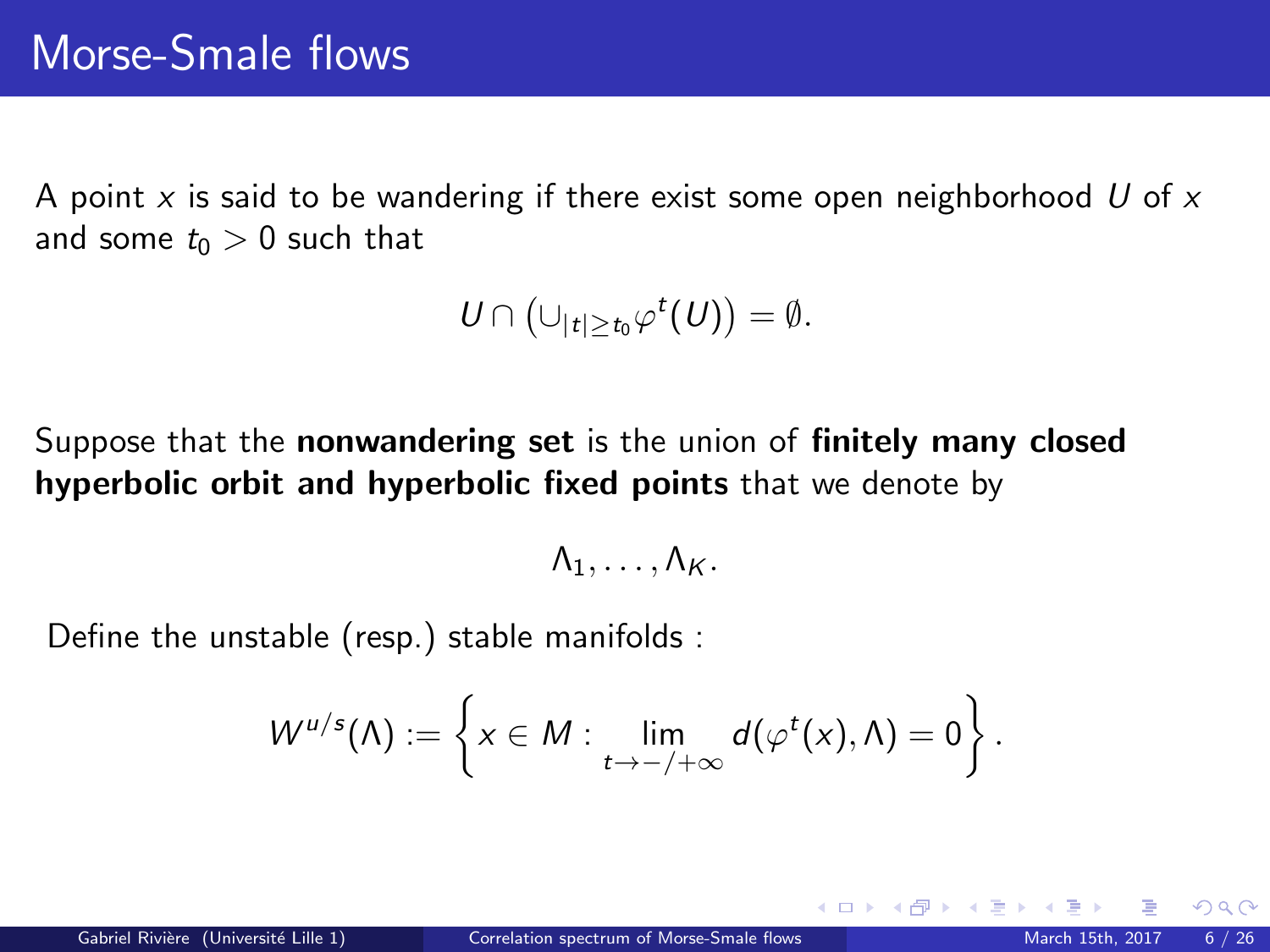One can prove that, for every x in M, there exists an unique  $(i, j)$  such that

 $x \in W^u(\Lambda_i) \cap W^s(\Lambda_j)$ .

 $299$ 

**K ロ ト K 倒 ト K ミ ト**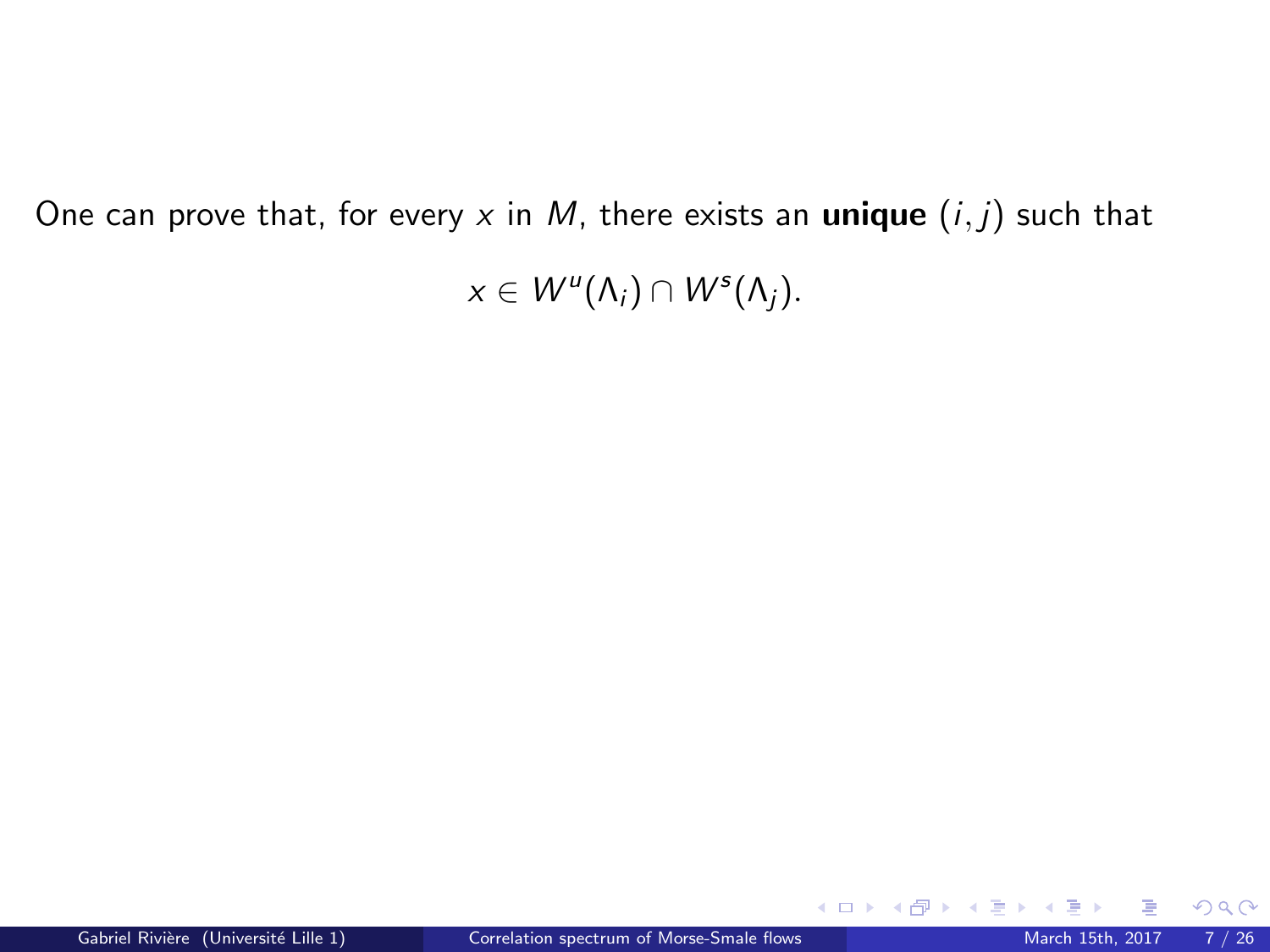One can prove that, for every x in M, there exists an **unique**  $(i, j)$  such that  $x \in W^u(\Lambda_i) \cap W^s(\Lambda_j)$ .

If we suppose in addition that

 $\forall x \in M$ ,  $\mathcal{T}_x M = \mathcal{T}_x W^u(\Lambda_i) + \mathcal{T}_x W^s(\Lambda_j)$  (transversality),

then we say that  $\varphi^t$  is a **Morse-Smale flow.** 

 $\Omega$ 

 $\left\{ \begin{array}{ccc} 1 & 0 & 0 \\ 0 & 1 & 0 \end{array} \right\}$  ,  $\left\{ \begin{array}{ccc} 0 & 0 & 0 \\ 0 & 0 & 0 \end{array} \right\}$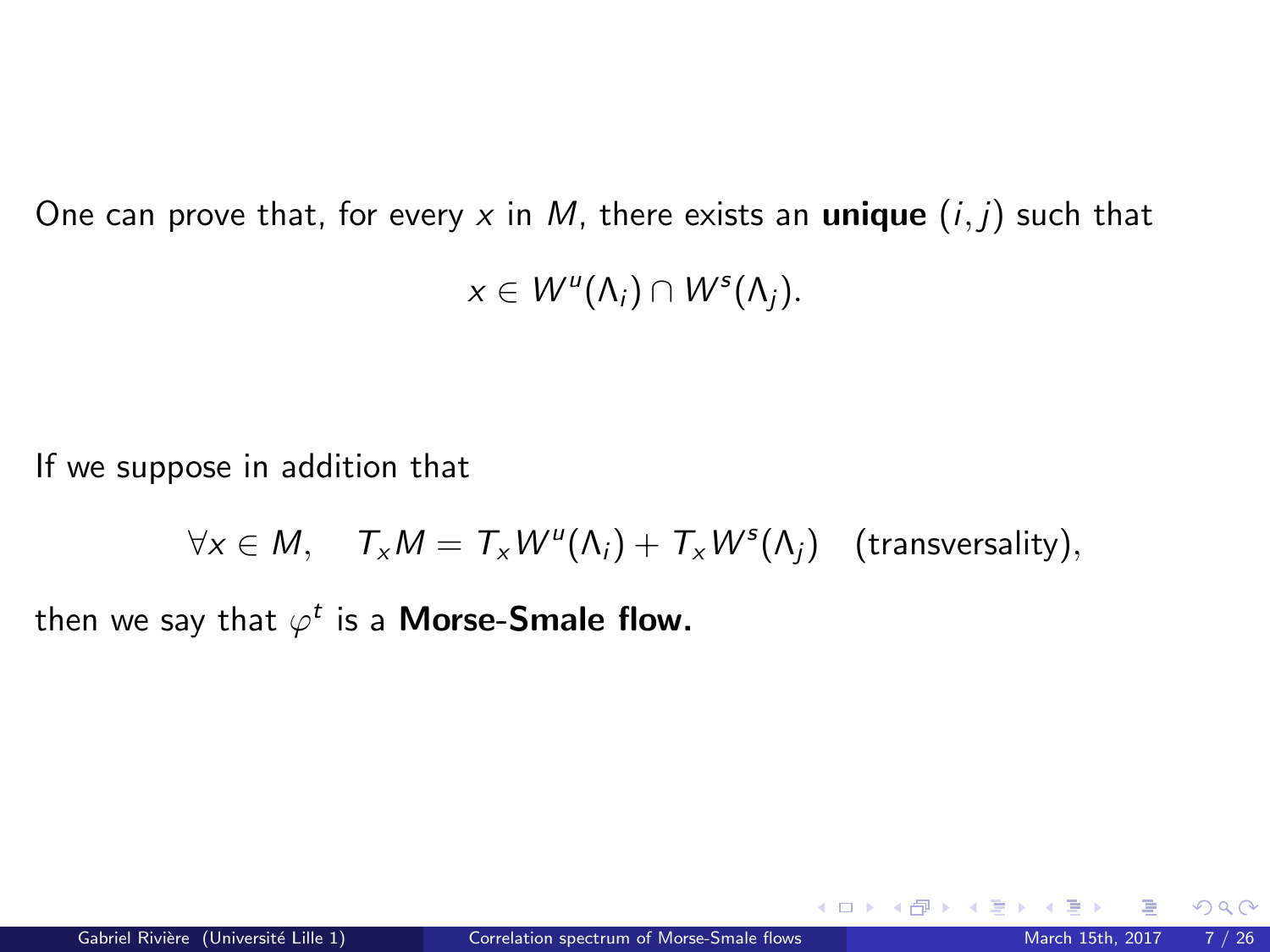$\Omega$ 

**K ロ ⊁ K 倒 ≯ K 差 ≯ K**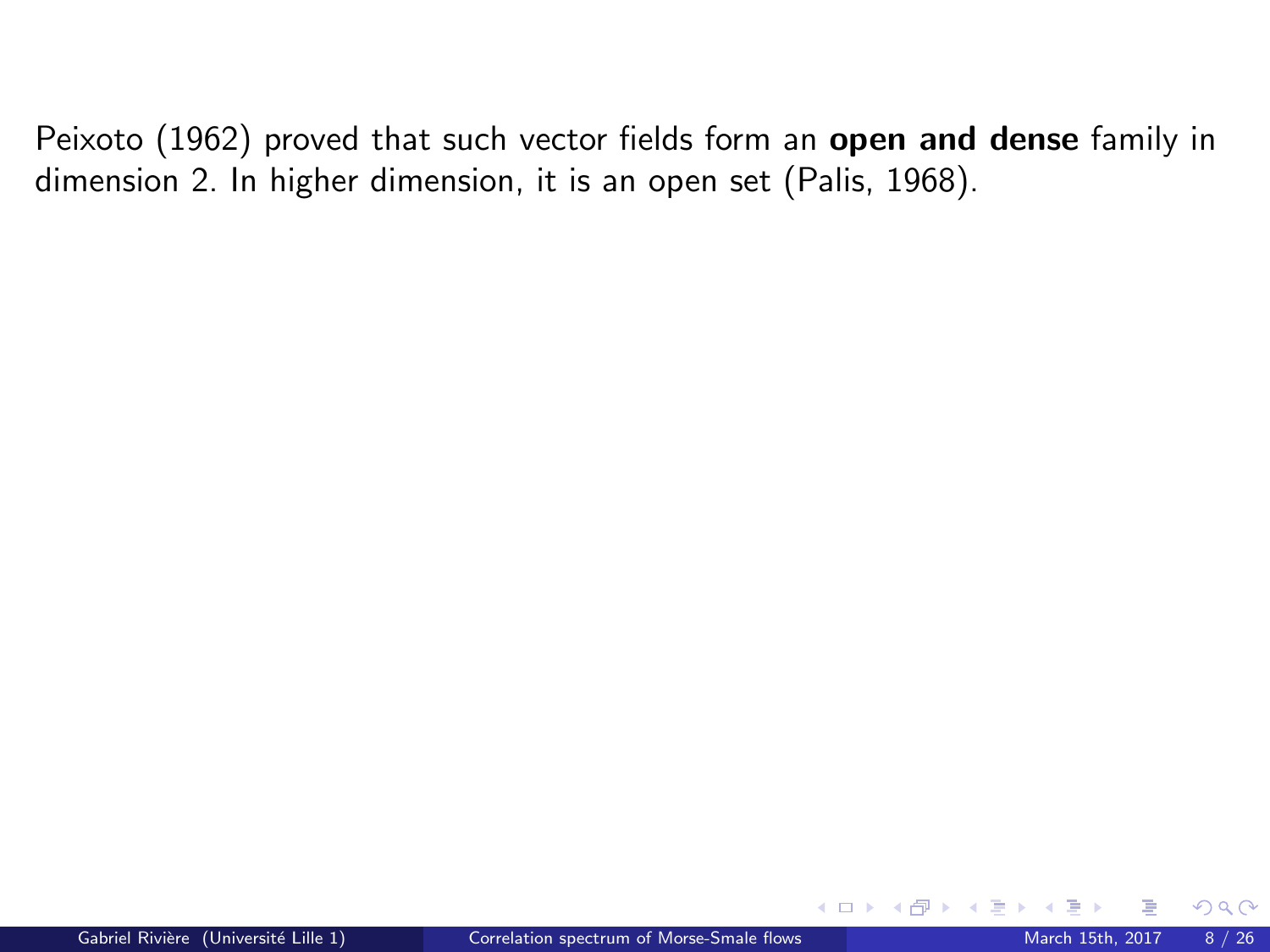Goal. Describing the Pollicott-Ruelle spectrum of such flows and relate it to topological invariants.

 $\Omega$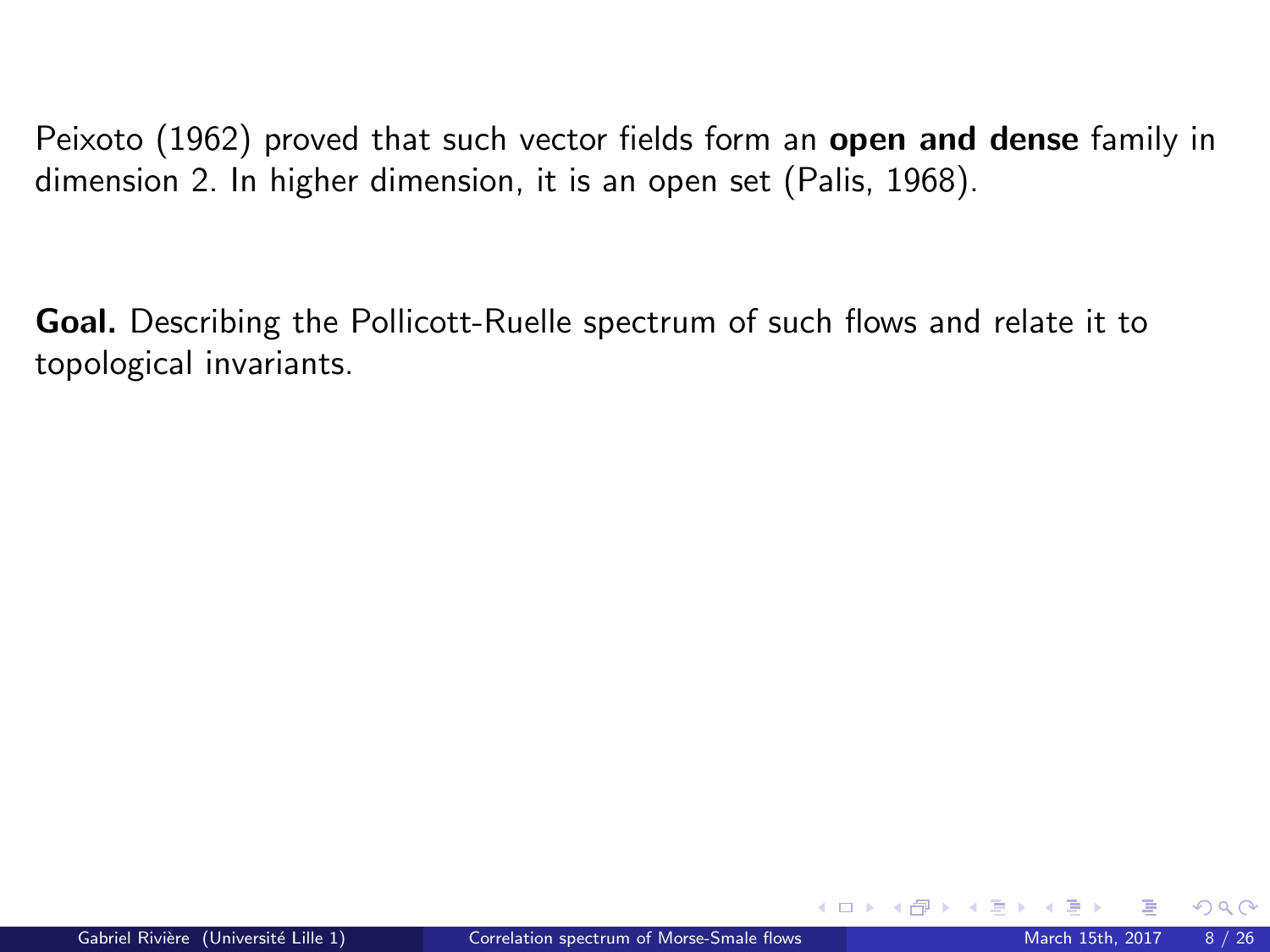Goal. Describing the Pollicott-Ruelle spectrum of such flows and relate it to topological invariants.

Hypothesis. In the following, we will always assume that the Lyapunov exponents of the Morse-Smale flow verify some (generic) non-resonance assumptions related to the Sternberg-Chen Theorem.

 $\Omega$ 

イロト イ押ト イヨト イ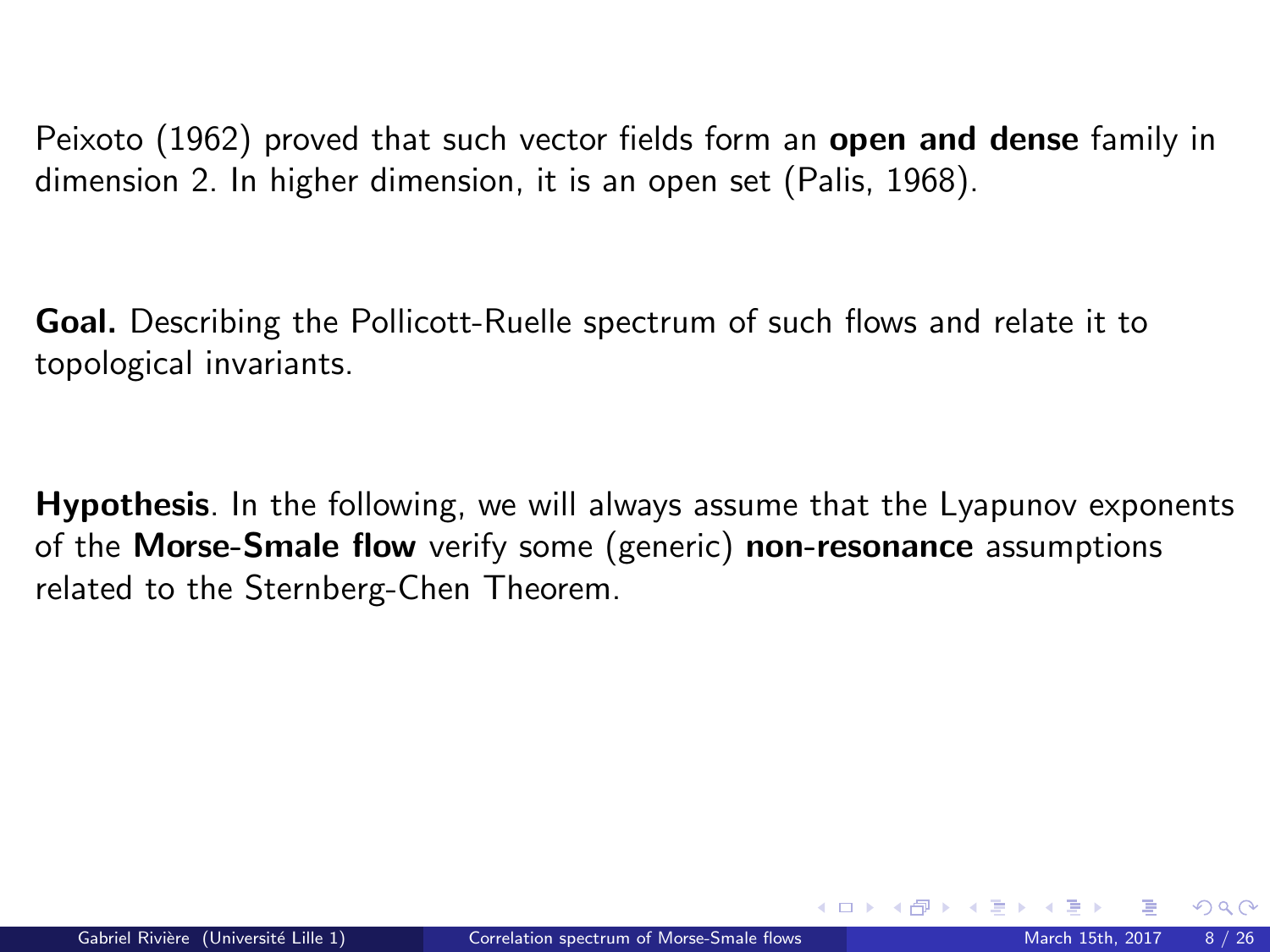Goal. Describing the Pollicott-Ruelle spectrum of such flows and relate it to topological invariants.

Hypothesis. In the following, we will always assume that the Lyapunov exponents of the Morse-Smale flow verify some (generic) non-resonance assumptions related to the Sternberg-Chen Theorem.

 $\mathsf{Csq}$ . The flow can be linearized near every  $\mathsf{\Lambda}_j$  in a smooth chart.

メロメ メタメ メミメ メミ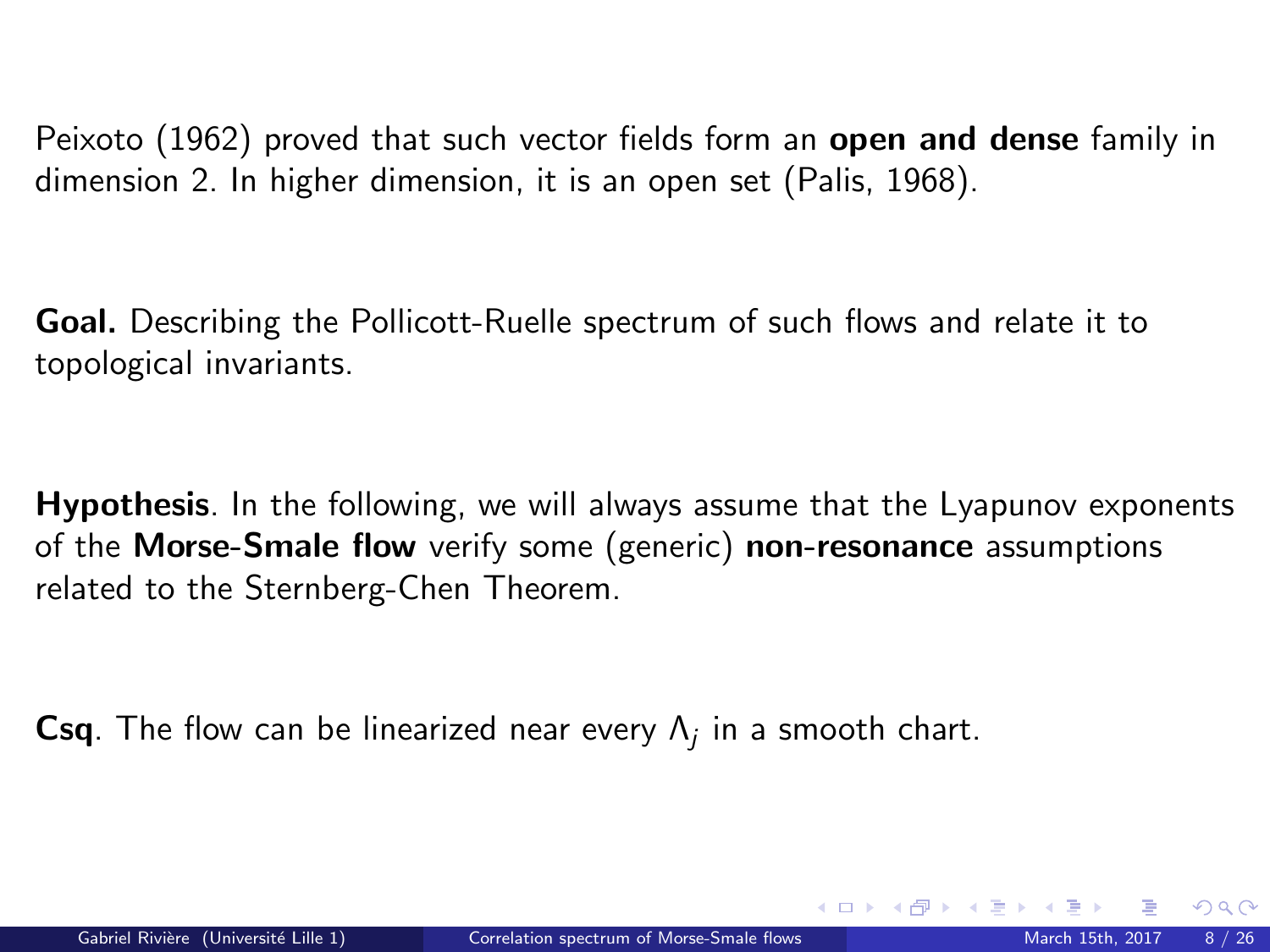### Theorem (Dang-R. 2017)

Morse-Smale flow + nonresonance assumption. Let  $0 \leq k \leq n$ . Then, there exists a (minimal) discrete subset  $\mathcal{R}_k(V,\nabla) \subset \mathbb{C}$  such that, given any  $(\psi_1, \psi_2)$  in  $\Omega^k(M, \mathcal{E}) \times \Omega^{n-k}(M, \mathcal{E}'),$ 

$$
\hat{\mathsf{C}}_{\psi_1,\psi_2}(z):=\int_0^{+\infty}e^{-tz}\left(\int_M\psi_2\wedge\Phi_k^{-t*}(\psi_1)\right)dt
$$

has a meromorphic extension to  $\mathbb C$  whose poles are contained inside  $\mathcal{R}_k(V,\nabla)$ .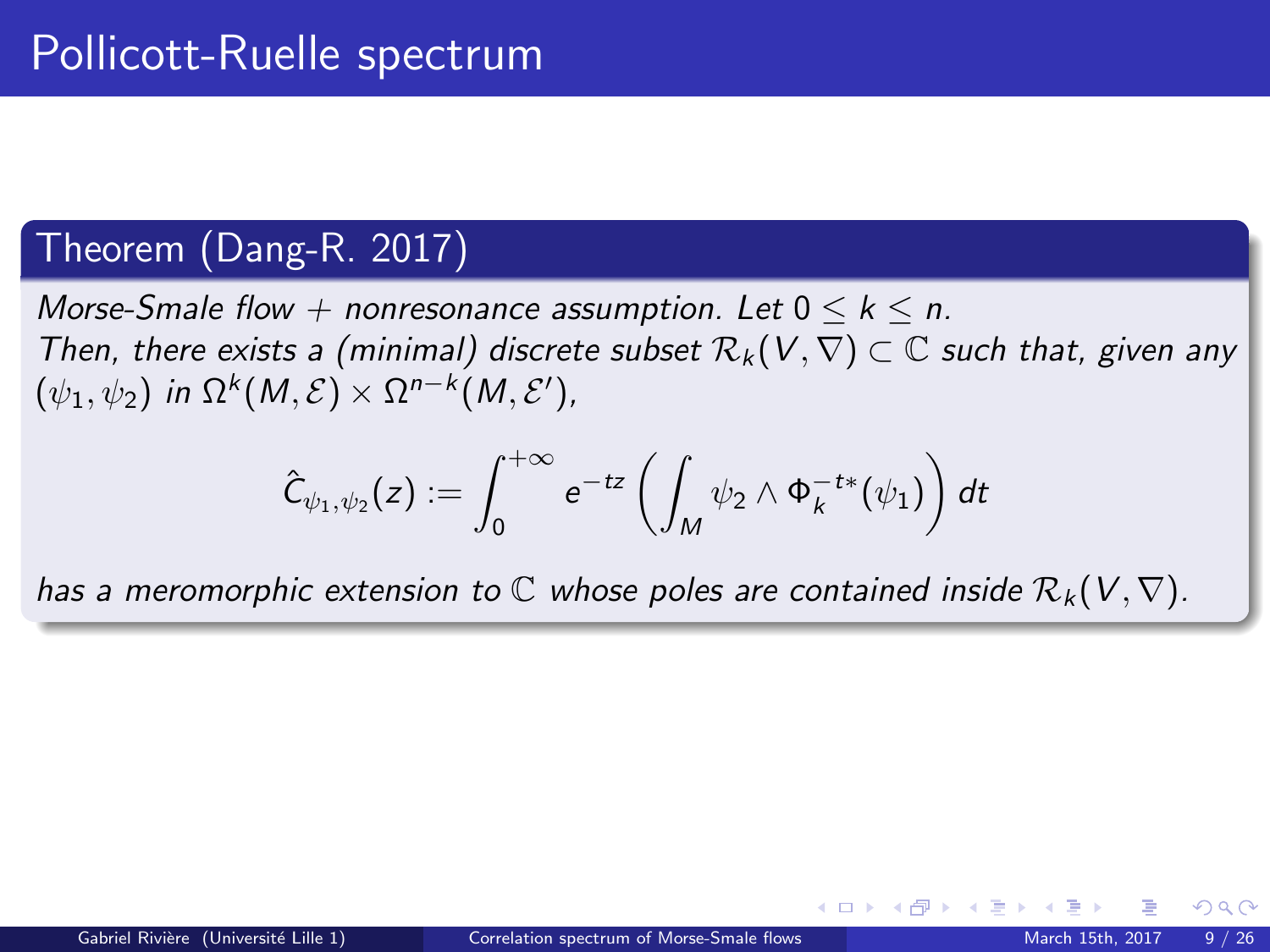### Theorem (Dang-R. 2017)

Morse-Smale flow  $+$  nonresonance assumption. Let  $0 \leq k \leq n$ . Then, there exists a (minimal) discrete subset  $\mathcal{R}_k(V,\nabla) \subset \mathbb{C}$  such that, given any  $(\psi_1, \psi_2)$  in  $\Omega^k(M, \mathcal{E}) \times \Omega^{n-k}(M, \mathcal{E}'),$ 

$$
\hat{\mathsf{C}}_{\psi_1,\psi_2}(z):=\int_0^{+\infty}e^{-tz}\left(\int_M\psi_2\wedge\Phi_k^{-t*}(\psi_1)\right)dt
$$

has a meromorphic extension to  $\mathbb C$  whose poles are contained inside  $\mathcal{R}_k(V,\nabla)$ .

 $\mathcal{R}_k(V, \nabla) := \{$  Pollicott-Ruelle resonances }.

メロメ メ都 メメ ミメ メミメ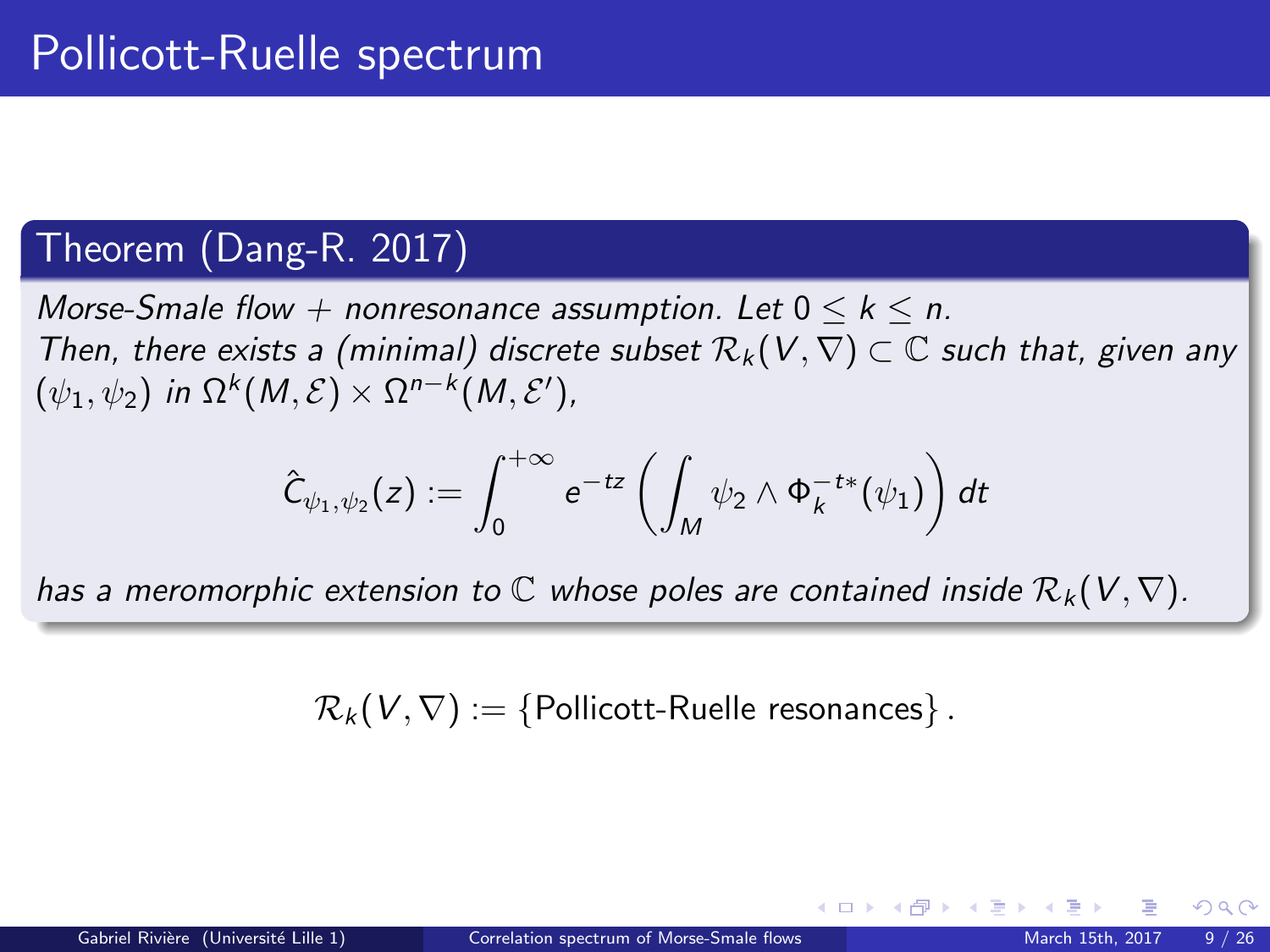Elements inside  $\mathcal{R}_k(V, \nabla) \subset \mathbb{C}$  correspond to the **discrete spectrum** of

$$
\mathcal{L}_{V,\nabla}^{(k)}:\mathcal{H}_k^m(M,\mathcal{E})\to\mathcal{H}_k^m(M,\mathcal{E})
$$

acting on an appropriate Sobolev space.

 $\Omega$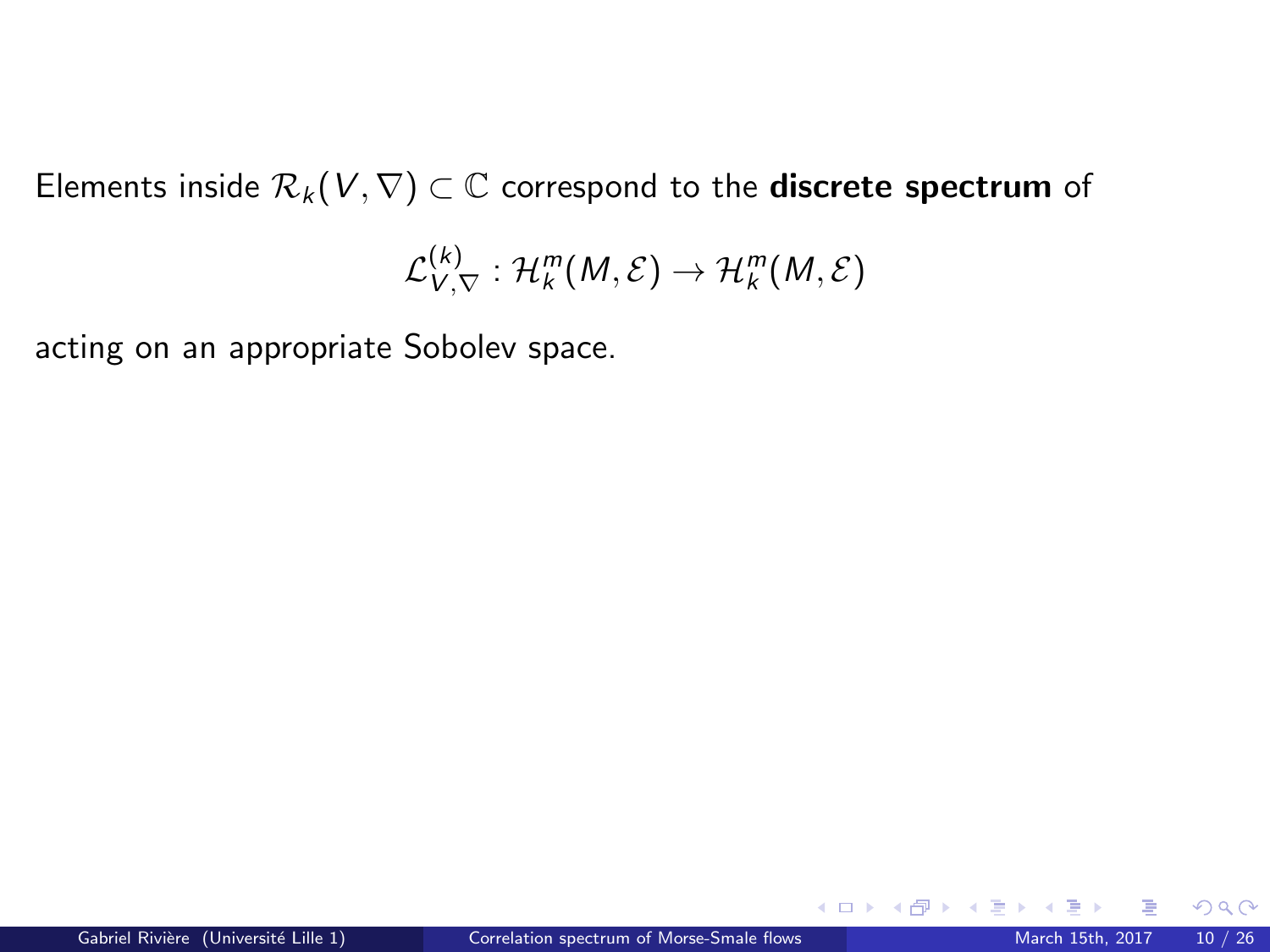Elements inside  $\mathcal{R}_k(V,\nabla) \subset \mathbb{C}$  correspond to the **discrete spectrum** of

$$
\mathcal{L}_{V,\nabla}^{(k)}:\mathcal{H}_k^m(M,\mathcal{E})\to\mathcal{H}_k^m(M,\mathcal{E})
$$

acting on an appropriate Sobolev space.

Each eigenvalue is associated with a spectral projector  $\pi_{z_0}^{(k)}$  and we set

$$
\left| C_{V,\nabla}^k(z_0) := \mathsf{Ran}\left( \pi_{z_0}^{(k)} \right) \right| \text{ (Pollicott-Ruelle resonant states).}
$$

 $\Omega$ 

**K ロ ト K 何 ト K 目**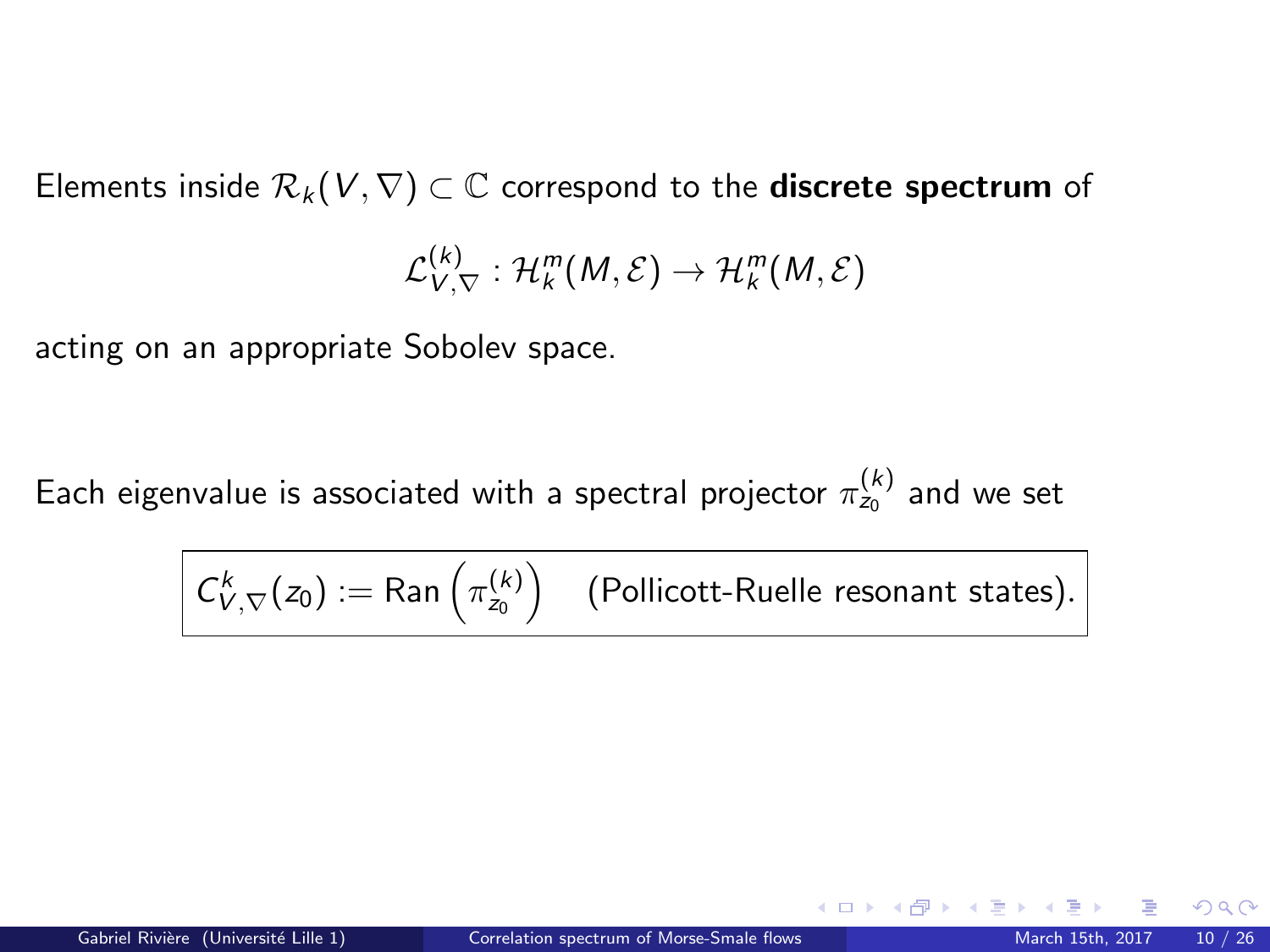Compared with previous result on the Axiom A case (Pollicott, Ruelle, Baladi-Tsujii, Gouëzel-Liverani, Dyatlov-Guillarmou), no assumptions on the supports of  $\psi_1$  and  $\psi_2$  (i.e. no cutoff function near the  $\Lambda_i$ ).

 $\Omega$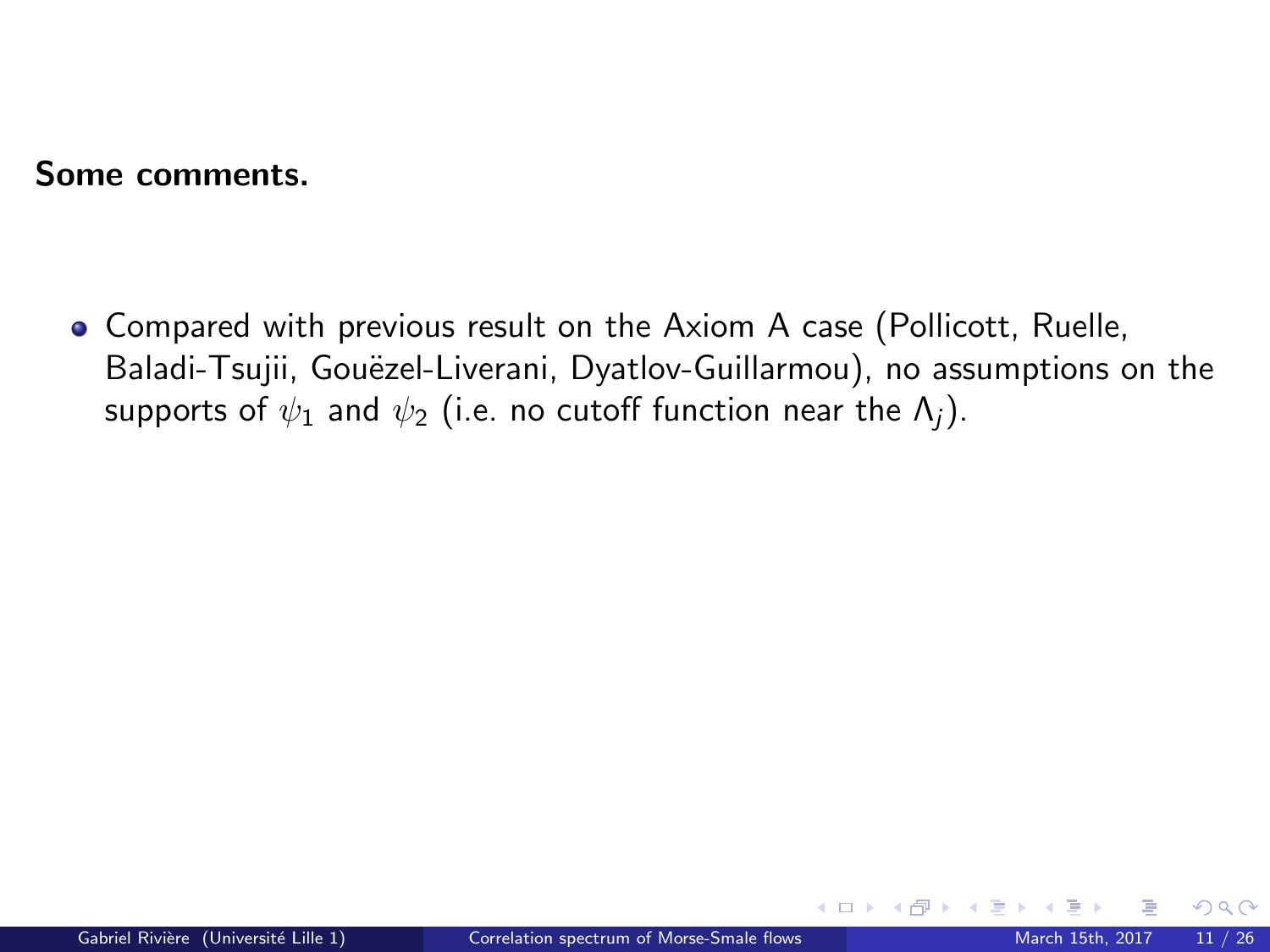Compared with previous result on the Axiom A case (Pollicott, Ruelle, Baladi-Tsujii, Gouëzel-Liverani, Dyatlov-Guillarmou), no assumptions on the supports of  $\psi_1$  and  $\psi_2$  (i.e. no cutoff function near the  $\Lambda_i$ ).

This is a global result on the dynamics.

 $\Omega$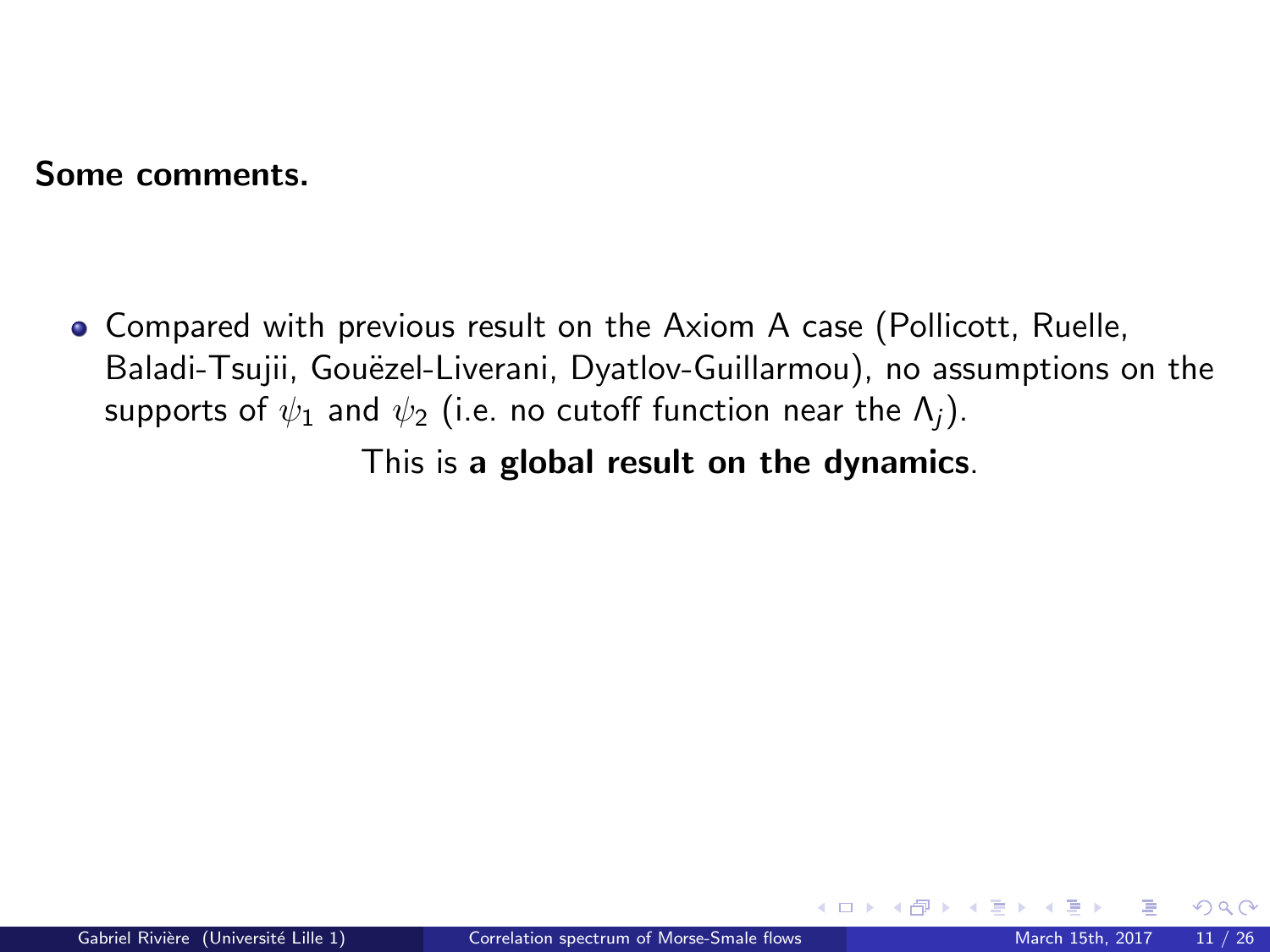Compared with previous result on the Axiom A case (Pollicott, Ruelle, Baladi-Tsujii, Gouëzel-Liverani, Dyatlov-Guillarmou), no assumptions on the supports of  $\psi_1$  and  $\psi_2$  (i.e. no cutoff function near the  $\Lambda_i$ ).

This is a global result on the dynamics.

**Goal.** Computation of this dynamical spectrum  $+$  links with topology (global results).

<span id="page-28-0"></span> $\Omega$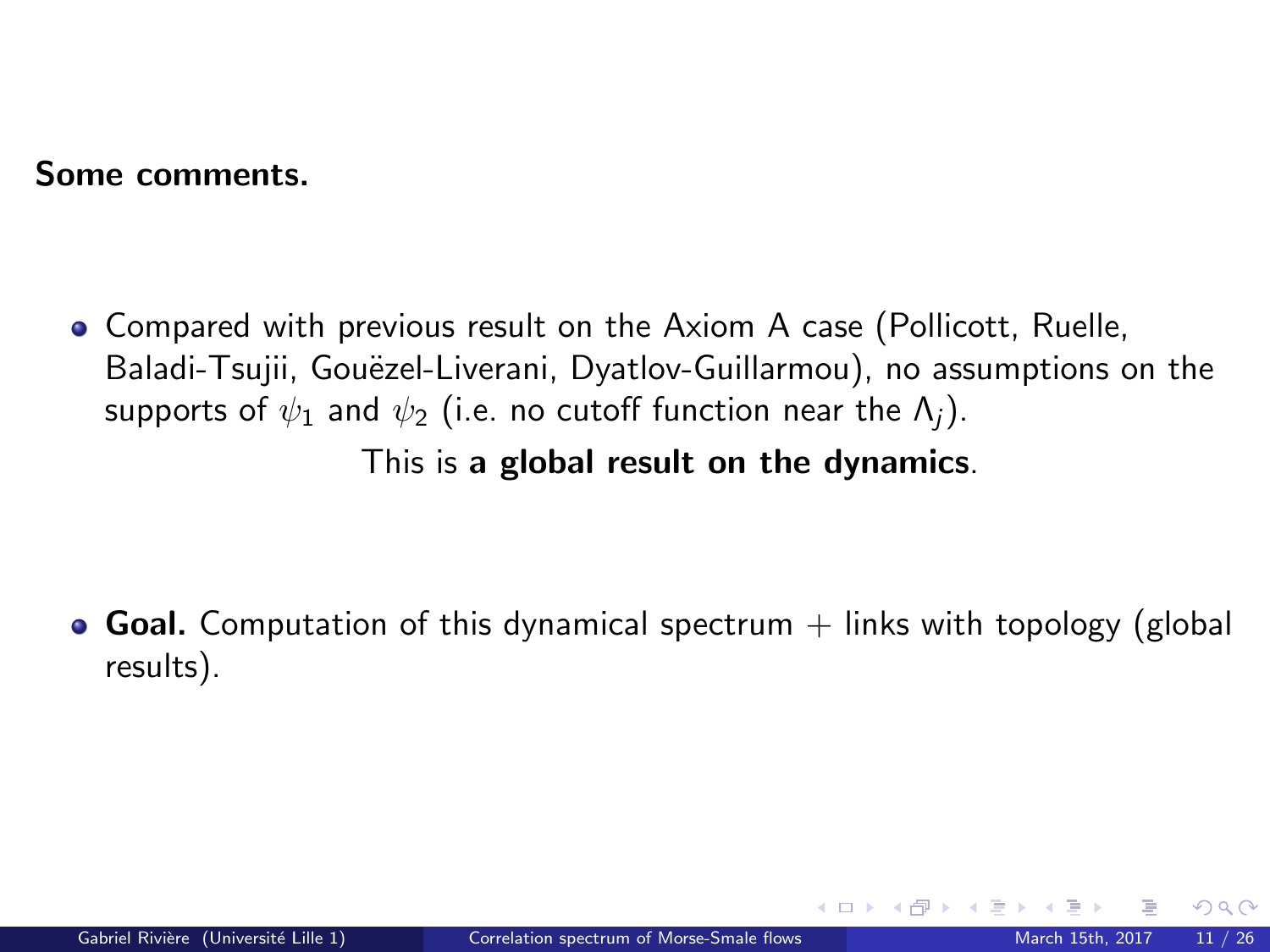We need to fix some conventions in order to compute the spectrum. For simplicity, we will now suppose that  $\nabla$  preserves an hermitian structure.

<span id="page-29-0"></span> $\Omega$ 

4 ロ > 4 何 > 4 手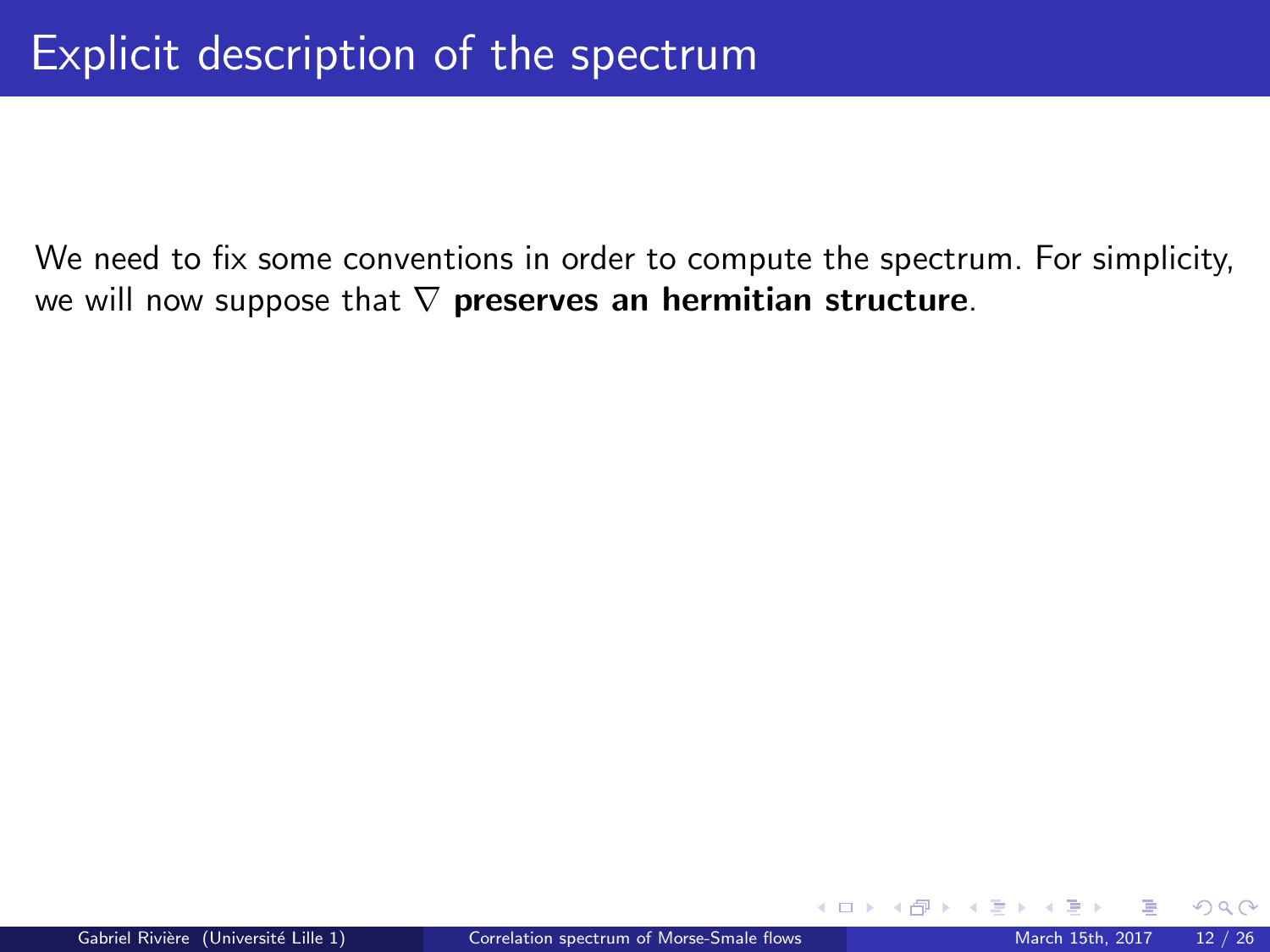We need to fix some conventions in order to compute the spectrum. For simplicity, we will now suppose that  $\nabla$  preserves an hermitian structure.

For a fixed point Λ, we define

$$
\sigma_{\Lambda}=\{0\},
$$

and the multiplicity

 $\mu_\Lambda(0) = N$ ,

where  $N$  is the rank of the complex vector bundle.

 $\Omega$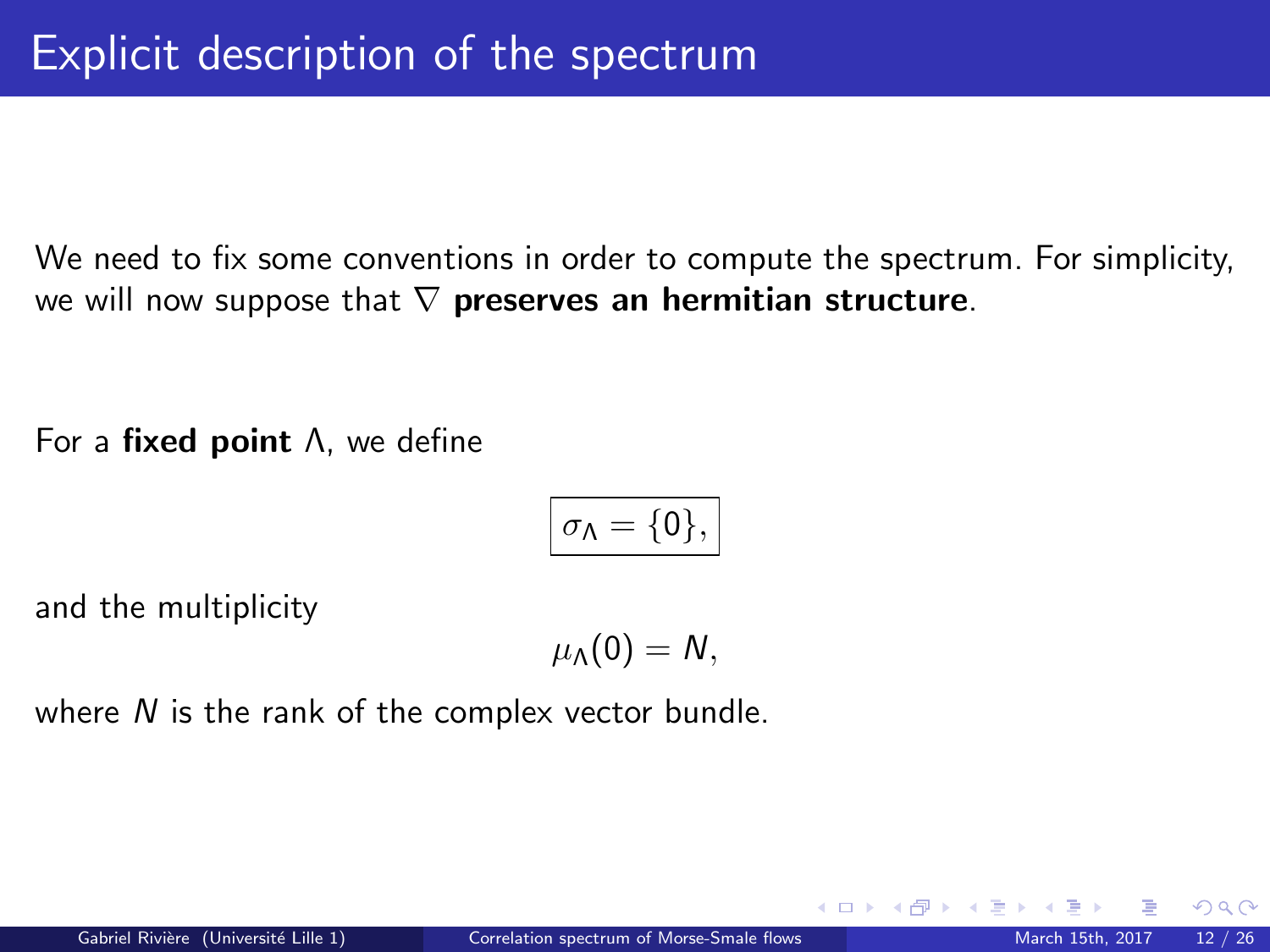$$
\varepsilon_{\Lambda} = 0
$$
 if  $W^u(\Lambda)$  is orientable, and  $\varepsilon_{\Lambda} = \frac{1}{2}$  otherwise.

 $299$ 

**K ロ ト K 倒 ト K ミ ト**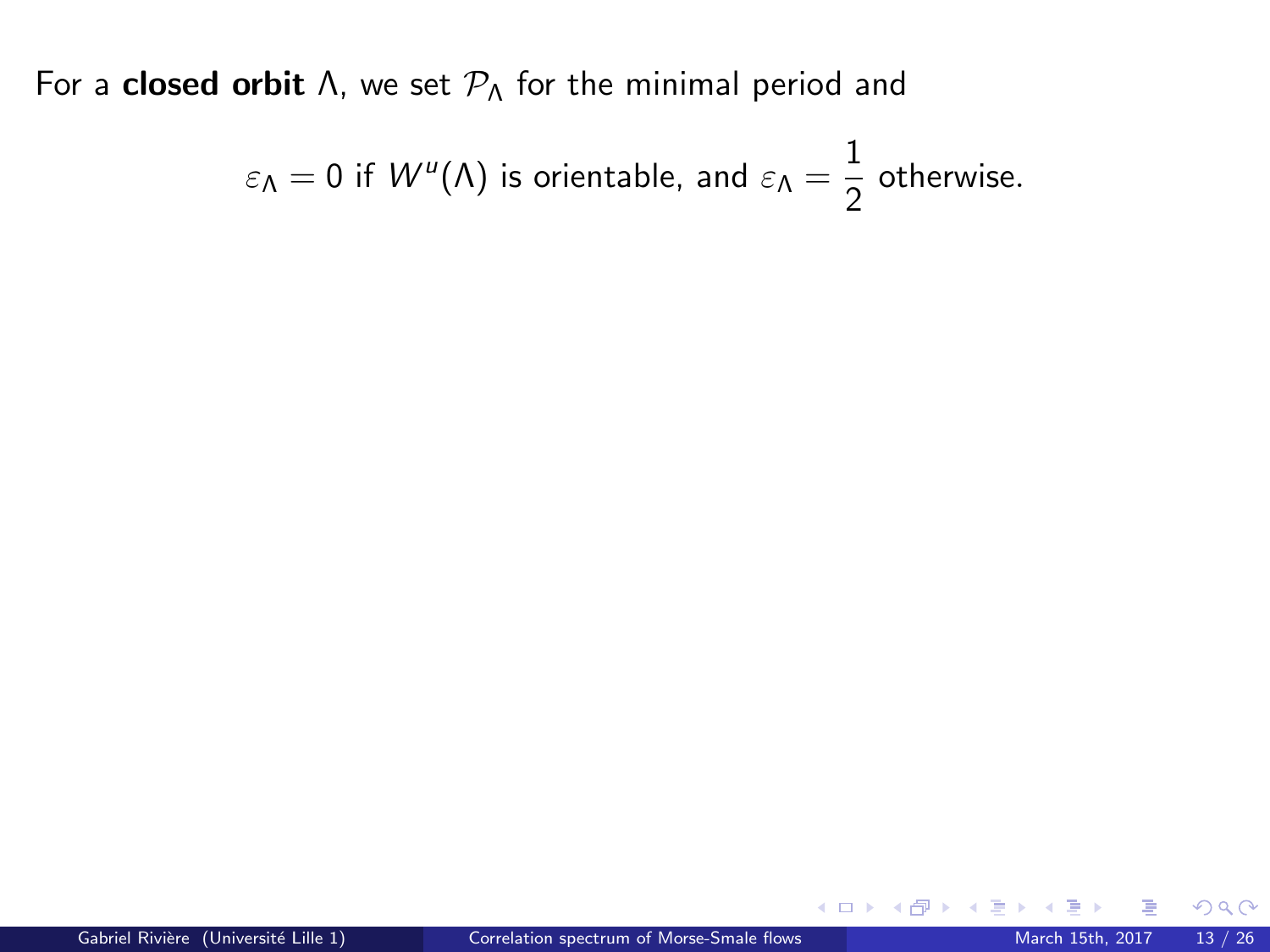$$
\varepsilon_{\Lambda} = 0
$$
 if  $W^u(\Lambda)$  is orientable, and  $\varepsilon_{\Lambda} = \frac{1}{2}$  otherwise.

We denote by  $(\mathrm{e}^{2i\pi \gamma_j^\wedge})_{j=1,...,N}$  the eigenvalues of the monodromy for the parallel transport around Λ.

 $\Omega$ 

**K ロ ト K 御 ト K ミ ト**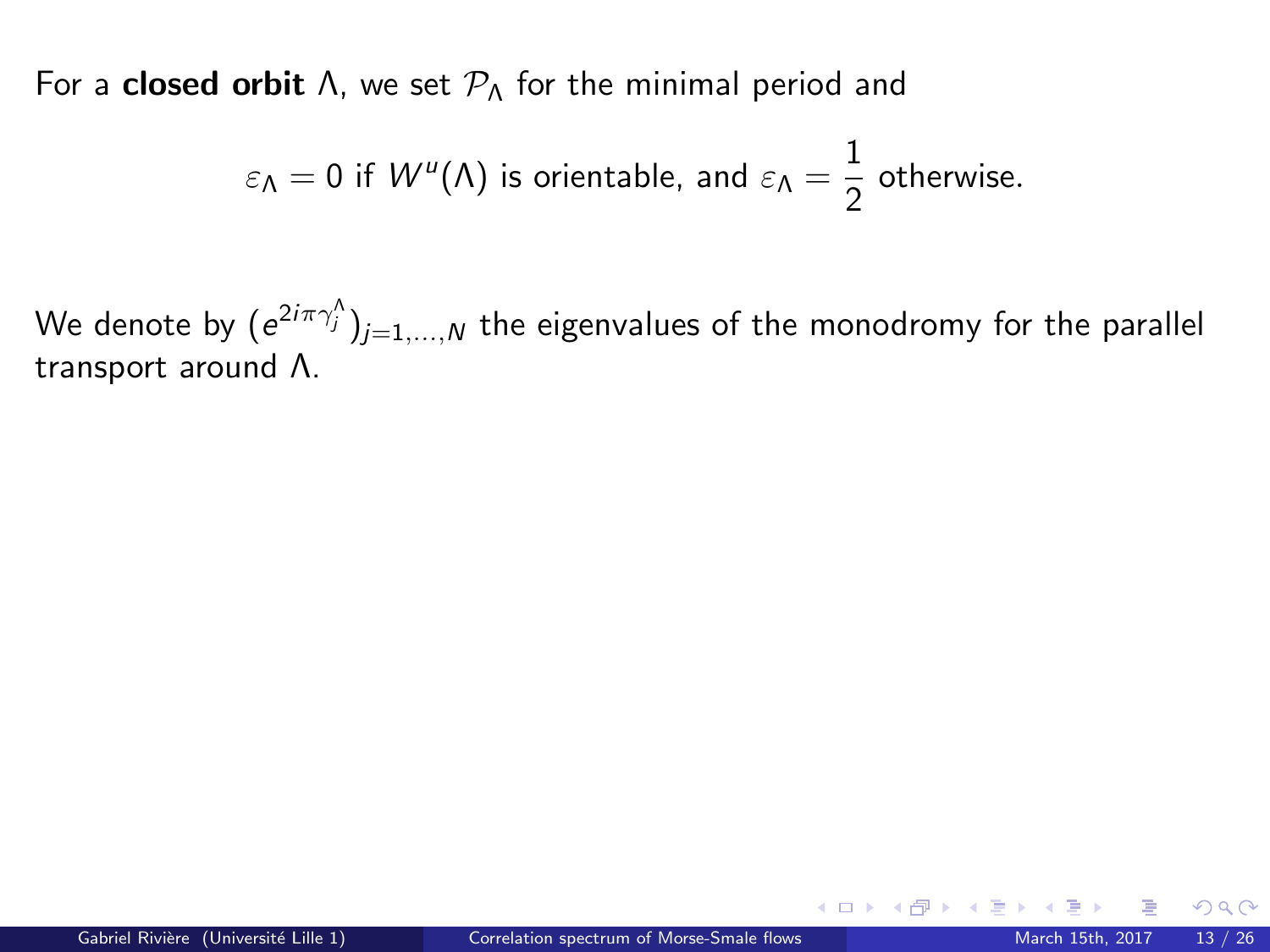$$
\varepsilon_{\Lambda} = 0
$$
 if  $W^u(\Lambda)$  is orientable, and  $\varepsilon_{\Lambda} = \frac{1}{2}$  otherwise.

We denote by  $(\mathrm{e}^{2i\pi \gamma_j^\wedge})_{j=1,...,N}$  the eigenvalues of the monodromy for the parallel transport around Λ. Finally, we set

$$
\sigma_{\Lambda} = \left\{-\frac{2i\pi(\gamma_j^{\Lambda} + m + \varepsilon_{\Lambda})}{\mathcal{P}_{\Lambda}} : 1 \leq j \leq N, \ m \in \mathbb{Z}\right\},\
$$

 $\Omega$ 

**K ロ ト K 御 ト K ミ ト**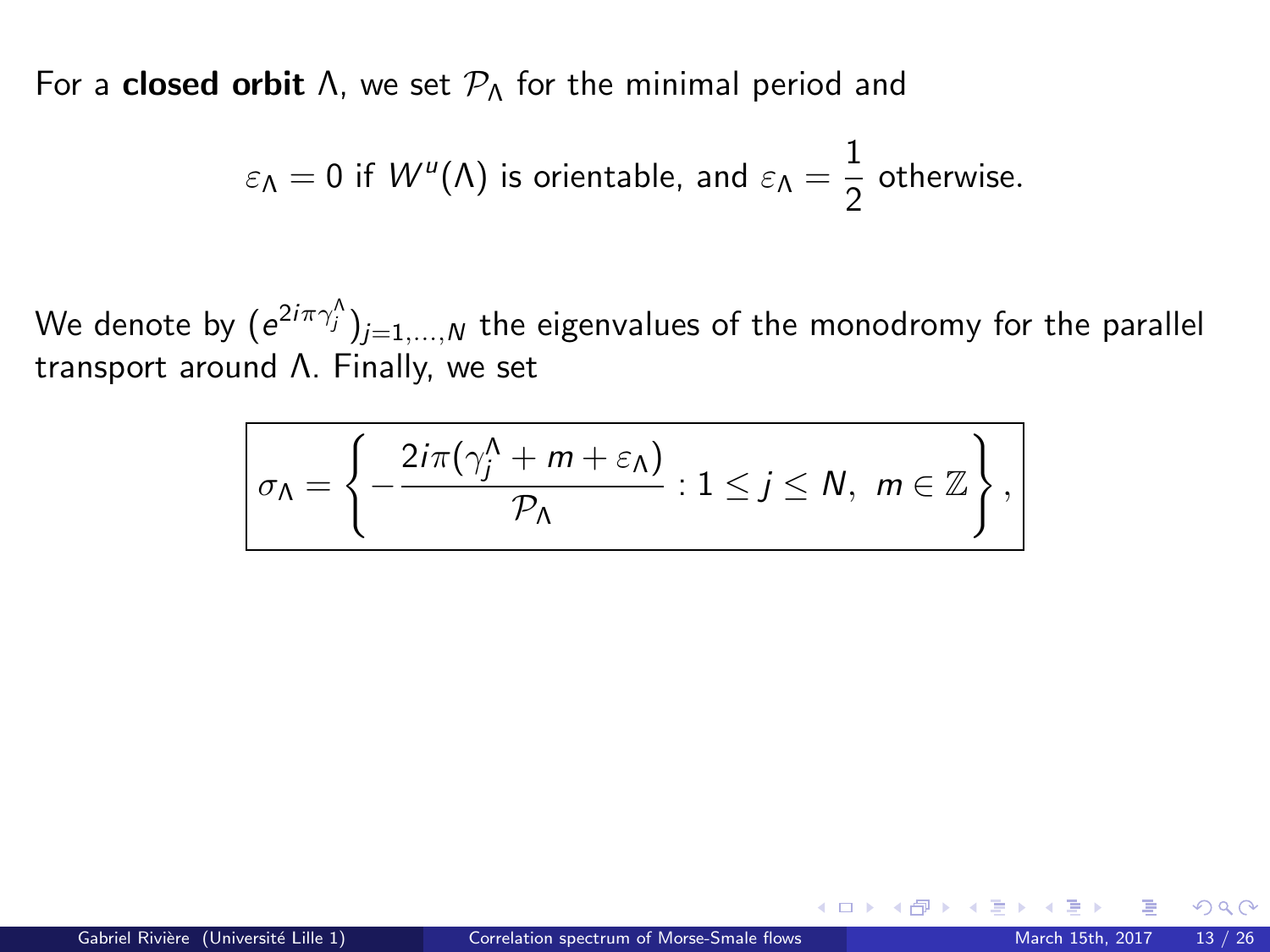$$
\varepsilon_{\Lambda} = 0
$$
 if  $W^u(\Lambda)$  is orientable, and  $\varepsilon_{\Lambda} = \frac{1}{2}$  otherwise.

We denote by  $(\mathrm{e}^{2i\pi \gamma_j^\wedge})_{j=1,...,N}$  the eigenvalues of the monodromy for the parallel transport around Λ. Finally, we set

$$
\sigma_{\Lambda} = \left\{ -\frac{2i\pi(\gamma_j^{\Lambda} + m + \varepsilon_{\Lambda})}{\mathcal{P}_{\Lambda}} : 1 \leq j \leq N, \ m \in \mathbb{Z} \right\},\
$$

and the multiplicity of  $z_0 \in \sigma_{\Lambda}$ 

$$
\mu_{\Lambda}(z_0)=\left|\left\{(j,m):z_0=-\frac{2i\pi(\gamma_j^{\Lambda}+m+\varepsilon_{\Lambda})}{\mathcal{P}_{\Lambda}}\right\}\right|,
$$

where  $N$  is the rank of the complex vector bundle.

**K ロ ト K 御 ト K ミ ト**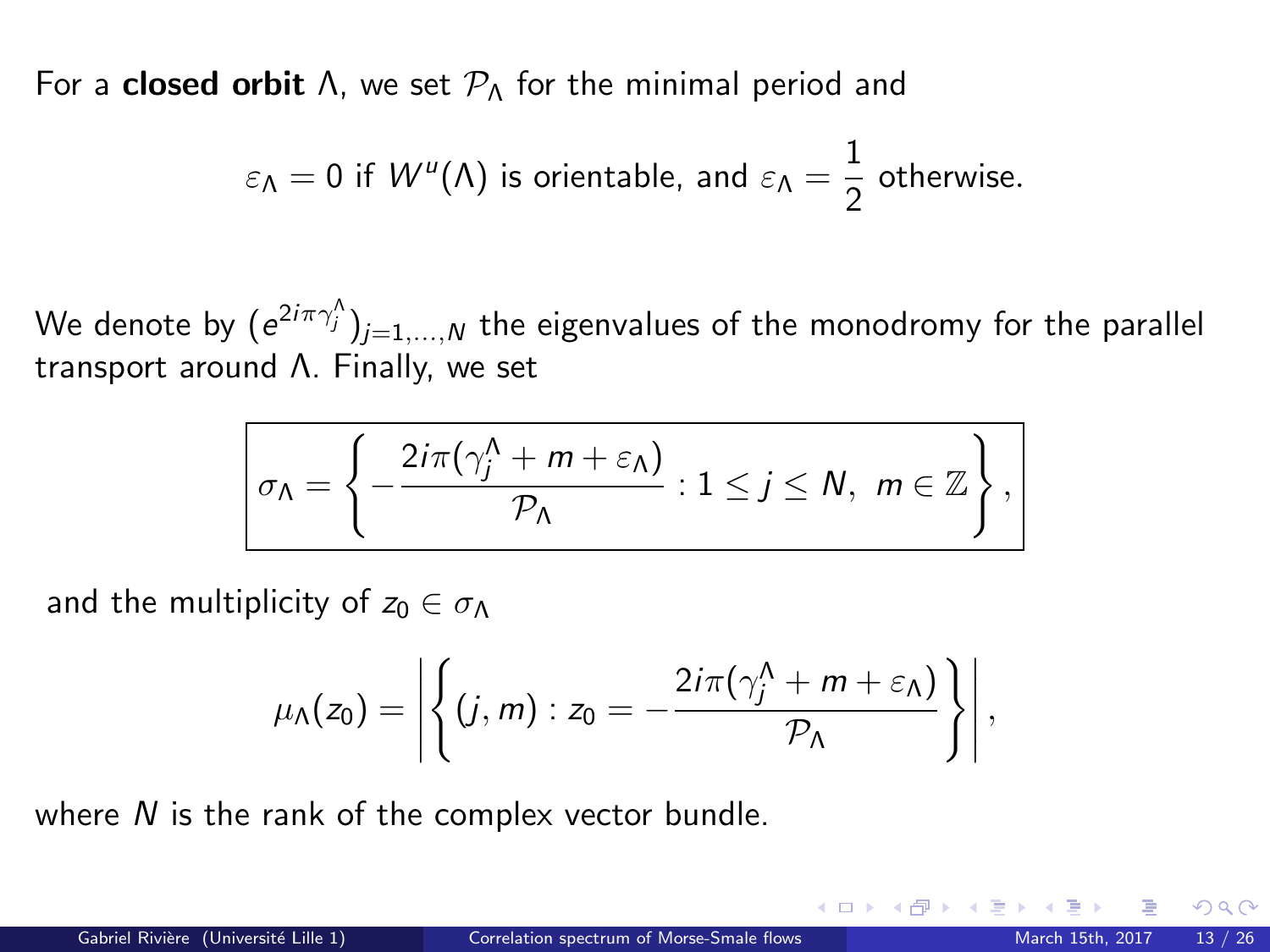## Theorem (Dang-R. 2017)

Morse-Smale flow + nonresonance assumption  $+ \nabla$  preserves an hermitian structure. Let  $0 \leq k \leq n$ . Then, one has

$$
\mathcal{R}_k(V,\nabla)\subset\left\{z:Re(z)\leq 0\right\},\,
$$

and

$$
\mathcal{R}_k(V,\nabla)\cap i\mathbb{R}=\bigcup_{\Lambda\text{ fixed point}: \dim W^s(\Lambda)=k}\sigma_{\Lambda}\cup \bigcup_{\Lambda\text{ closed orbit}: \dim W^s(\Lambda)\in\{k,k+1\}}\sigma_{\Lambda}.
$$

 $\Omega$ 

メロメ メ御き メミメ メミ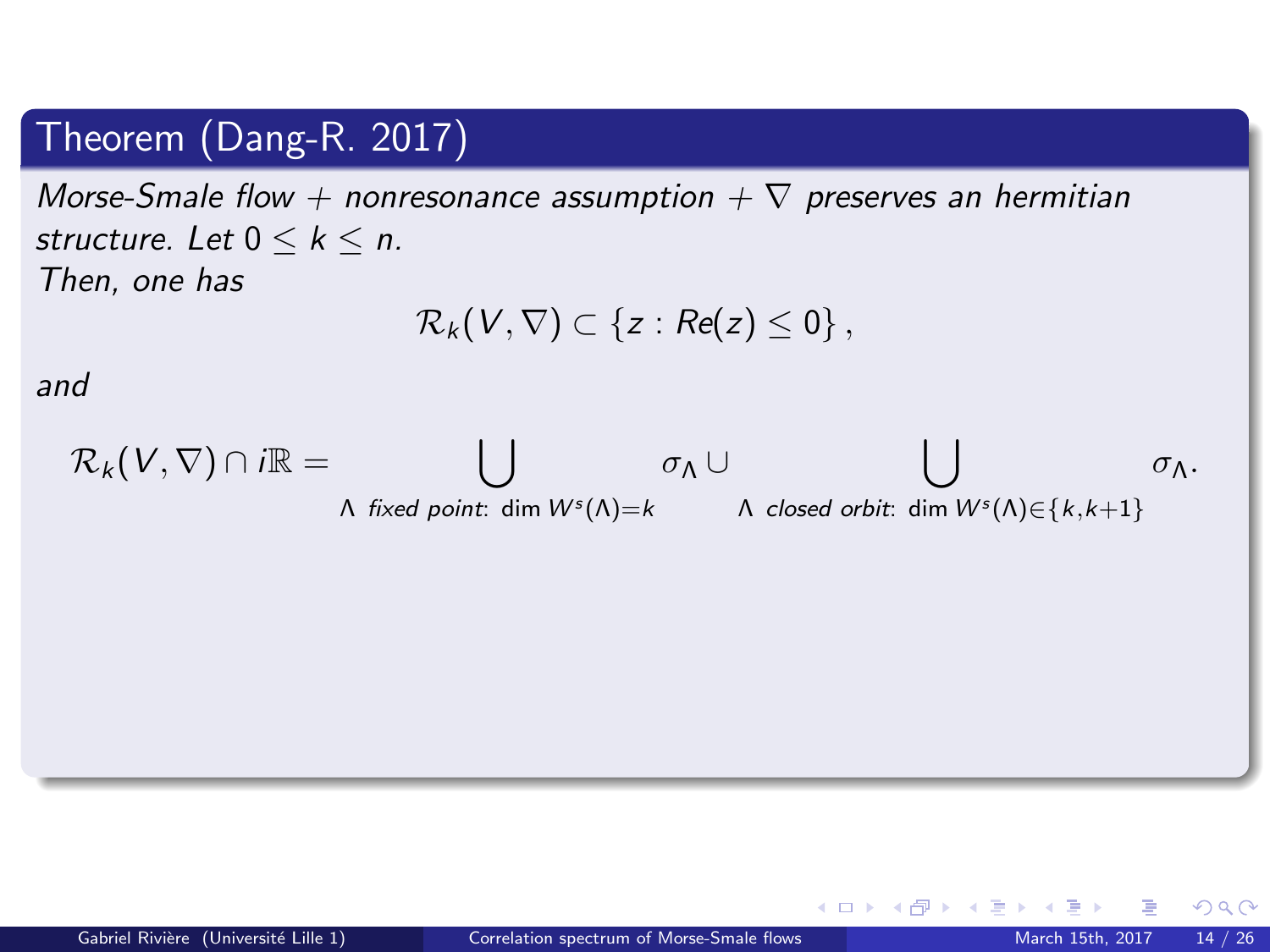## Theorem (Dang-R. 2017)

Morse-Smale flow + nonresonance assumption +  $\nabla$  preserves an hermitian structure. Let  $0 \leq k \leq n$ . Then, one has

$$
\mathcal{R}_k(V,\nabla)\subset\left\{z:Re(z)\leq 0\right\},\,
$$

and

$$
\mathcal{R}_k(V,\nabla)\cap i\mathbb{R}=\bigcup_{\Lambda \text{ fixed point}: \dim W^s(\Lambda)=k}\sigma_{\Lambda}\cup \bigcup_{\Lambda \text{ closed orbit}: \dim W^s(\Lambda)\in\{k,k+1\}}\sigma_{\Lambda}.
$$

Moreover, the multiplicity of  $z_0 \in \mathcal{R}_k(V, \nabla) \cap i\mathbb{R}$  is

$$
\mu_k(z_0) = \sum_{\Lambda \text{ fixed point: } \dim W^s(\Lambda) = k} \mu_{\Lambda}(z_0) + \sum_{\Lambda \text{ closed orbit: } \dim W^s(\Lambda) \in \{k, k+1\}} \mu_{\Lambda}(z_0).
$$

 $\Omega$ 

K ロ ▶ K 御 ▶ K 경 ▶ K 경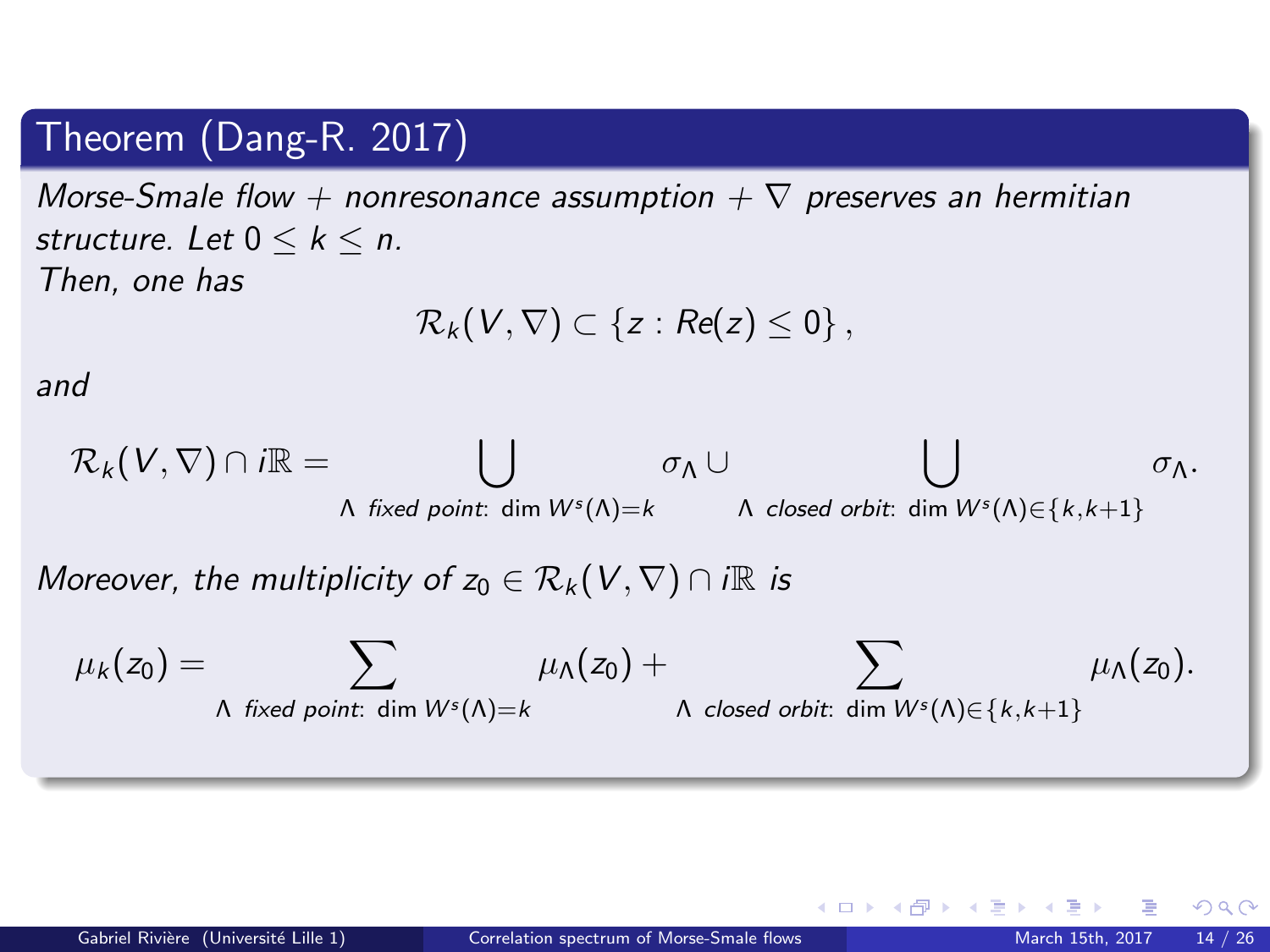The rest of the spectrum is described by the following theorem :

## Theorem (Dang-R. 2017)

Morse-Smale flow + nonresonance assumption  $+ \nabla$  preserves an hermitian structure. Let  $0 \leq k \leq n$ .

 $\Omega$ 

**K ロ ▶ K 何 ▶ K 手**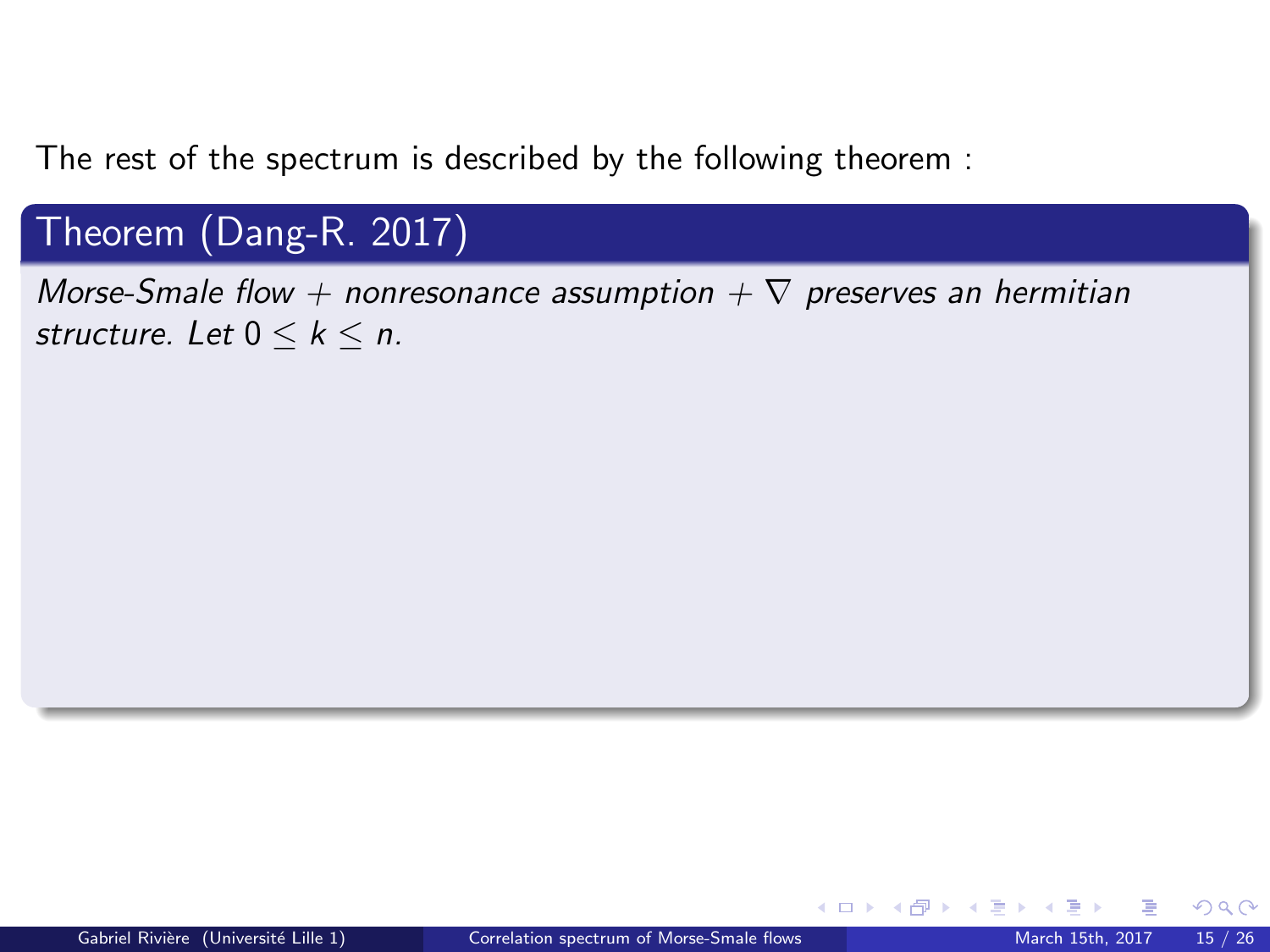The rest of the spectrum is described by the following theorem :

## Theorem (Dang-R. 2017)

Morse-Smale flow + nonresonance assumption  $+ \nabla$  preserves an hermitian structure. Let  $0 \leq k \leq n$ .

Then, for every critical element  $\Lambda$ , there exists a sequence  $(z_{\Lambda,k}(j))_{j\geq 1}$  such that

$$
\mathsf{Re}(z_{\Lambda,k}(j))\leq 0,\quad \lim_{j\to+\infty}\mathsf{Re}(z_{\Lambda,k}(j))=-\infty,
$$

and

$$
\mathcal{R}_k(V,\nabla)=\bigcup_{\Lambda,j\geq 1}\left(z_{\Lambda,k}(j)+\sigma_{\Lambda}\right).
$$

 $\Omega$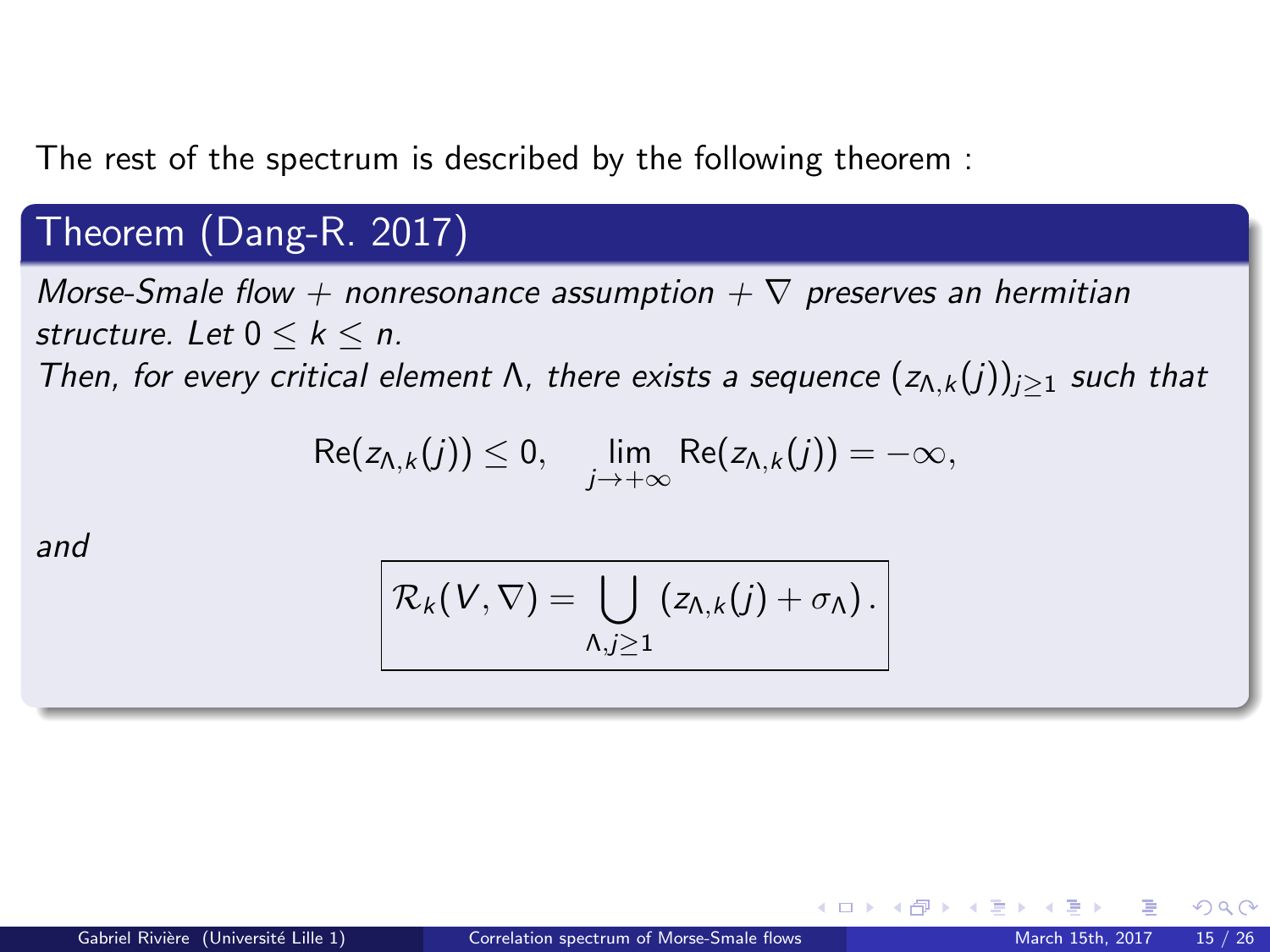Closed orbits generate vertical bands of resonances. We recover, in the context of Morse-Smale flows, the band structure exhibited by Faure and Tsujii in the case of Anosov geodesic flows (2013).

 $\Omega$ 

**K ロ ▶ K 何 ▶ K 手**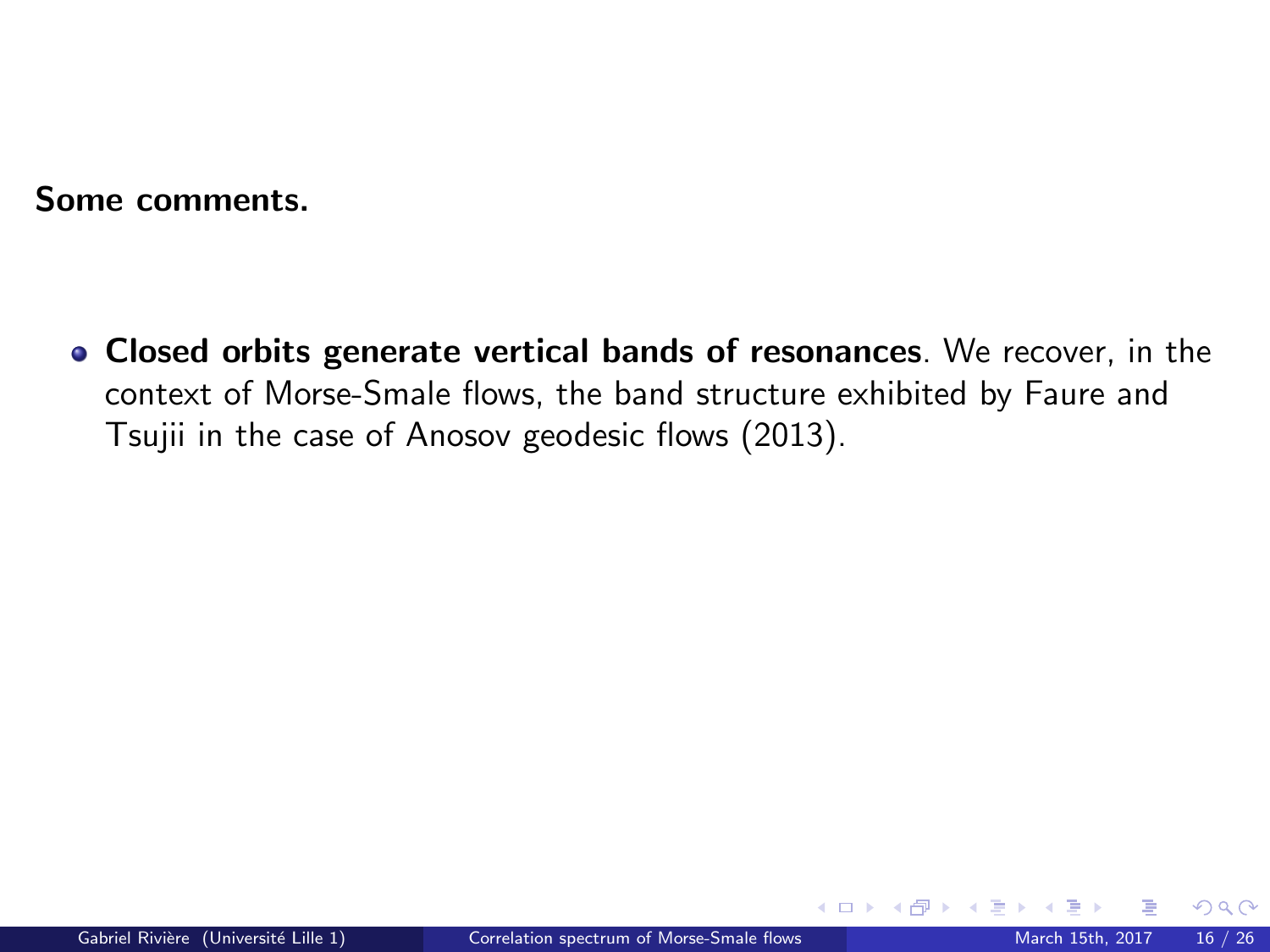• Closed orbits generate vertical bands of resonances. We recover, in the context of Morse-Smale flows, the band structure exhibited by Faure and Tsujii in the case of Anosov geodesic flows (2013).

<span id="page-40-0"></span>• The  $z_{\Lambda,k}(j)$  are explicit (linear combination of eigenvalues of the linearized system near Λ).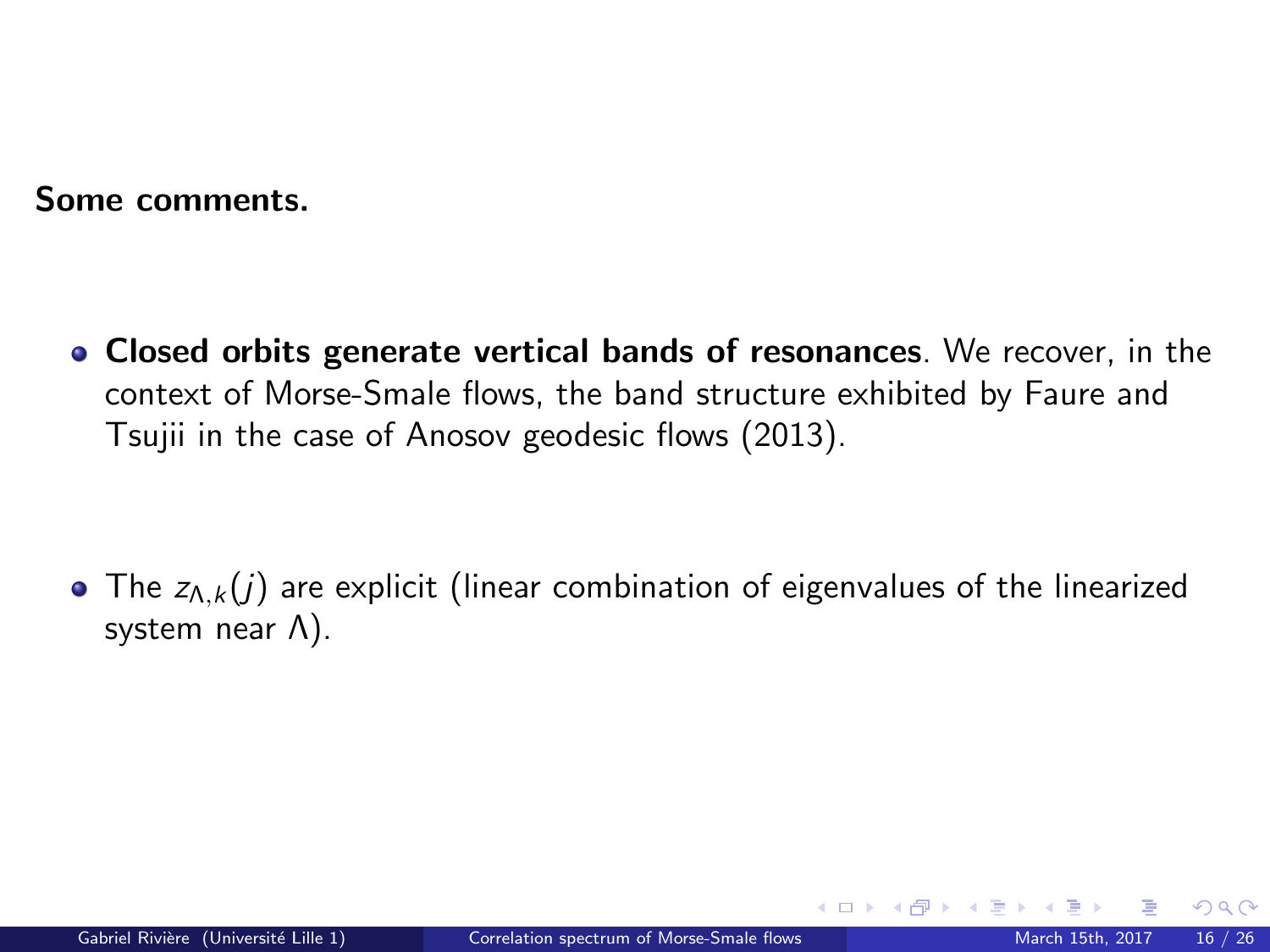We can already observe that

$$
\dim C_{V,\nabla}^k(0)=\sum_{\Lambda \text{ fixed point}: \dim W^s(\Lambda)=k} N+\sum_{\Lambda \text{ closed orbit}: \dim W^s(\Lambda)\in\{k,k+1\}} m_{\Lambda},
$$

where  $m_\Lambda$  is the multiplicity of  $e^{2i\pi\varepsilon_\Lambda}$  as an eigenvalue of the monodromy around Λ.

In particular, if the flow has  $^1$  no fixed point and if  $e^{2i\pi\varepsilon_\Lambda}$  is never an eigenvalue of  $M_{\varepsilon}(\Lambda)$ , then

<span id="page-41-0"></span>
$$
\forall 0 \leq k \leq n, \quad C_{V,\nabla}^k(0) = \{0\}.
$$

<sup>1.</sup> These "topological" assumptions appear in the works of [Fr](#page-40-0)i[ed](#page-42-0) [o](#page-40-0)[n R](#page-41-0)[e](#page-29-0)[id](#page-28-0)e[m](#page-41-0)[ei](#page-42-0)[st](#page-28-0)e[r](#page-41-0) [to](#page-42-0)[rsi](#page-0-0)[on.](#page-61-0)  $\circ \circ \circ$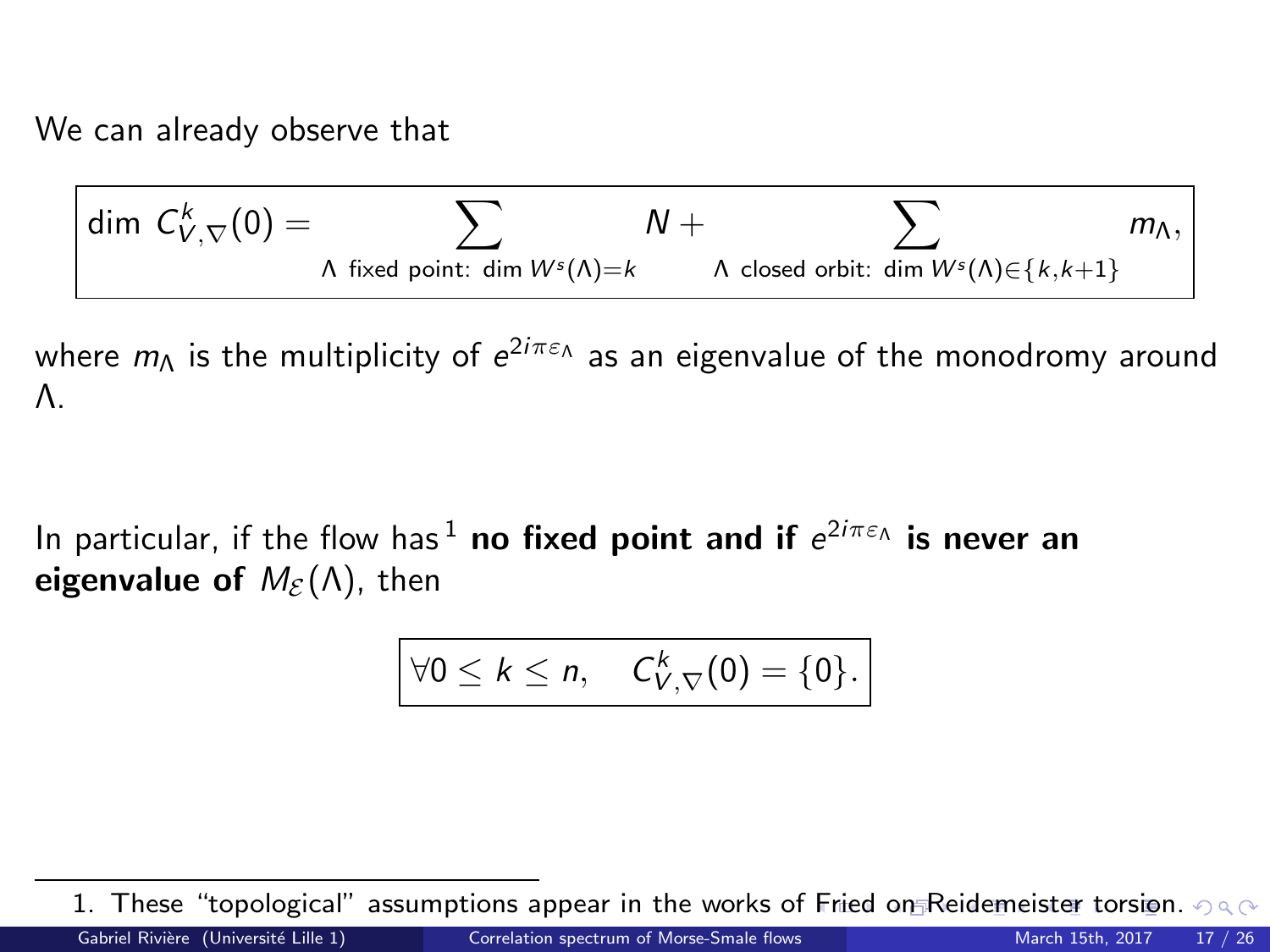We have two natural cohomological complexes related to our problem :

<span id="page-42-0"></span> $2Q$ 

**K ロ ト K 御 ト K 君 ト**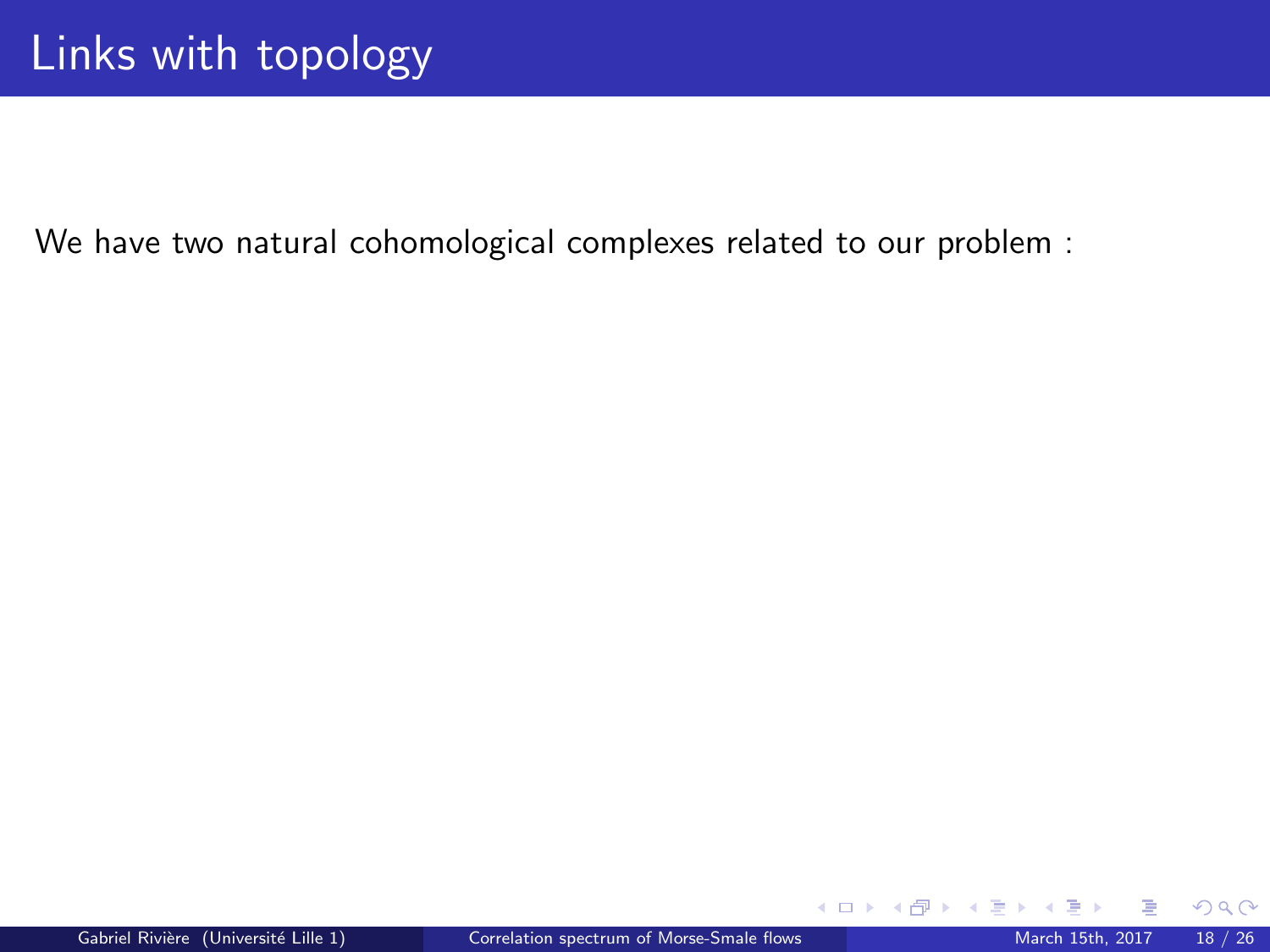We have two natural cohomological complexes related to our problem :

Twisted De Rham complex :

$$
0 \xrightarrow{d^{\nabla}} \Omega^0(M, \mathcal{E}) \xrightarrow{d^{\nabla}} \Omega^1(M, \mathcal{E}) \xrightarrow{d^{\nabla}} \dots \xrightarrow{d^{\nabla}} \Omega^n(M, \mathcal{E}) \xrightarrow{d^{\nabla}} 0.
$$

**K ロ ト K 倒 ト K 差 ト** 

 $QQ$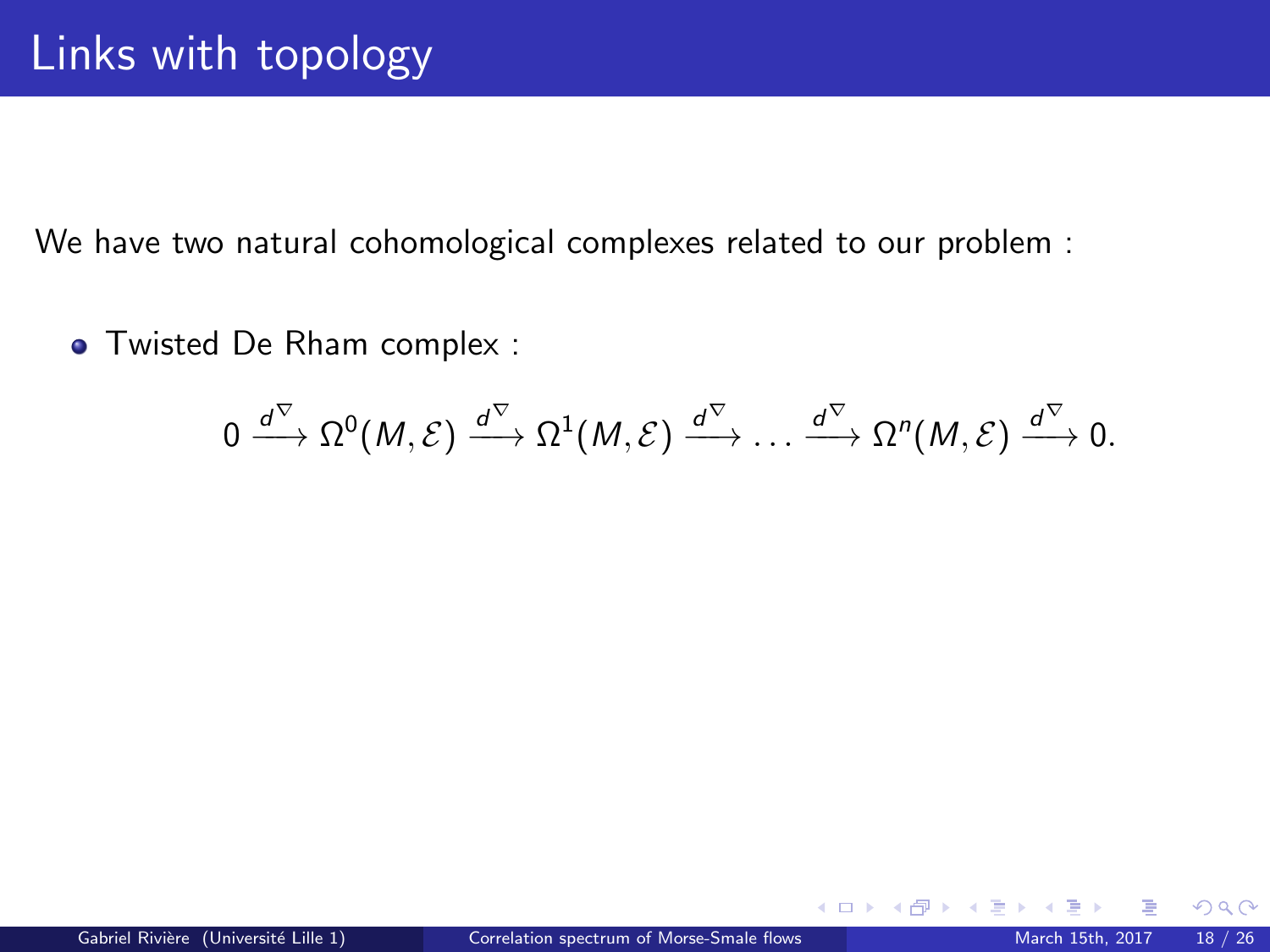We have two natural cohomological complexes related to our problem :

Twisted De Rham complex :

$$
0 \xrightarrow{d^{\nabla}} \Omega^0(M, \mathcal{E}) \xrightarrow{d^{\nabla}} \Omega^1(M, \mathcal{E}) \xrightarrow{d^{\nabla}} \dots \xrightarrow{d^{\nabla}} \Omega^n(M, \mathcal{E}) \xrightarrow{d^{\nabla}} 0.
$$

• Spectral Morse-Smale complex :

$$
0 \xrightarrow{d^{\nabla}} C^0_{V,\nabla}(0) \xrightarrow{d^{\nabla}} C^1_{V,\nabla}(0) \xrightarrow{d^{\nabla}} \dots \xrightarrow{d^{\nabla}} C^n_{V,\nabla}(0) \xrightarrow{d^{\nabla}} 0.
$$

 $\Omega$ 

**K ロ ▶ K 何 ▶ K 手**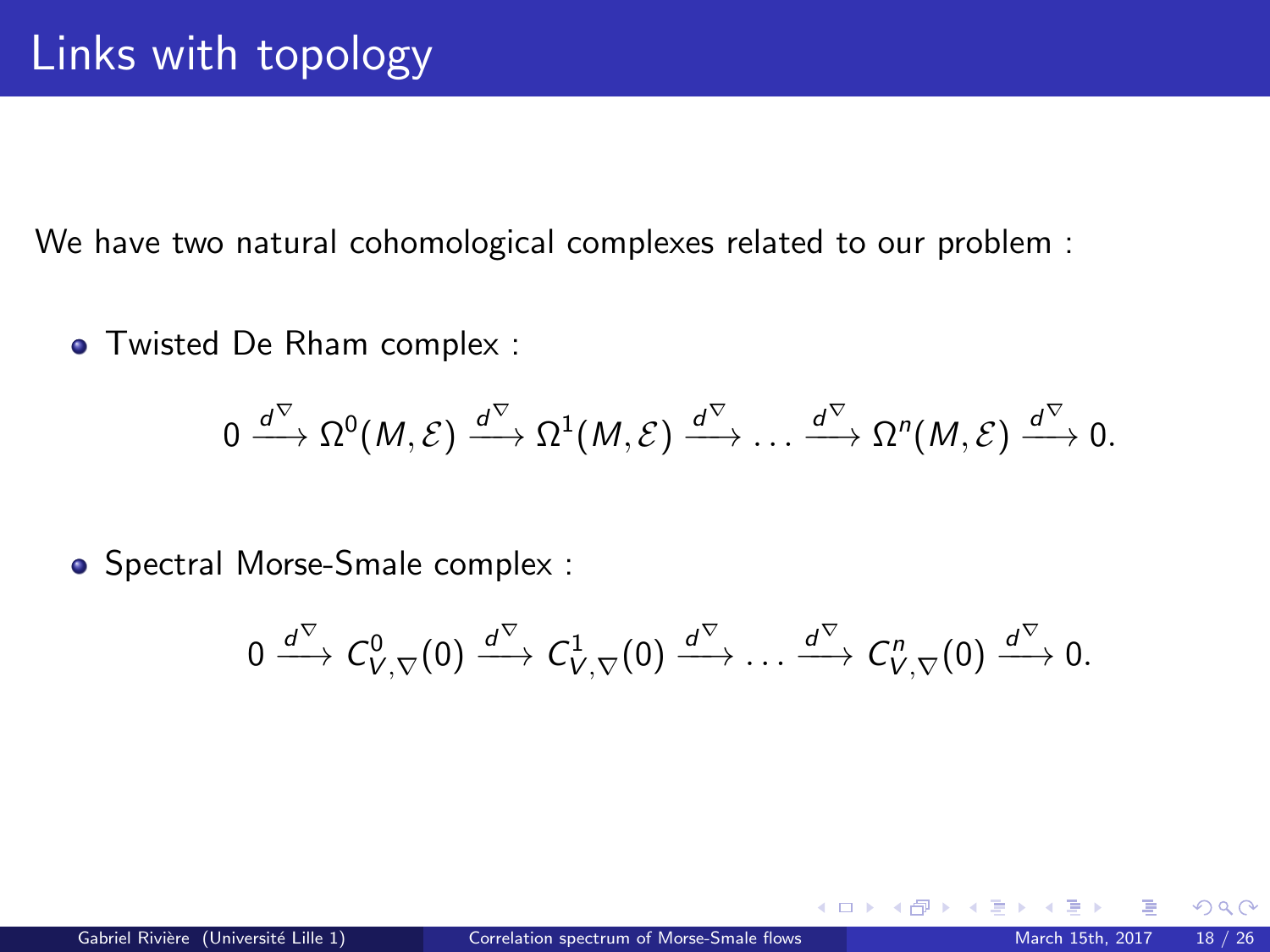## Theorem (Dang-R. 2017)

Morse-Smale flow  $+$  nonresonance assumption. Then, the maps

$$
\pi_0^{(k)}:\Omega^k(M,\mathcal{E})\to \mathsf{C}^k_{V,\nabla}(0)
$$

induce isomorphisms between the cohomology of the twisted De Rham complex and the cohomology of the spectral Morse-Smale complex.

Recall that  $\pi^{(k)}_0$  is the spectral projector appearing in the residue (at  $z=0)$  of the meromorphic extension of

$$
\hat{\mathsf{C}}_{\psi_1,\psi_2}(z):=\int_{0}^{+\infty}e^{-tz}\left(\int_M\psi_2\wedge\Phi_k^{-t*}(\psi_1)\right)dt
$$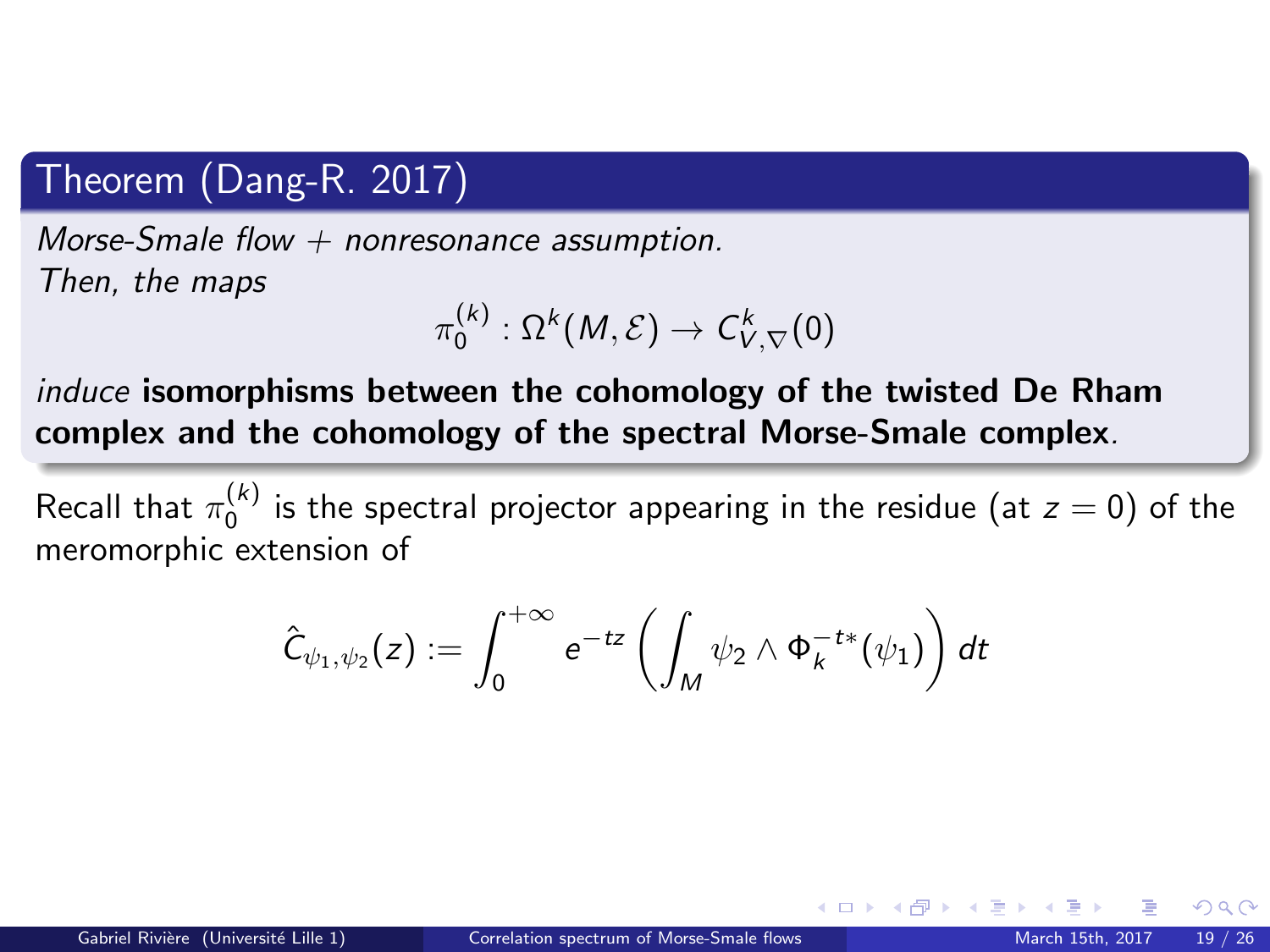• In order to prove this Theorem, we use the formal analogy between our problem and Hodge theory :

$$
\mathcal{L}_{V,\nabla} = (d^{\nabla} + \iota_V)^2
$$
 and  $\Delta_{\nabla} = (d^{\nabla} + (d^{\nabla})^*)^2$ .

 $QQ$ 

メロメ メタメ メミメス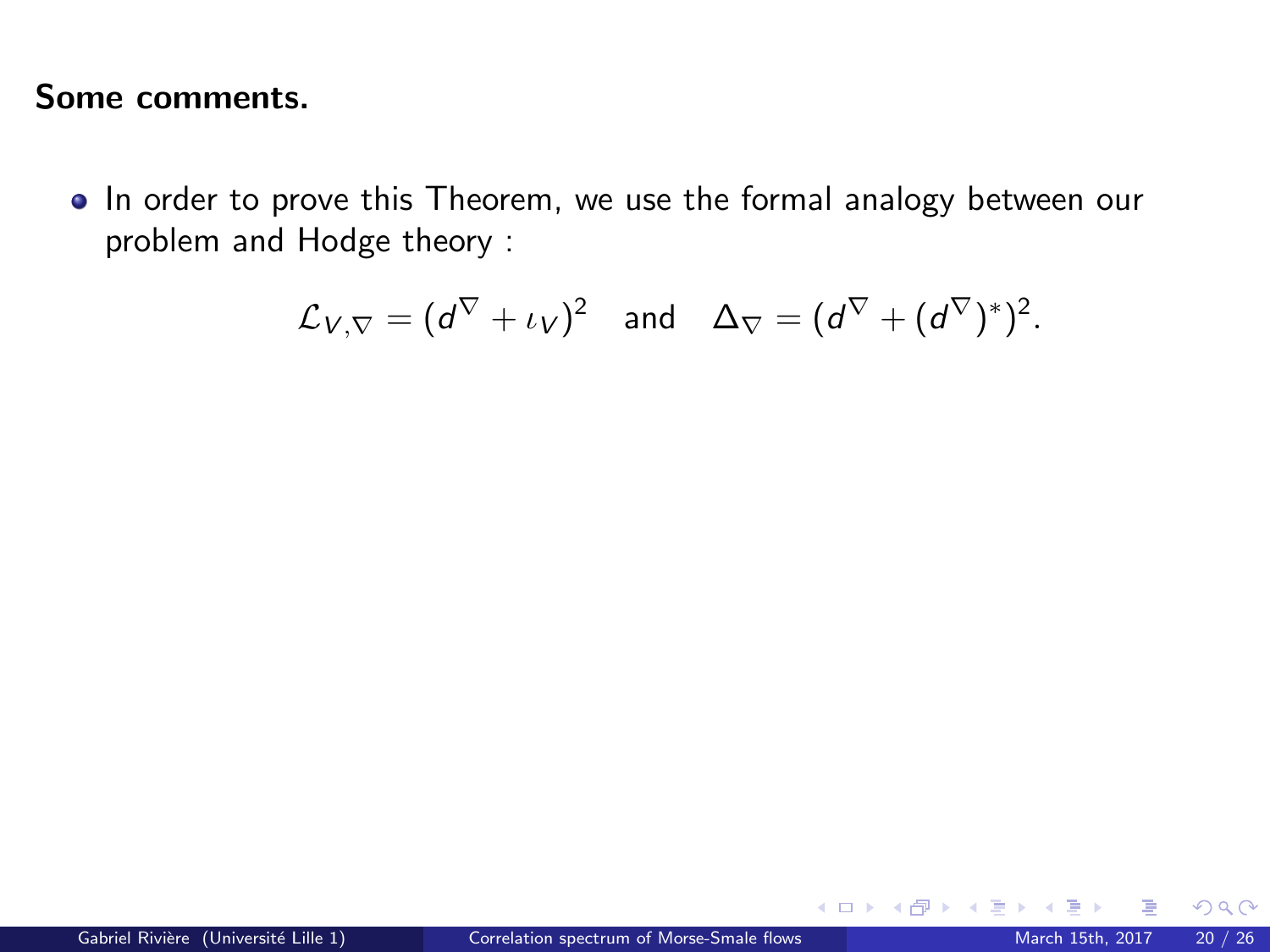• In order to prove this Theorem, we use the formal analogy between our problem and Hodge theory :

$$
\mathcal{L}_{V,\nabla} = (d^{\nabla} + \iota_V)^2
$$
 and  $\Delta_{\nabla} = (d^{\nabla} + (d^{\nabla})^*)^2$ .

• In the case of gradient flows and of the trivial bundle  $M \times \mathbb{C}$ , we already obtained this result (2016, see Viet's talk).

 $\Omega$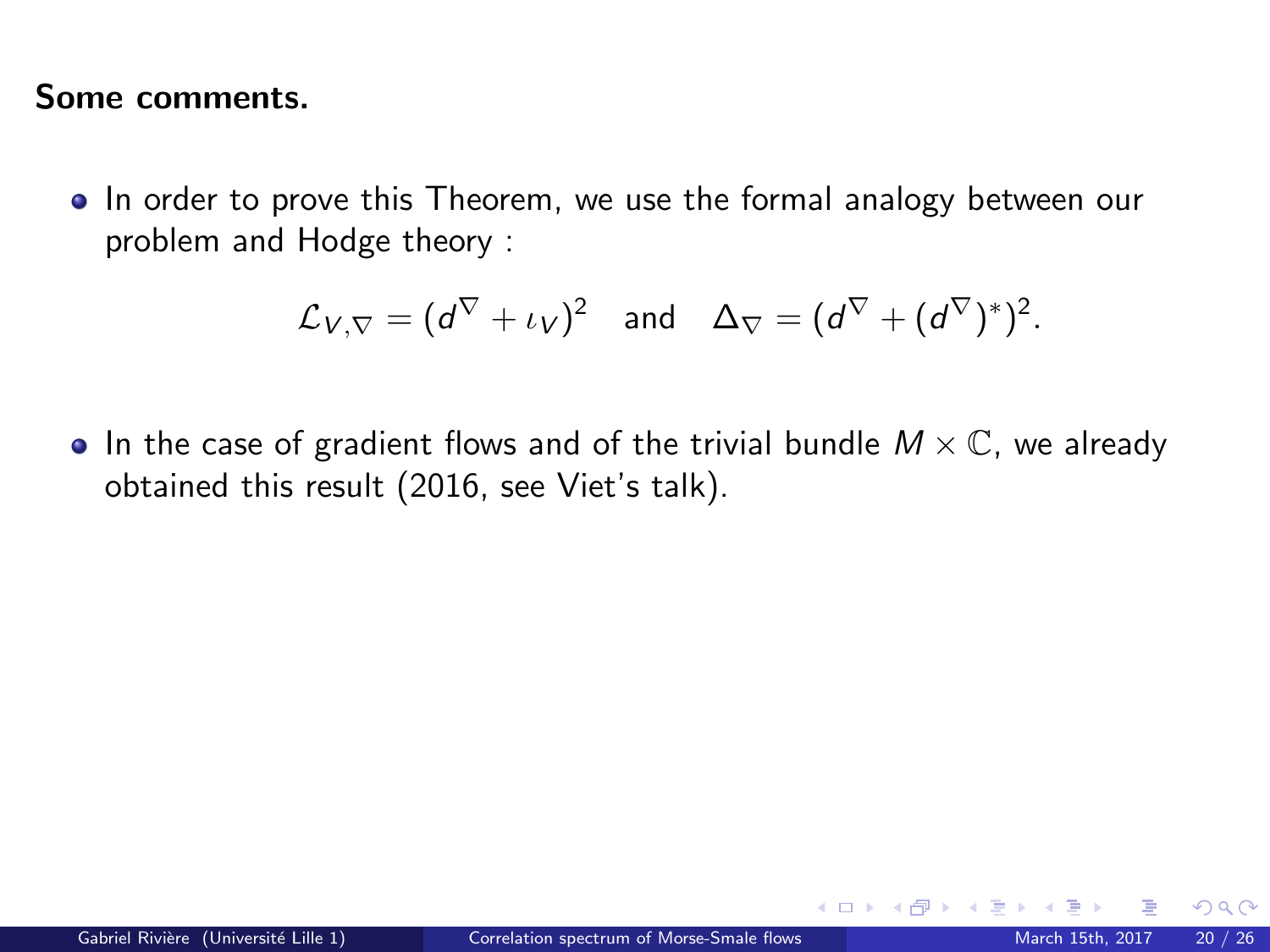• In order to prove this Theorem, we use the formal analogy between our problem and Hodge theory :

$$
\mathcal{L}_{V,\nabla} = (d^{\nabla} + \iota_V)^2
$$
 and  $\Delta_{\nabla} = (d^{\nabla} + (d^{\nabla})^*)^2$ .

- In the case of gradient flows and of the trivial bundle  $M \times \mathbb{C}$ , we already obtained this result (2016, see Viet's talk).
- In the case of geodesic flows on negatively curved surfaces, Dyatlov and Zworski computed the dimension of

$$
\mathcal{C}_V^k(0) \cap \mathsf{Ker}(\iota_V)
$$

in terms of the Betti numbers of the underlying surface (2016).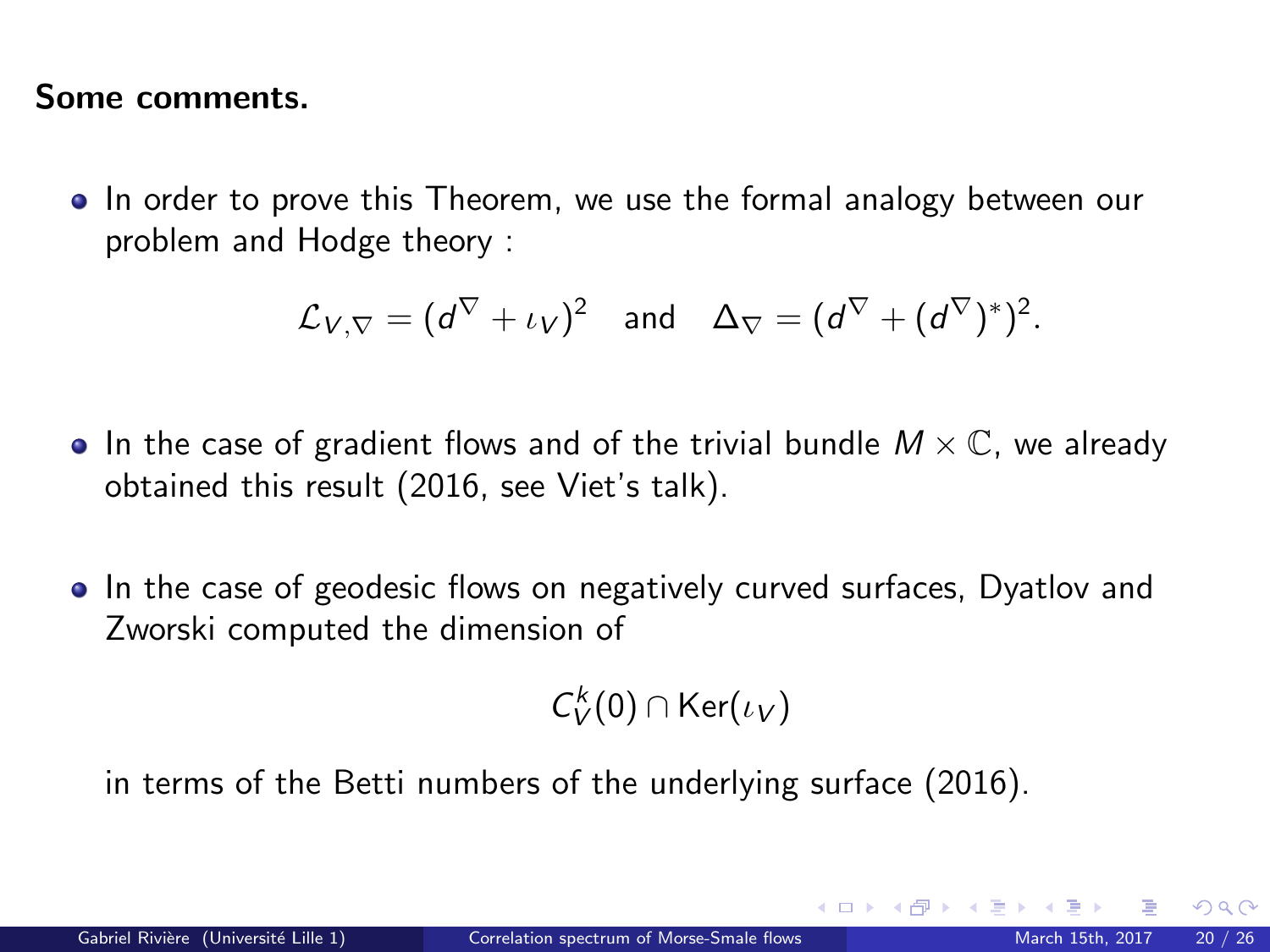Applications. Suppose in addition that  $\nabla$  preserves an hermitian structure.

 $299$ 

**K ロ ト K 倒 ト K 差 ト K**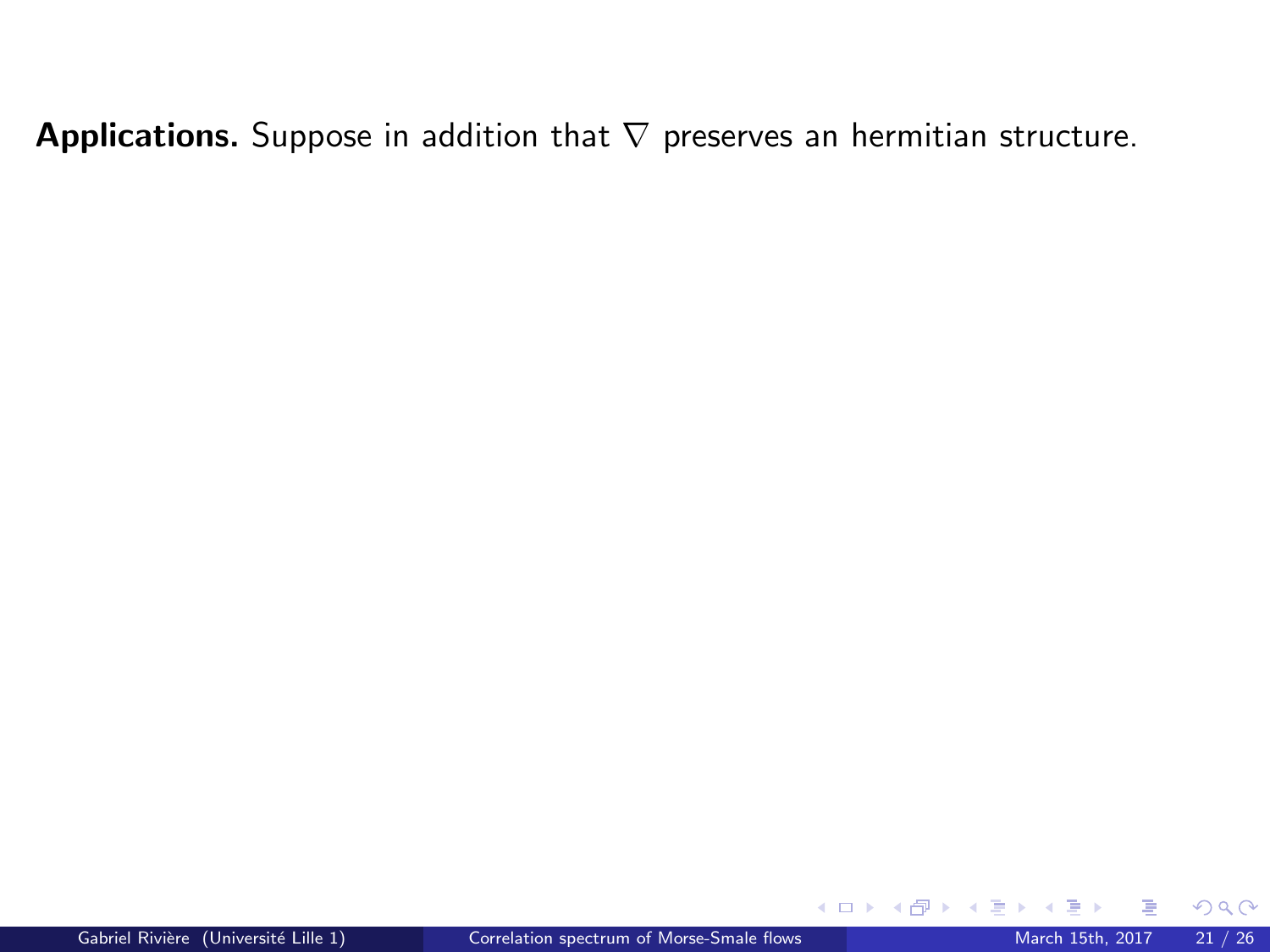**Applications.** Suppose in addition that  $\nabla$  preserves an hermitian structure. Then, for every  $0 \leq k \leq n$ , one has the **Morse-Smale inequalities**:

$$
\sum_{\Lambda:\dim W^s(\Lambda)=k+1} m_{\Lambda} + N \sum_{j=0}^{k} (-1)^{k-j} c_j(V) \geq \sum_{j=0}^{k} (-1)^{k-j} b_j(M,\mathcal{E}),
$$

with equality in the case  $k = n$  and with  $c<sub>i</sub>(V)$  the **number of fixed points** such that dim  $W<sup>s</sup>(\Lambda) = j$ . Recall that  $m_\Lambda$  is the **multiplicity** of  $e^{2i\pi\varepsilon_\Lambda}$  as an eigenvalue of the monodromy around Λ.

**K ロ ▶ K 何 ▶ K 手**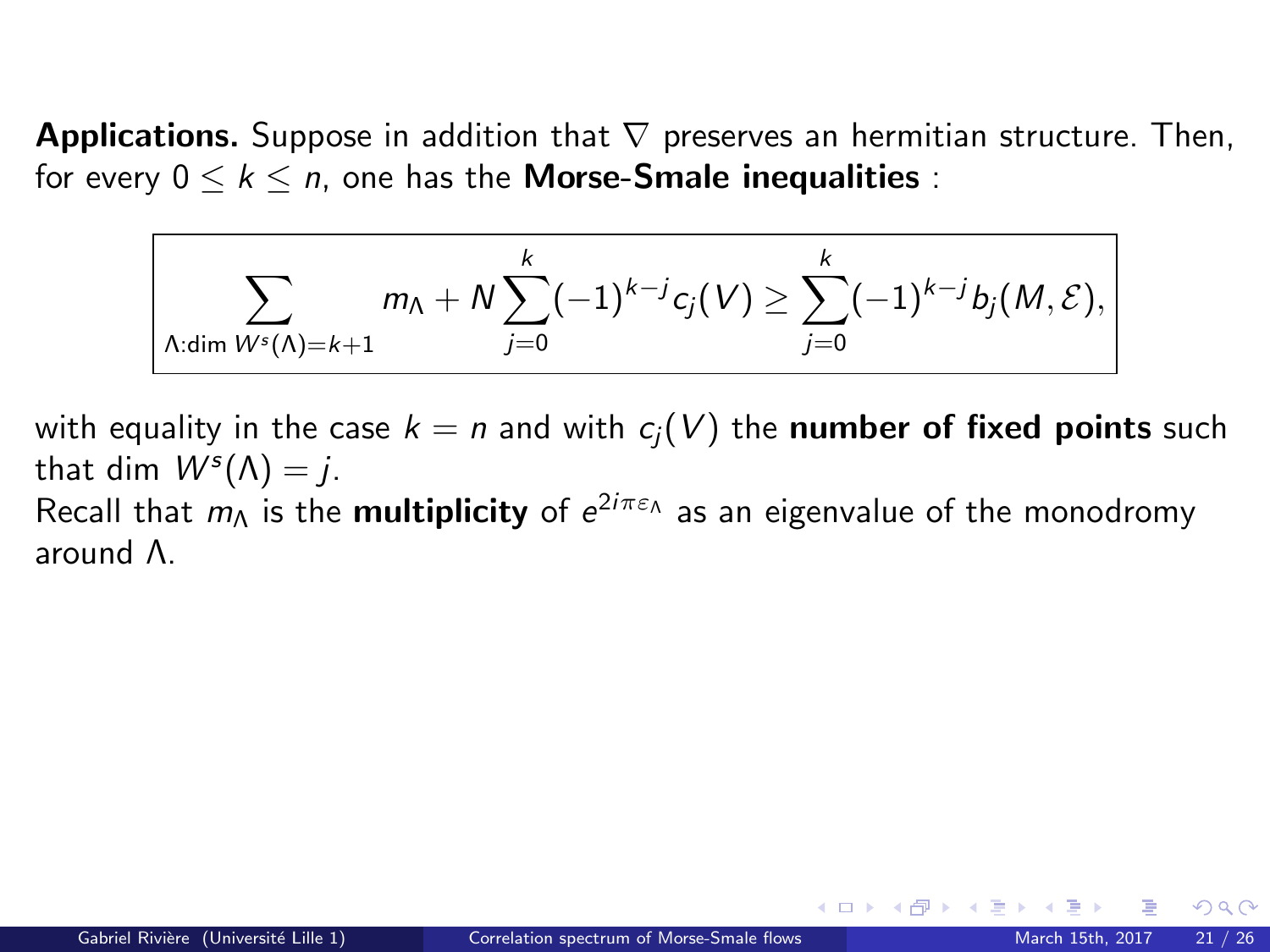**Applications.** Suppose in addition that  $\nabla$  preserves an hermitian structure. Then, for every  $0 \leq k \leq n$ , one has the **Morse-Smale inequalities**:

$$
\sum_{\Lambda:\dim W^s(\Lambda)=k+1} m_{\Lambda} + N \sum_{j=0}^k (-1)^{k-j} c_j(V) \geq \sum_{j=0}^k (-1)^{k-j} b_j(M,\mathcal{E}),
$$

with equality in the case  $k = n$  and with  $c_i(V)$  the **number of fixed points** such that dim  $W<sup>s</sup>(\Lambda) = j$ . Recall that  $m_\Lambda$  is the **multiplicity** of  $e^{2i\pi\varepsilon_\Lambda}$  as an eigenvalue of the monodromy around Λ.

In the case of the trivial bundle  $M \times \mathbb{C}$ , we recover the results of Smale (1959) and Franks (1982).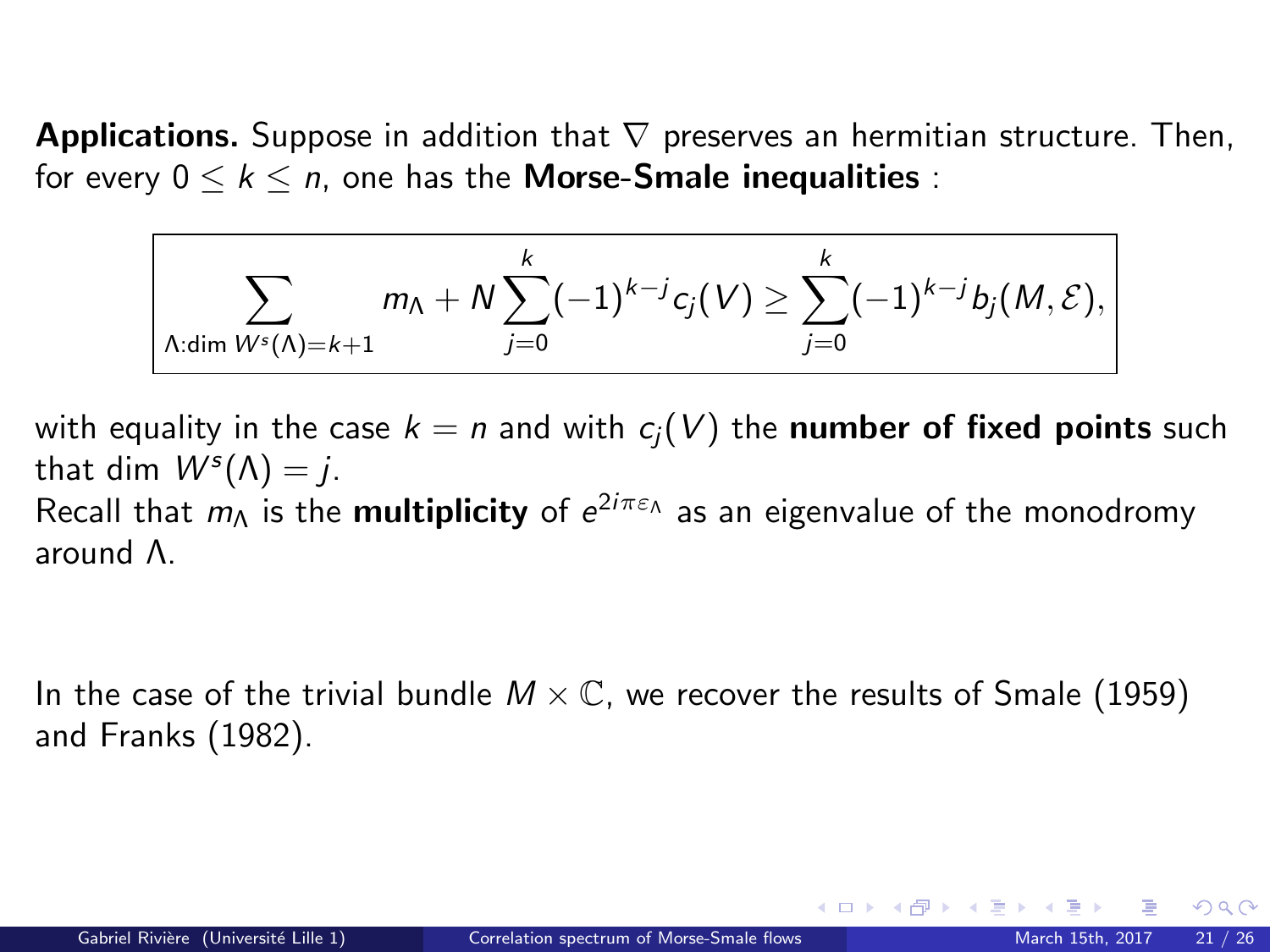## Torsion

Suppose now that

# $\forall 0 \leq k \leq n, \ 0 \notin \mathcal{R}_k(\mathcal{V}, \nabla).$

Recall that it is equivalent to say that the flow has no fixed points and that  $e^{2i\pi\varepsilon_\Lambda}$ is not an eigenvalue of the monodromy (**Fried's assumptions**). This also implies that the twisted De Rham complex is acyclic.

 $\Omega$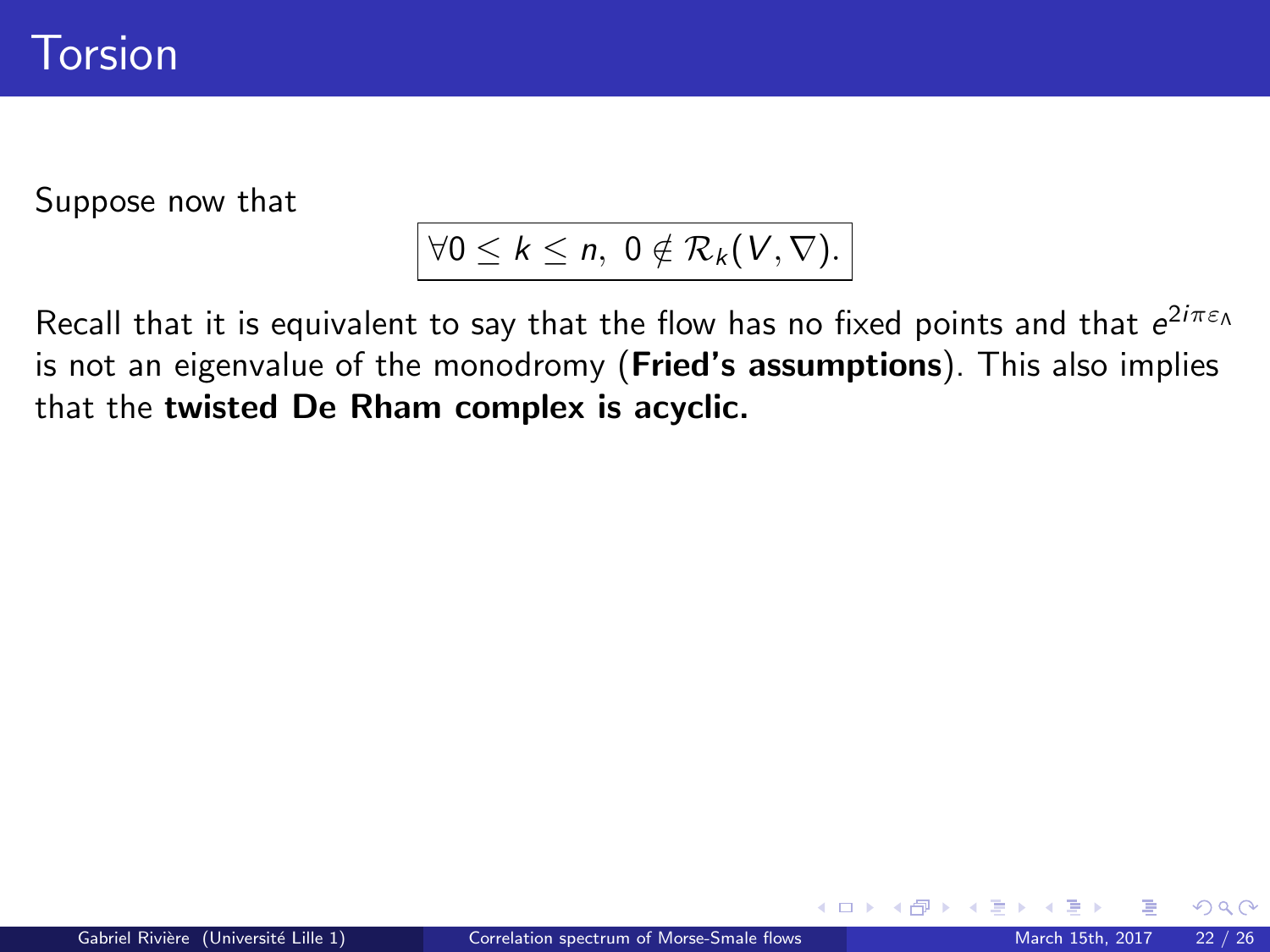## Torsion

Suppose now that

# $\forall 0 \leq k \leq n, \ 0 \notin \mathcal{R}_k(V, \nabla).$

Recall that it is equivalent to say that the flow has no fixed points and that  $e^{2i\pi\varepsilon_\Lambda}$ is not an eigenvalue of the monodromy (**Fried's assumptions**). This also implies that the twisted De Rham complex is acyclic.

In analogy with Ray-Singer definition of analytic torsion  $(=$ Reidmeister torsion, Cheeger and Muller 1978-79), we set :

$$
\zeta_{V,\nabla}(s):=\sum_{k=0}^n(-1)^kk\sum_{z_0\in\mathcal{R}_k(V,\nabla)\cap i\mathbb{R}}\frac{\text{dim}\left(\mathcal{C}^k_{V,\nabla}(z_0)\right)}{|z_0|^s}.
$$

 $\Omega$ 

K ロ ▶ K 御 ▶ K 경 ▶ K 경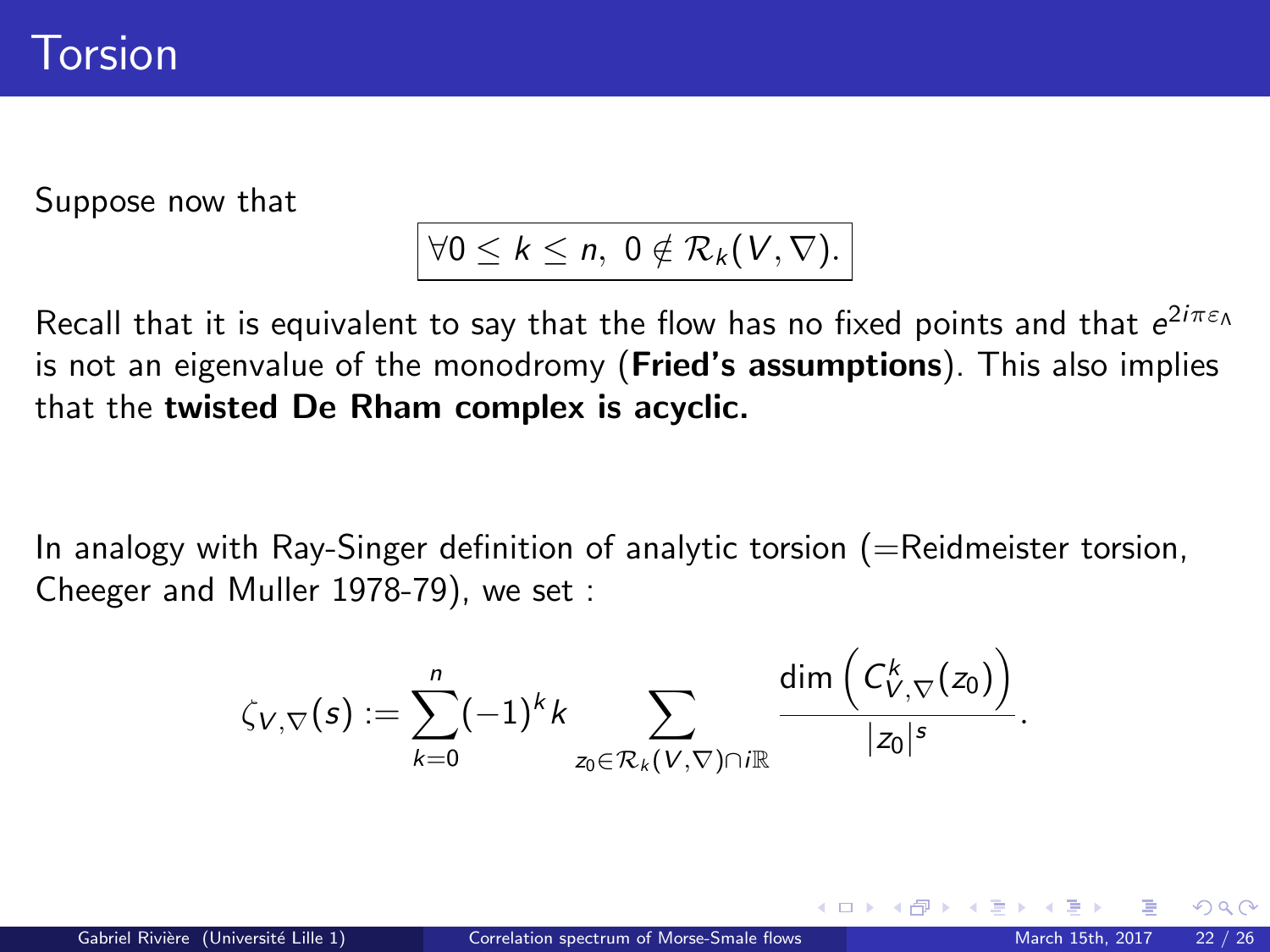Morse-Smale flow + nonresonance assumption +  $\nabla$  preserves an hermitian structure  $+$  Fried's assumptions. Then, one has

 $QQ$ 

メロメ メタメ メミメ メ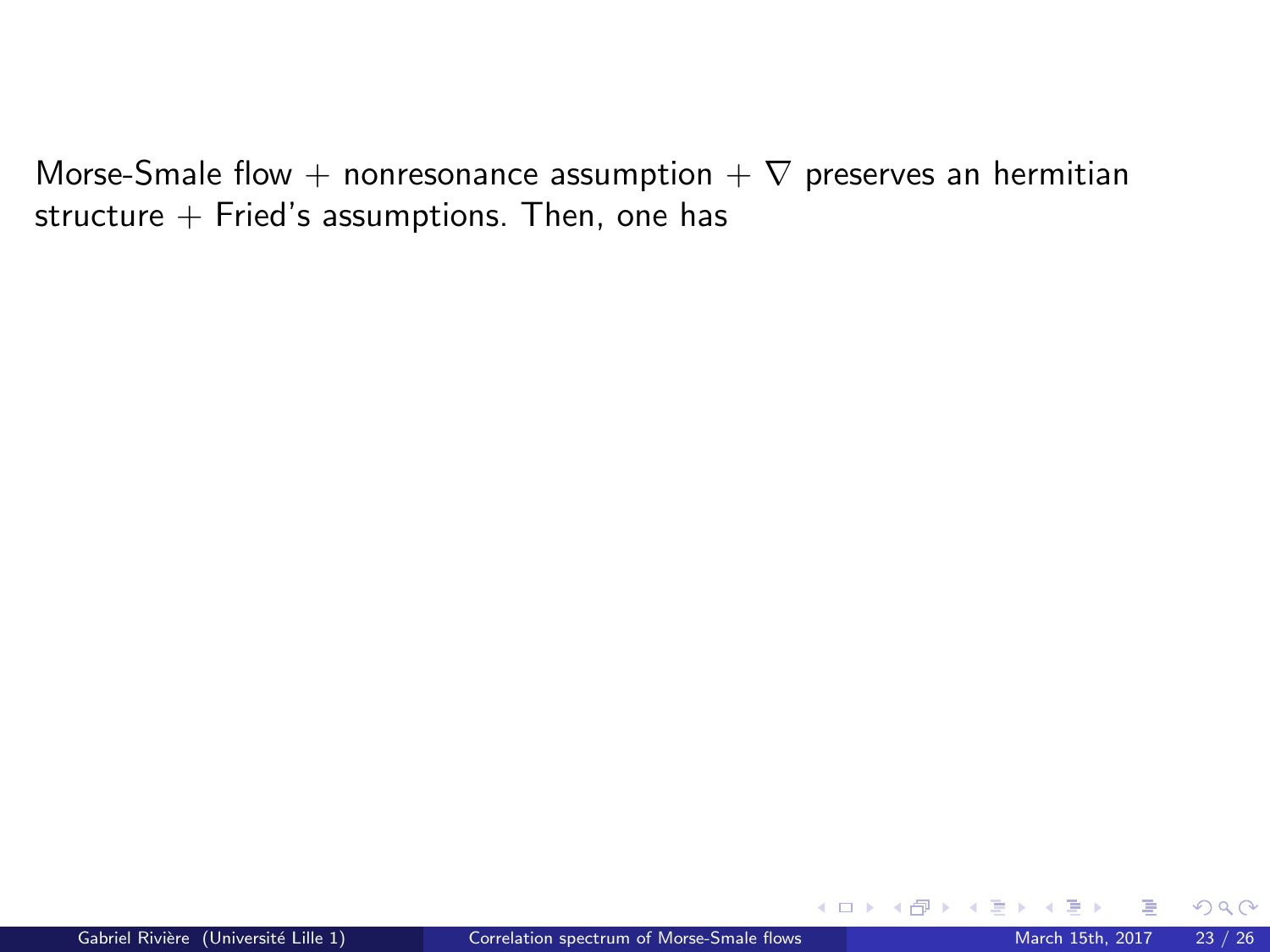Morse-Smale flow + nonresonance assumption  $+ \nabla$  preserves an hermitian structure  $+$  Fried's assumptions. Then, one has

• The spectral zeta function  $\zeta_{V,\nabla}(s)$  has a meromorphic extension to  $\mathbb C$  with (at most) one pole at  $s = 1$  which is simple.

 $\Omega$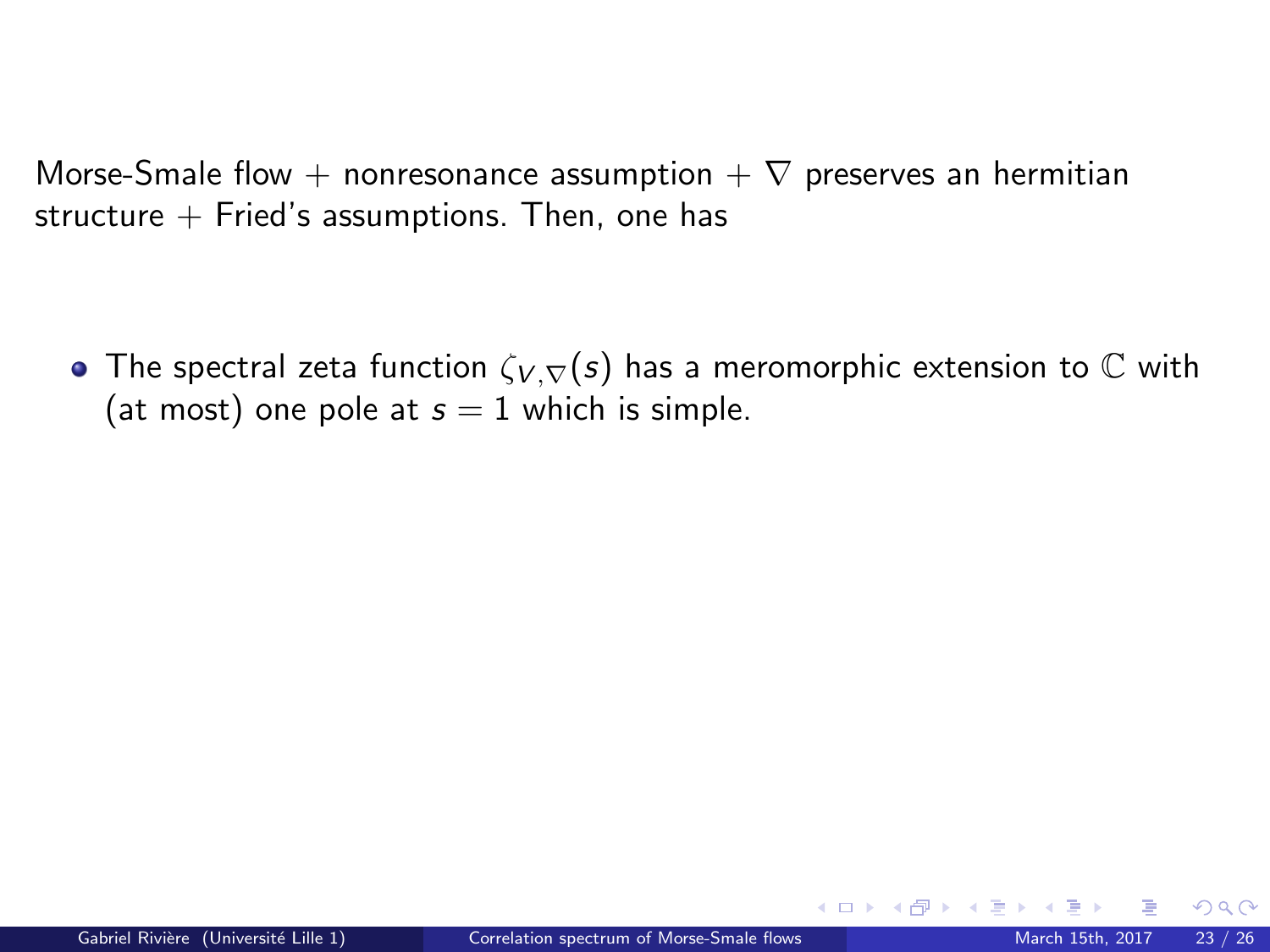Morse-Smale flow + nonresonance assumption  $+ \nabla$  preserves an hermitian structure  $+$  Fried's assumptions. Then, one has

**•** The spectral zeta function  $\zeta_{V,\nabla}(s)$  has a meromorphic extension to  $\mathbb C$  with (at most) one pole at  $s = 1$  which is simple.

• Moreover.

 $e^{-\zeta'_{V,\nabla}(0)} =$  Reidemeister torsion of  $(\mathcal{E}, \nabla)$ .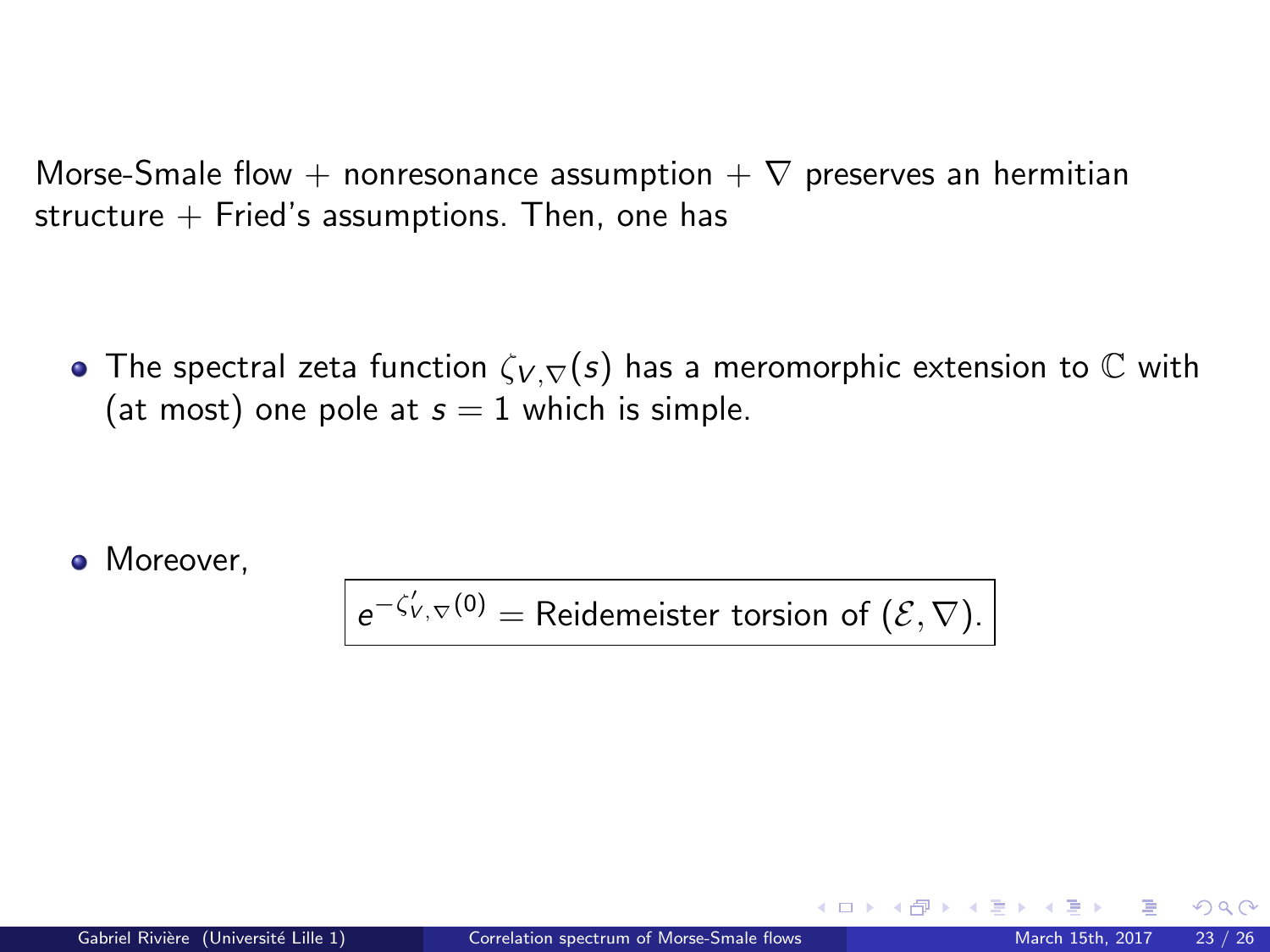This illustrates that the first band of resonances carry non trivial "topological" informations (not only the kernel).

 $\Omega$ 

**K ロ ト K 倒 ト K 差 ト**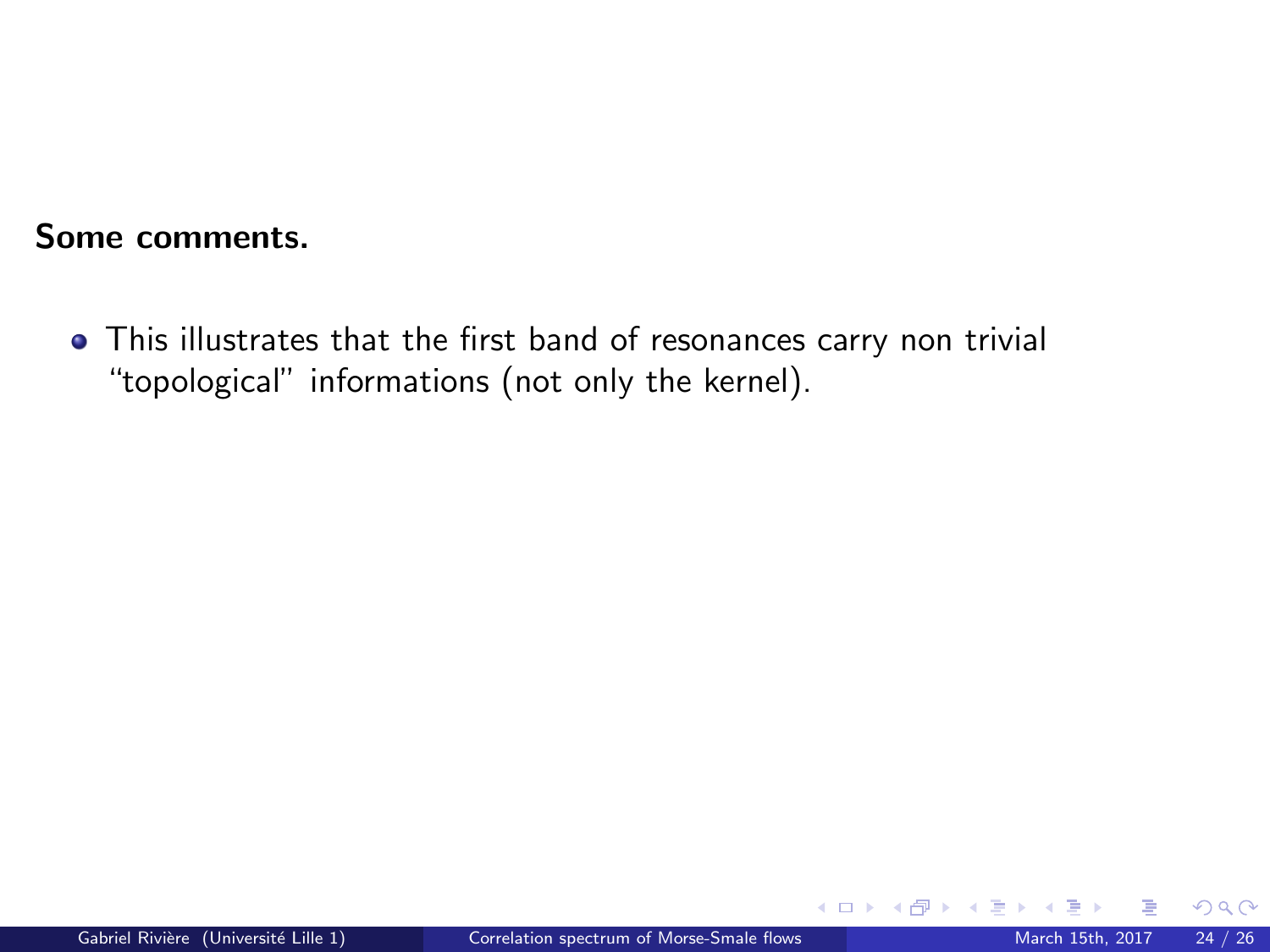This illustrates that the first band of resonances carry non trivial "topological" informations (not only the kernel).

 $\bullet$  Proof follows from our explicit description of the spectrum  $+$  Fried's dynamical formula for the Reidemeister torsion.

 $\Omega$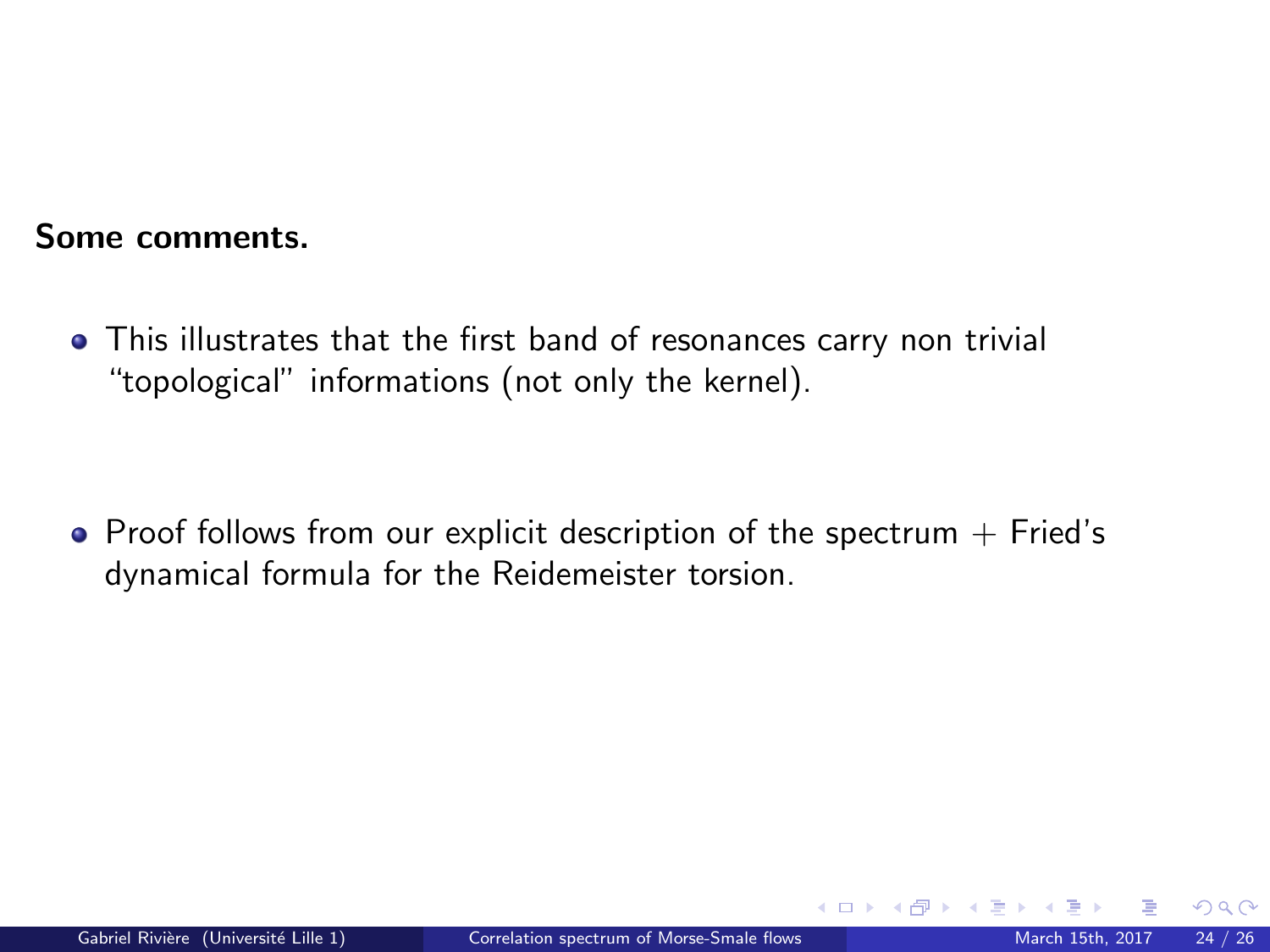• Construction of anisotropic Sobolev spaces of currents à la Faure-Sjöstrand. It requires to understand the global dynamical properties of the Hamiltonian flow induced by :

$$
\forall (x,\xi)\in \mathcal{T}^*M, \quad H_V(x,\xi)=\xi(V(x)).
$$

 $\Omega$ 

メロト メ都 トメ ミトメ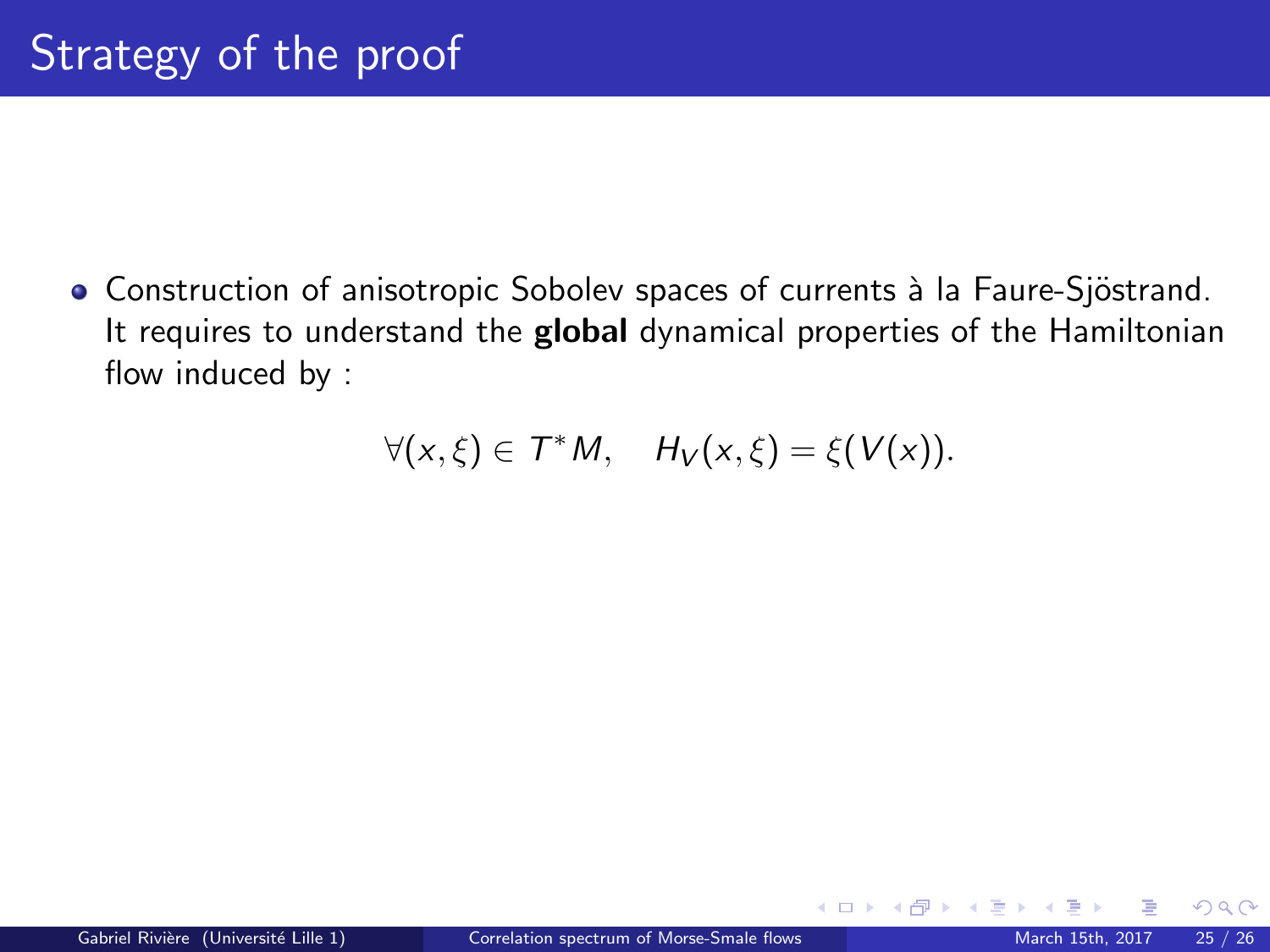• Construction of anisotropic Sobolev spaces of currents à la Faure-Sjöstrand. It requires to understand the **global** dynamical properties of the Hamiltonian flow induced by :

$$
\forall (x,\xi)\in \mathcal{T}^*M, \quad H_V(x,\xi)=\xi(V(x)).
$$

- Explicit construction of generalized eigenmodes using Sobolev regularity and the Morse-Smale dynamics.
- Show that these eigenmodes generate all the Pollicott-Ruelle spectrum.